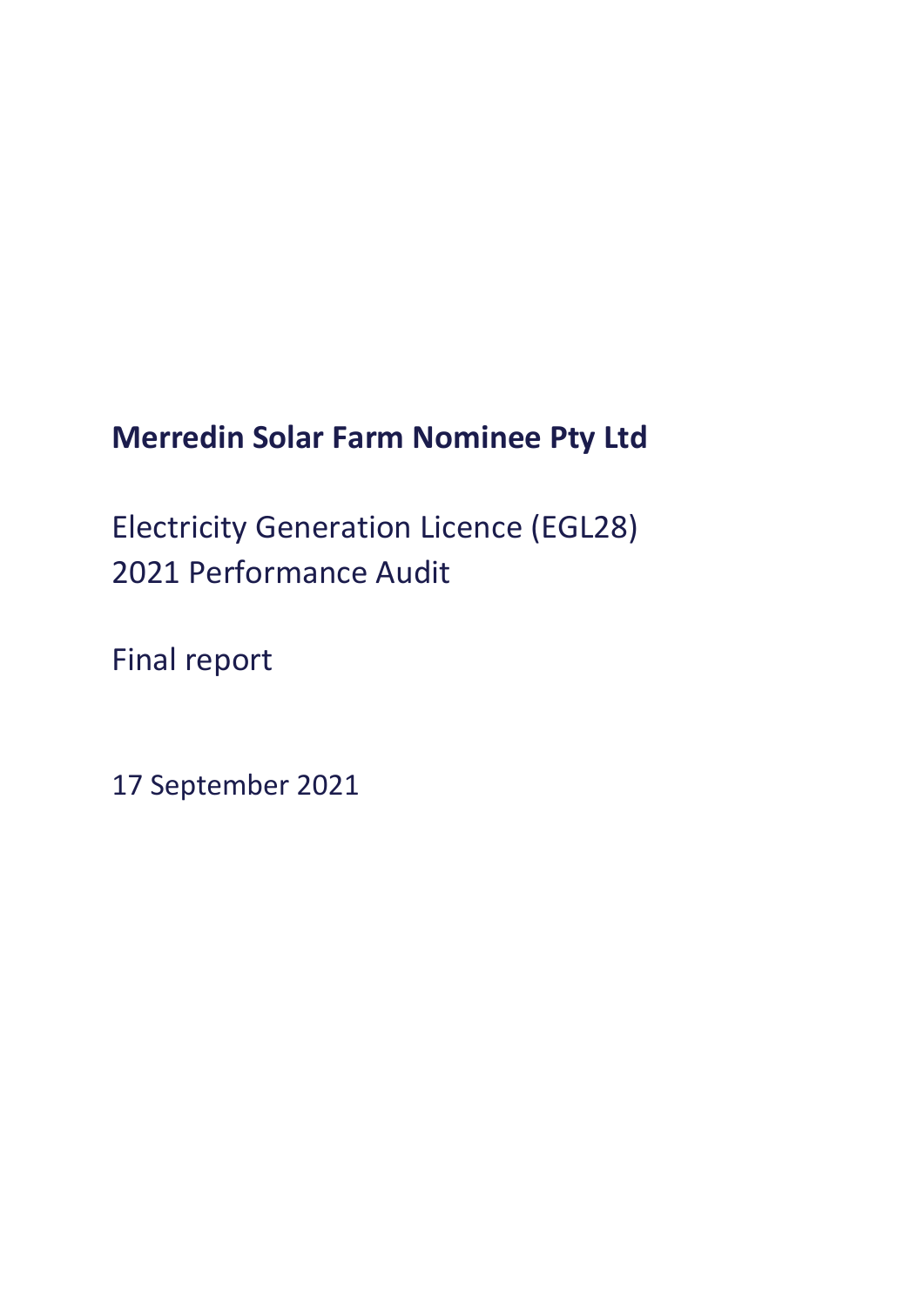

**Level 11, 251 Adelaide Terrace PERTH WA 6000**

17 September 2021

Mr Stephen Brass Operations and Maintenance Manager Merredin Solar Farm c/- Risen Energy (Australia) Pty Ltd 4 Clunies Ross Court Eight Mile Plains, QLD 4113

Dear Mr Brass

#### **Electricity Generation Licence (EGL28) – 2021 Performance audit report**

We have completed the Electricity Generation Licence Performance Audit for Merredin Solar Farm Nominee Pty Ltd for the period 19 December 2017 to 30 April 2021 and are pleased to submit our report to you.

I confirm that this report is an accurate presentation of the findings and conclusions from our audit procedures.

If you have any questions or wish to discuss anything raised in the report, please contact Andrew Baldwin at [abaldwin@assuranceadvisory.com.au](mailto:abaldwin@assuranceadvisory.com.au) or myself at [slinden@assuranceadvisory.com.au.](mailto:slinden@assuranceadvisory.com.au)

Yours sincerely **Assurance Advisory Group**

**Stephen Linden Director www.assuranceadvisory.com.au**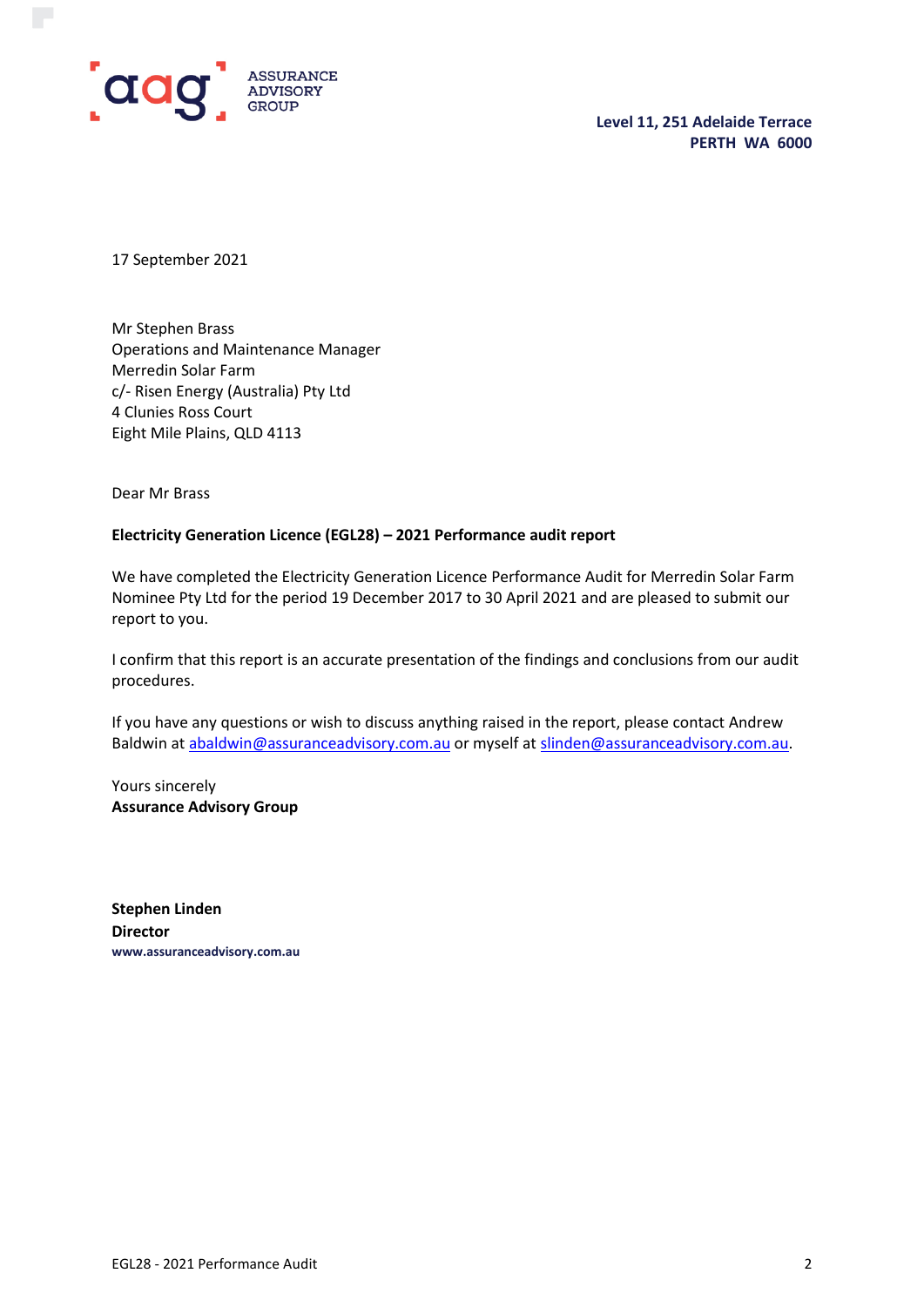# Table of Contents

| 5. Status of recommendations addressing non-compliances from the previous audit 26 |  |
|------------------------------------------------------------------------------------|--|
|                                                                                    |  |
|                                                                                    |  |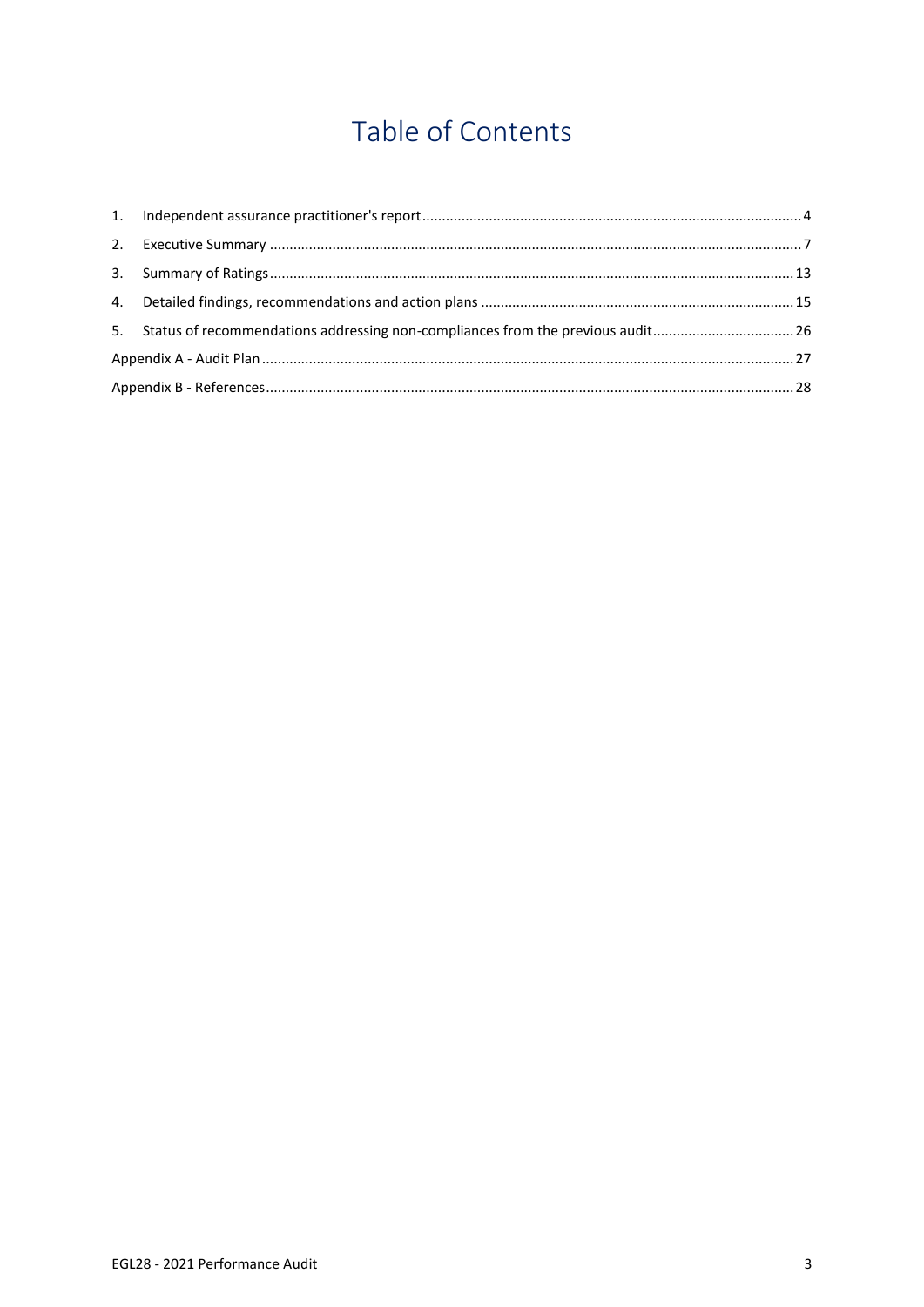# <span id="page-3-0"></span>1. Independent assurance practitioner's report

#### **Modified opinion**

We have undertaken a reasonable assurance engagement on Merredin Solar Farm Nominee Pty Ltd's (**MSF**) compliance, in all material respects, with the conditions of its Electricity Generation Licence (EGL 28) (the **Licence**) and relevant legislative obligations for the period 19 December 2017 to 30 April 2021. Our evaluation was made against the licence obligations listed in the June 2020 Electricity Compliance Reporting Manual and in accordance with the Economic Regulation Authority's (the **ERA**) March 2019 Audit and Review Guidelines: Electricity and Gas Licences (the **Guidelines**).

In our opinion, based on the procedures we have performed and the evidence we have obtained, except for the effects of the matters described in the Basis for modified opinion paragraph below, MSF has complied, in all material respects, with its licence conditions and relevant legislative obligations for the period 19 December 2017 to 30 April 2021.

#### **Basis for modified opinion**

During the period 19 December 2017 to 30 April 2021, MSF did not comply with applicable licence obligations as outlined below:

|     | <b>Reporting Manual number and Licence obligation</b>                                                                                                                                                                                                                                                                                                                                                                                       | <b>Description</b>                                                                                                                                                   |
|-----|---------------------------------------------------------------------------------------------------------------------------------------------------------------------------------------------------------------------------------------------------------------------------------------------------------------------------------------------------------------------------------------------------------------------------------------------|----------------------------------------------------------------------------------------------------------------------------------------------------------------------|
| 103 | <b>Electricity Industry Act Section 14(1)(b)</b><br>A licensee must notify details of the asset<br>management system and any substantial changes<br>to it to the ERA.                                                                                                                                                                                                                                                                       | MSF had not recognised this obligation<br>until the time of this audit and was<br>therefore non-compliant until 5 July<br>2021.                                      |
| 105 | Electricity Industry Act Section 17(1); ERA<br>(Licensing Funding) Regulations 2014<br>A licensee must pay the prescribed licence fees to<br>the ERA within one month after the day of grant<br>or renewal of its licence and within one month<br>after each anniversary of that day over the term<br>of the licence according to clauses 6, 7 and 8 of<br>the Economic Regulation Authority (Licensing<br><b>Funding) Regulations 2014</b> | MSF did not pay the licence fee due on<br>18 January 2019 by the due date.                                                                                           |
| 119 | Licence condition 4.3.1<br>A licensee and any related body corporate must<br>maintain accounting records that comply with the<br><b>Australian Accounting Standards Board Standards</b><br>or equivalent International Accounting Standards.                                                                                                                                                                                                | MSF Financial Reports and Financial<br>Statements do not include sufficient<br>information to demonstrate compliance<br>with the Australian Accounting<br>Standards. |
| 123 | Licence condition 4.4.1<br>In the manner prescribed, a licensee must notify<br>the ERA, if it is under external administration or if<br>there is a significant change in the circumstances<br>that the licence was granted which may affect the<br>licensee's ability to meet its obligations.                                                                                                                                              | MSF did not notify the ERA of the<br>change in address and contact details<br>(due to change in ownership in<br>December 2018) within the prescribed<br>timeframe.   |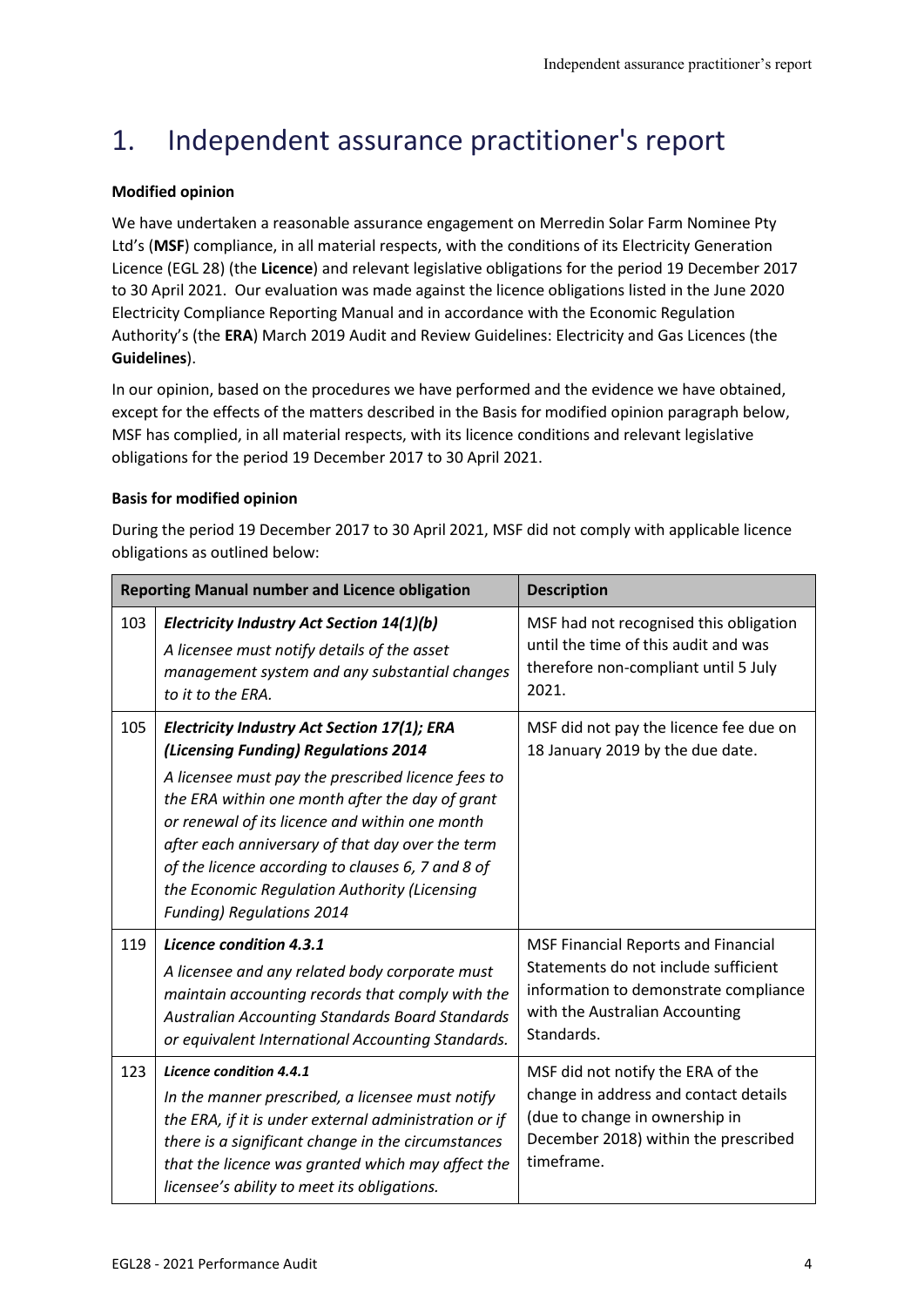|     | <b>Reporting Manual number and Licence obligation</b>                                                                                                                               | <b>Description</b>                                      |
|-----|-------------------------------------------------------------------------------------------------------------------------------------------------------------------------------------|---------------------------------------------------------|
| 124 | Licence condition 4.5.1                                                                                                                                                             | MSF did not submit the 2019/20                          |
|     | A licensee must provide the ERA, in the manner<br>prescribed, with any information that the ERA<br>requires in connection with its functions under the<br>Electricity Industry Act. | compliance report by the due date of 31<br>August 2020. |

We conducted our engagement in accordance with Standard on Assurance Engagements ASAE 3100 *Compliance Engagements* (**ASAE 3100**) issued by the Auditing and Assurance Standards Board.

We believe that the evidence we have obtained is sufficient and appropriate to provide a basis for our conclusion.

#### **MSF's responsibility for compliance with the conditions of the Licence**

MSF is responsible for:

- Compliance with the Licences as evaluated against the conditions within the Licence, for the period 19 December 2017 to 30 April 2021
- Identifying risks that threaten the conditions within the Licence identified above being met
- Identifying suitable compliance requirements as specified by the ERA
- Identifying, designing and implementing controls to enable the conditions within the Licence to be met and to monitor ongoing compliance.

#### **Our independence and quality control**

We have complied with the independence and other relevant ethical requirements relating to assurance engagements, which are founded on fundamental principles of integrity, objectivity, professional competence and due care, confidentiality and professional behaviour. We applied Auditing Standard ASQC 1 *Quality Control for Firms that Perform Audits and Reviews of Financial Reports and Other Financial Information, and Other Assurance Engagements* in undertaking this assurance engagement.

#### **Our responsibilities**

Our responsibility is to express an opinion on MSF's compliance, in all material respects, with the licence obligations as evaluated against its Licence Conditions for the period 19 December 2017 to 30 April 2021. ASAE 3100 requires that we plan and perform our procedures to obtain reasonable assurance about whether MSF has complied, in all material respects, with the licence obligations as evaluated against its Licence Conditions for the period from 19 December 2017 to 30 April 2021.

A reasonable assurance engagement in accordance with ASAE 3100, to report on MSF's compliance with the licence obligations as evaluated against its Licence Conditions involves performing procedures to obtain evidence about the compliance activity and controls implemented to meet the conditions within the Licence. The procedures selected depend on our judgement, including the identification and assessment of risks of material non-compliance with the licence obligations as evaluated against its Licence Conditions.

Our procedures included:

• Utilising the Audit Guidelines and the June 2020 Electricity Compliance Reporting Manual (the **Reporting Manual**) as a guide for development of a risk assessment and document review to assess controls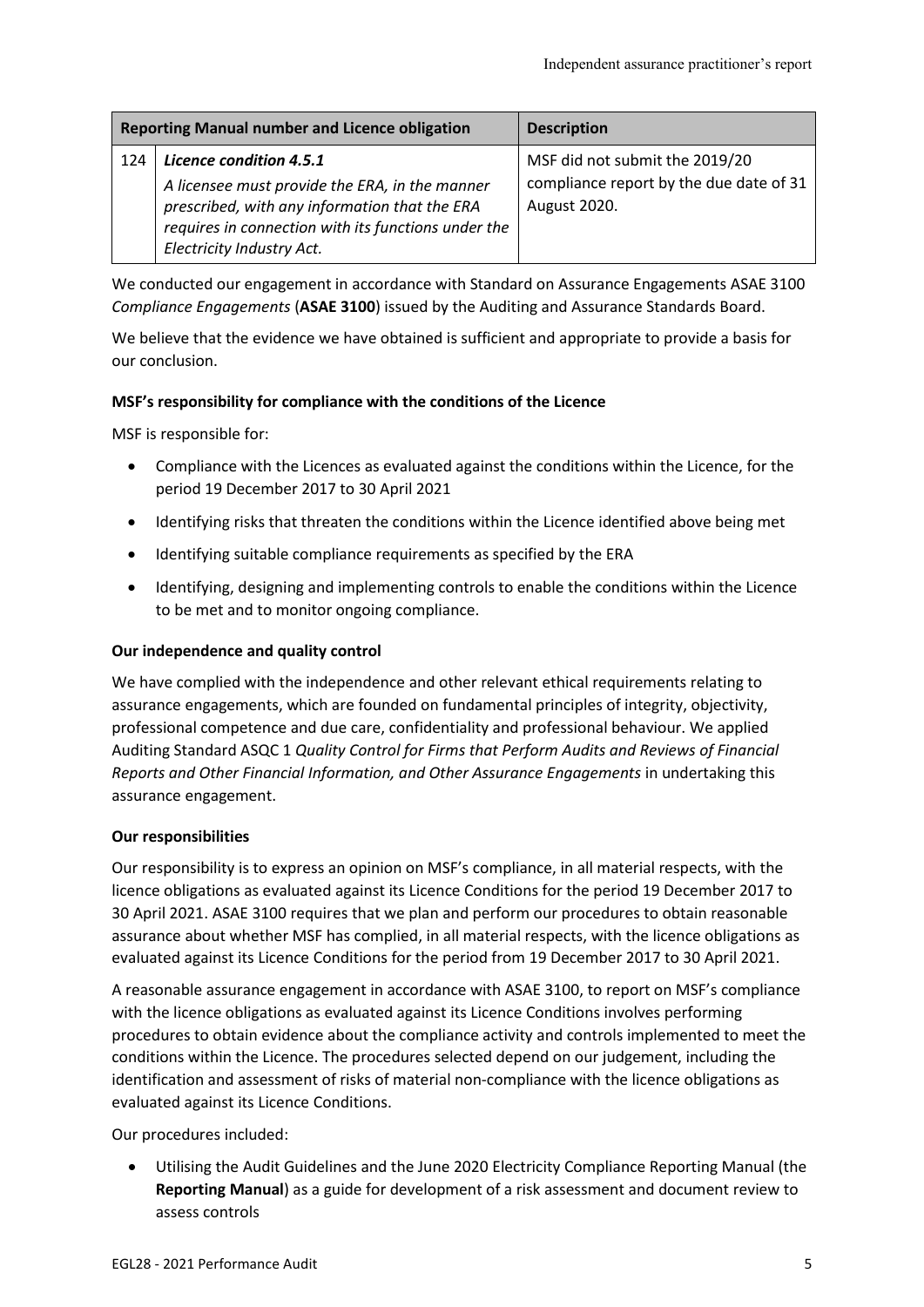- Development of an Audit Plan for approval by the ERA and an associated work program, set out in Appendix A
- Interviews with and representations from relevant MSF representatives to gain an understanding of process controls
- Review of documents and walkthrough of processes and controls to support the assessment of compliance and the effectiveness of the control environment in accordance with Licence obligations
- Sample testing where relevant for obligations rated as an audit priority 3 and above in the approved Audit Plan.

#### **Inherent Limitations**

Because of the inherent limitations of an assurance engagement, together with the internal control structure, it is possible that fraud, error or non-compliance with compliance requirements may occur and not be detected.

A reasonable assurance engagement relating to the period from 19 December 2017 to 30 April 2021 does not provide assurance on whether compliance with the Licence will continue in the future.

#### **Restricted use**

This report has been prepared for use by MSF for the purpose of satisfying its obligation under Section 13 of the Electricity Industry Act 2004. We disclaim any assumption of responsibility for any reliance on this report to any person other than MSF, or for any other purpose other than that for which it was prepared. We understand that a copy of the report will be provided to the ERA for the purpose of reporting on the performance audit for the Licence. We agree that a copy of this report will be given to the ERA in connection with this purpose, however we accept no responsibility to the ERA or to anyone who is provided with or obtains a copy of our report.

#### **Assurance Advisory Group**

**Stephen Linden Director**

17 September 2021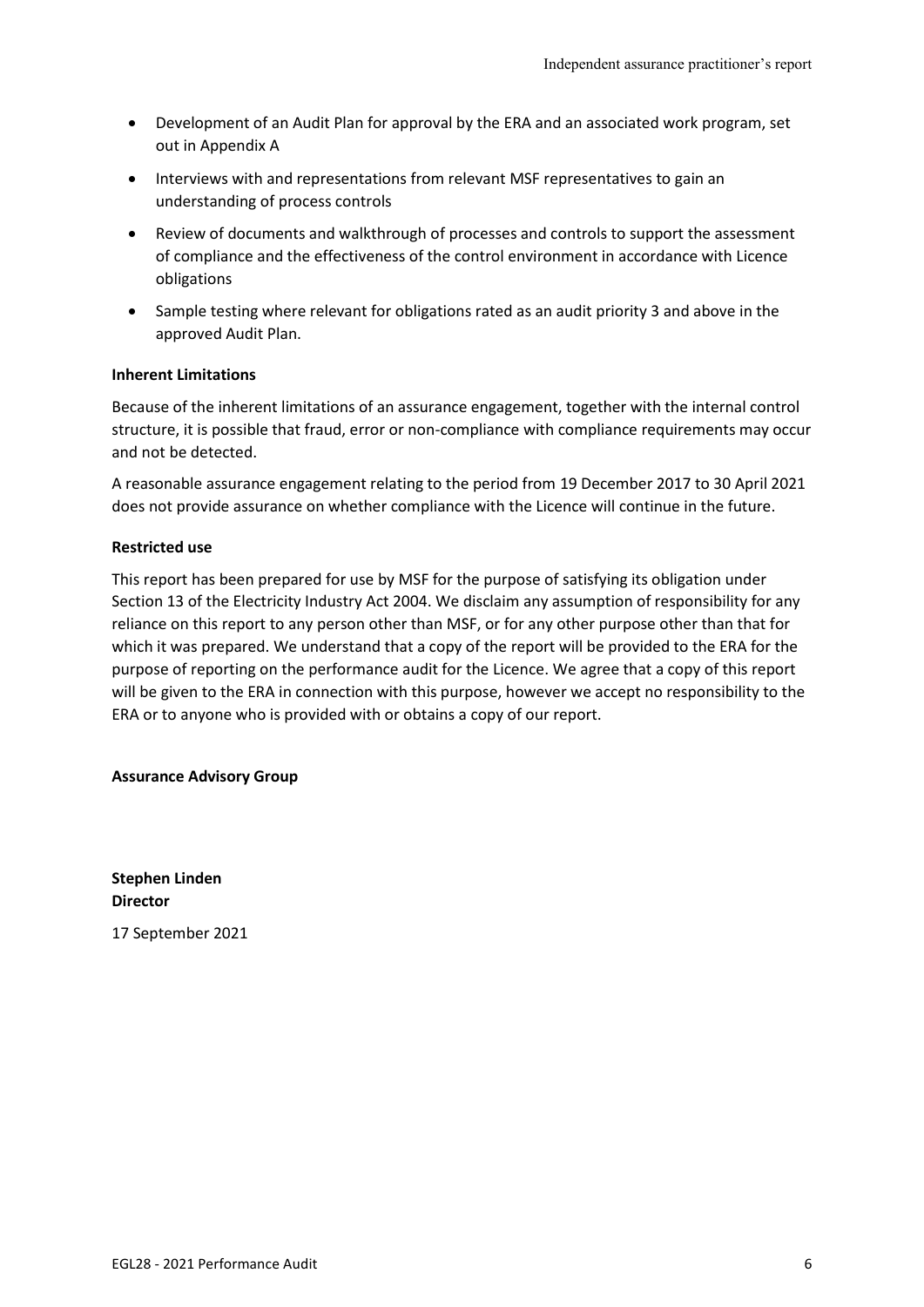## <span id="page-6-0"></span>2. Executive Summary

#### **2.1 Introduction and Background**

The Economic Regulation Authority (the **ERA**) has under the provisions of the Electricity Industry Act 2004 (the **Act**), issued to Merredin Solar Farm Nominee Pty Ltd (**MSF**) an Electricity Generation Licence (EGL28) (the **Licence**).

The Licence relates to Merredin Solar Farm operating the 132MWdc solar farm approximately 260 kms east of Perth and delivering electricity into the South West Interconnected System (SWIS) via the Western Power Merredin Terminal Substation at 220kV. In December 2018, there was a change in ownership of MSF from Ingenious Australian Solar Limited to Risen Energy (Australia) Pty Ltd (**Risen Energy**).

Section 13 of the Act requires Merredin Solar Farm to provide to the ERA a performance audit (the audit) conducted by an independent expert acceptable to the ERA within 24 months after the commencement date, and every 24 months thereafter, unless otherwise approved by the ERA. With the ERA's approval, Assurance Advisory Group (**AAG**) has been appointed to conduct the audit for the period 19 December 2017 to 30 April 2021 (**audit period**).

The audit has been conducted in accordance with the ERA's March 2019 issue of the *Audit and Review Guidelines: Electricity and Gas Licences* (**Audit Guidelines**).

#### **2.2 Observations**

In considering MSF's internal control procedures, structure and environment, its compliance culture and its information systems specifically relevant to those licence obligations subject to audit, we observed that:

- As a fully owned subsidiary of Risen Energy, all of MSF's processes and arrangements for managing its electricity generation licence obligations are provided by Risen Energy
- Through its contractual arrangements with Western Power, MSF has limited obligations in relation to the relevant requirements of the Metering Code
- Although MSF's compliance arrangements have been and will continue to be relatively simple, this audit process has assisted to identify where those arrangements need to further mature
- In response to several compliance breaches resulting from administrative oversights, MSF has implemented steps to recognise future obligations and to allocate responsibility to designated staff for ensuring its compliance with its obligations, particularly those with specified due dates.

#### **2.3 Findings**

The following tables summarise the assessments made during the audit on MSF's compliance and the adequacy of controls in place for MSF to manage its compliance with the relevant obligations or conditions of the Licence.

Table 1 sets out the rating scale defined by the ERA in the Audit Guidelines for the assessment of the level of compliance with the conditions of the Licence. For the highest possible compliance rating to be achieved, MSF was required to demonstrate it has maintained mature processes and controls, which facilitate compliance with relevant obligations.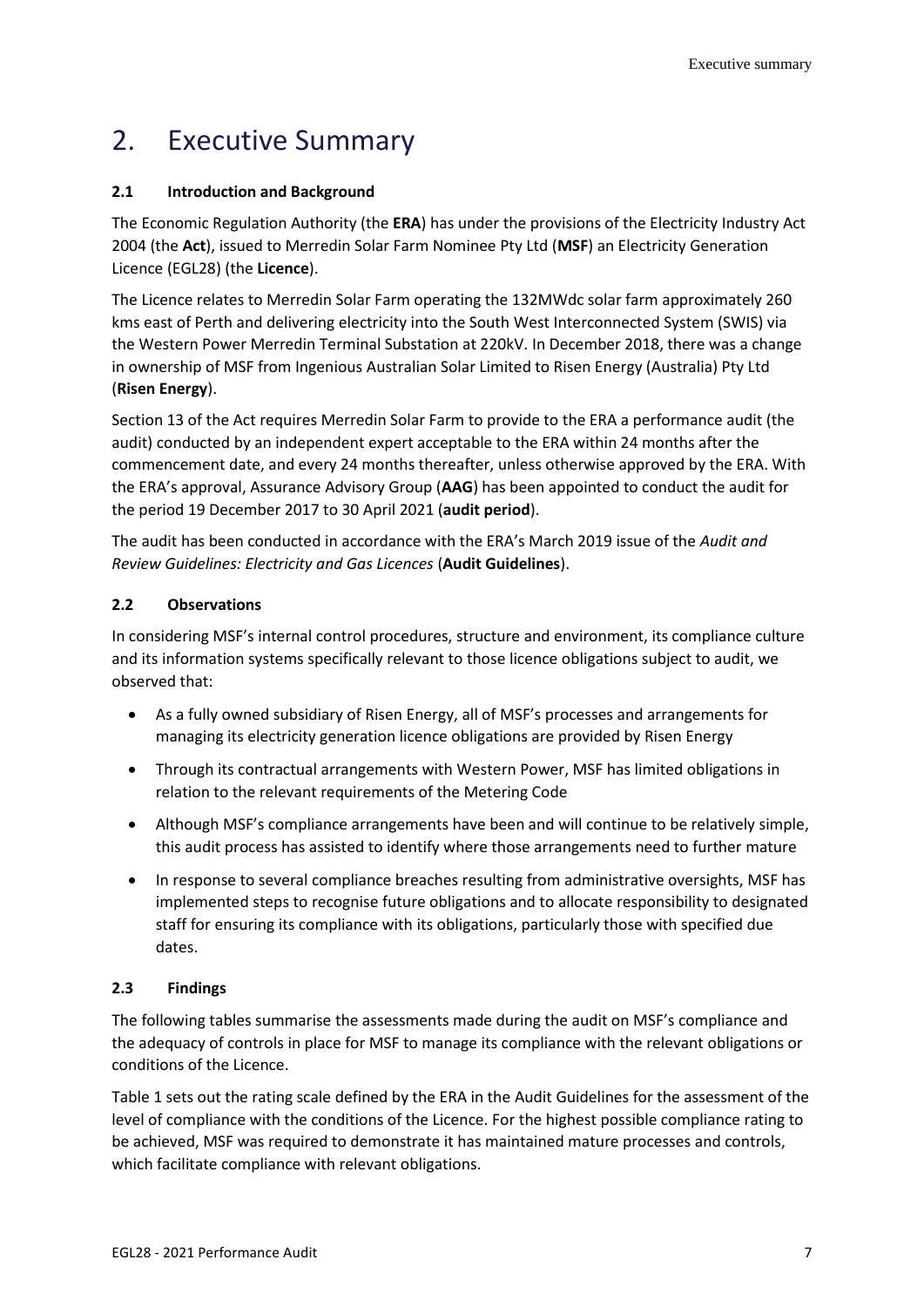| Table 1: Control adequacy and compliance rating scale |
|-------------------------------------------------------|
|-------------------------------------------------------|

|                                                   | <b>Controls Rating</b>                                    | <b>Compliance Rating</b>                                                        |                                                                  |  |  |  |
|---------------------------------------------------|-----------------------------------------------------------|---------------------------------------------------------------------------------|------------------------------------------------------------------|--|--|--|
| Rating                                            | <b>Description</b>                                        | Rating                                                                          | <b>Description</b>                                               |  |  |  |
| Adequate controls - no<br>A<br>improvement needed |                                                           | 1                                                                               | Compliant                                                        |  |  |  |
| <sub>R</sub>                                      | Generally adequate controls -<br>improvement needed       | $\mathfrak{D}$                                                                  | Non-compliant – minor impact on<br>customers or third parties    |  |  |  |
|                                                   | Inadequate controls - significant<br>improvement required |                                                                                 | Non-compliant - moderate impact<br>on customers or third parties |  |  |  |
| No controls evident<br>D                          |                                                           | Non-compliant - major impact on<br>$\overline{4}$<br>customers or third parties |                                                                  |  |  |  |
| N/P                                               | Not performed $-$ A controls rating<br>was not required   | N/R                                                                             | Not rated - No activity took place<br>during the audit period    |  |  |  |

**Table 5** at section 3 of this report provides further detail on the controls and compliance rating scales. The above rating scale is defined by the Audit Guidelines.

|                 |                | Compliance rating |                |   |   |     |                |  |  |  |
|-----------------|----------------|-------------------|----------------|---|---|-----|----------------|--|--|--|
|                 |                | $\mathbf{1}$      | $\overline{2}$ | 3 | 4 | N/R | Total          |  |  |  |
|                 | A              |                   |                |   |   |     |                |  |  |  |
|                 | $\overline{B}$ | 1                 | 1              |   |   |     | $\overline{2}$ |  |  |  |
|                 | $\mathsf{C}$   |                   | 4              |   |   |     | 4              |  |  |  |
| Controls rating | D              |                   |                |   |   |     |                |  |  |  |
|                 | N/P            | 8                 |                |   |   | 28  | 36             |  |  |  |
|                 | <b>Total</b>   | 9                 | 5              |   |   | 28  | 42             |  |  |  |

|  |  |  |  | Table 2: Summary of findings, by compliance and controls ratings |
|--|--|--|--|------------------------------------------------------------------|
|--|--|--|--|------------------------------------------------------------------|

Table 3: Summary of findings, by **audit priority and controls rating**

| <b>Audit Priority</b> | A | B.             | C            | D | N/P | <b>Total</b> |
|-----------------------|---|----------------|--------------|---|-----|--------------|
| <b>Priority 1</b>     |   |                |              |   |     |              |
| <b>Priority 2</b>     |   |                |              |   |     |              |
| <b>Priority 3</b>     |   |                | $\mathbf{1}$ |   |     | 1            |
| <b>Priority 4</b>     |   | $\overline{2}$ | 3            |   | 24  | 29           |
| Priority 5            |   |                |              |   | 12  | 12           |
| <b>Total</b>          |   | $\overline{2}$ |              |   | 36  | 42           |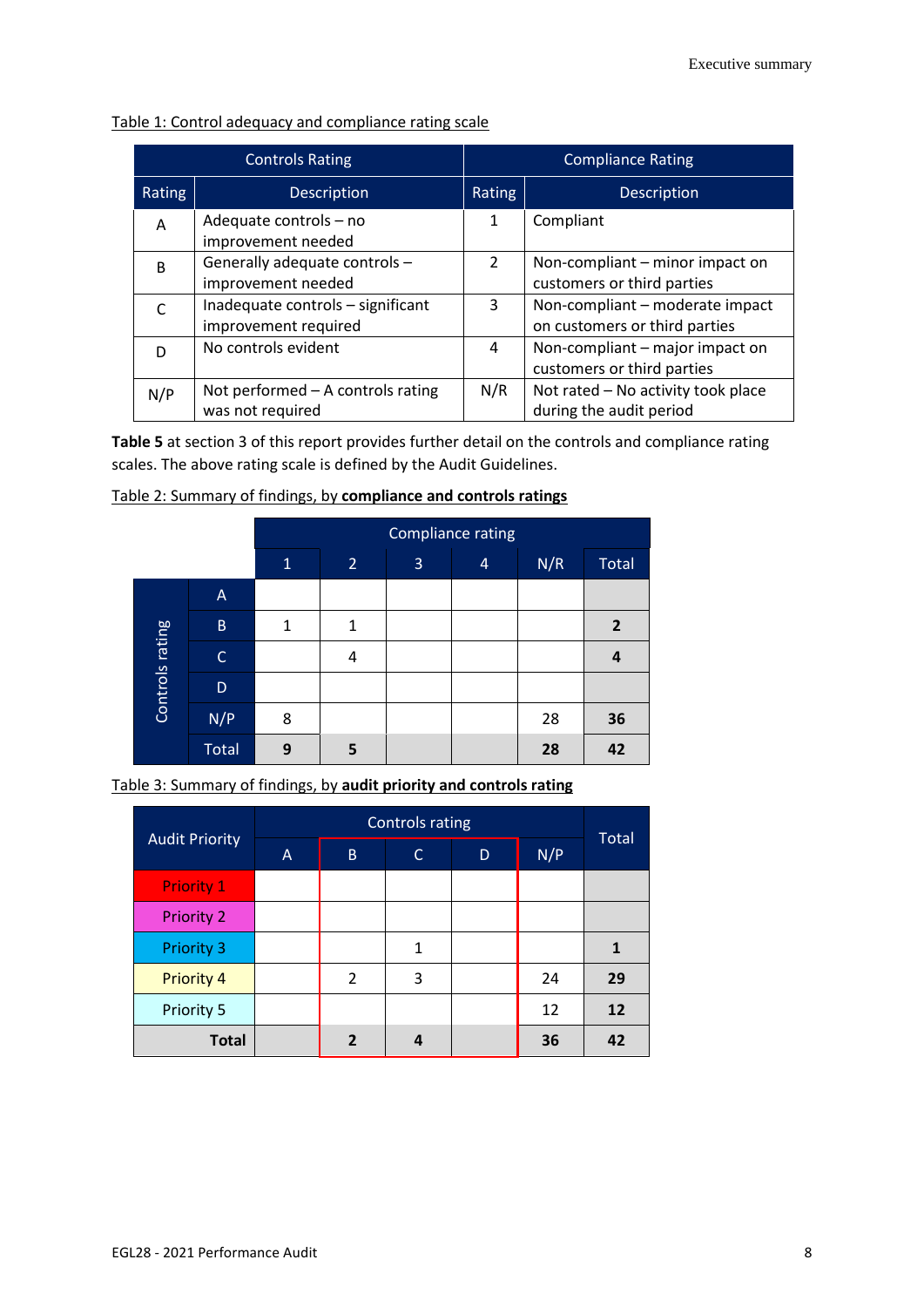| <b>Audit Priority</b> | $\mathbf{1}$ | $\overline{2}$ | 3 | $\overline{4}$ | N/R | Total |
|-----------------------|--------------|----------------|---|----------------|-----|-------|
| <b>Priority 1</b>     |              |                |   |                |     |       |
| <b>Priority 2</b>     |              |                |   |                |     |       |
| <b>Priority 3</b>     |              | 1              |   |                |     |       |
| Priority 4            | 7            | 4              |   |                | 18  | 29    |
| Priority 5            | 2            |                |   |                | 10  | 12    |
| <b>Total</b>          | 9            | 5              |   |                | 28  | 42    |

Table 4: Summary of findings, by **audit priority and compliance rating**

Note that, in accordance with the Audit Guidelines:

- Obligations assessed as being ''not applicable" to MSF's operations have not been included within this report
- A control rating is only provided for those obligations with a Priority 1, 2 or 3 rating, where an obligation is assessed as non-compliant, or where a control improvement opportunity is identified.

Specific assessments for each Licence obligation are summarised at Table 5 in the ''Summary of findings" section of this report.

Detailed findings, including relevant observations, recommendations and action plans are located in section 4 "Detailed findings, recommendations and action plans".

#### **2.4 MSF's response to previous audit recommendations**

As this is MSF's first performance audit, there are no previous audit recommendations.

#### **2.5 Current audit non-compliances, recommendations and action plans**

#### A. Resolved during current audit period

Not applicable.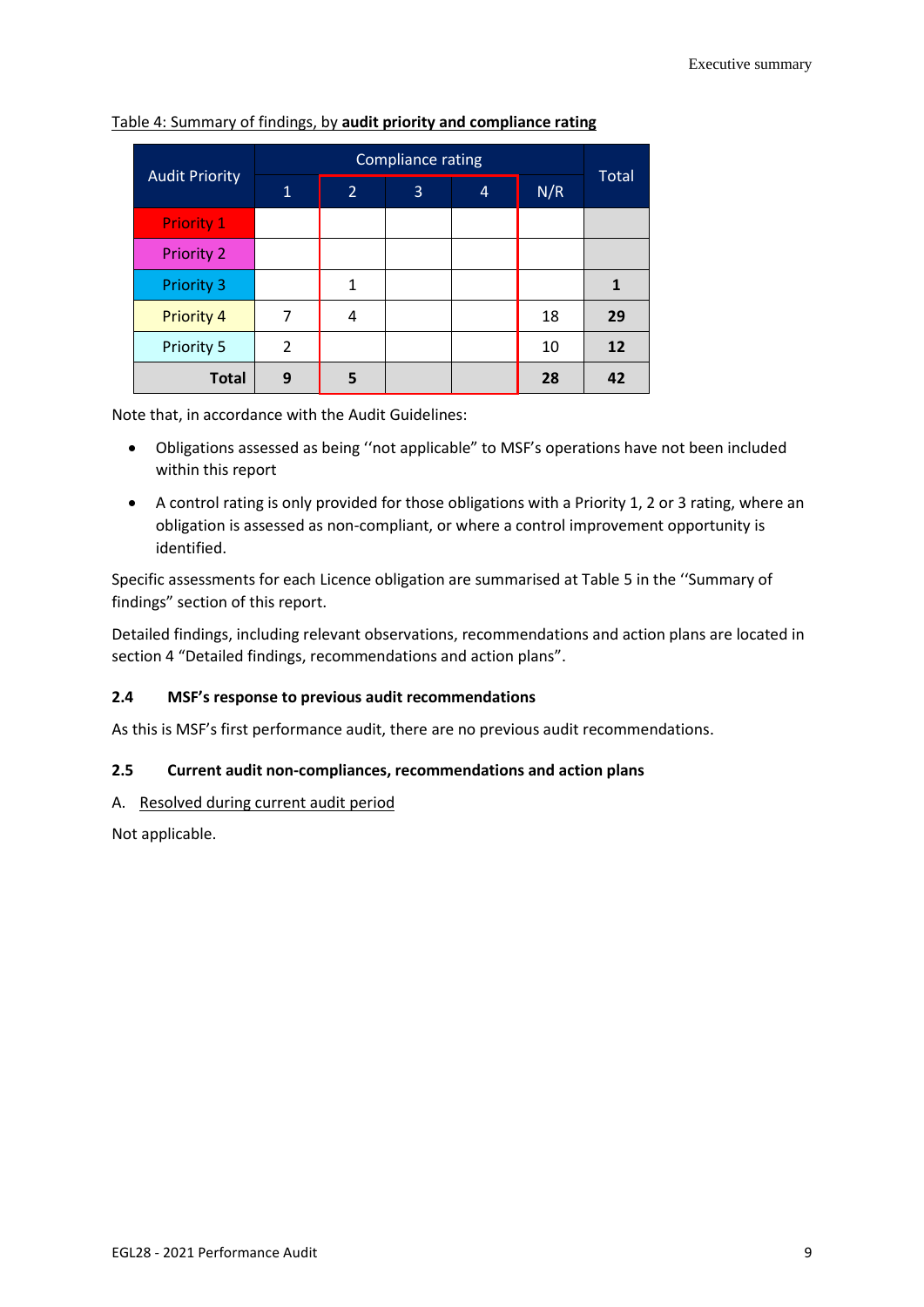### B. Unresolved at end of current audit period

| Reference<br>(no./year) | Non-compliance / Controls improvement<br>(Rating / Licence obligation reference number and licence obligation / Details of<br>noncompliance or inadequacy of controls)                                                                                                                                                                                                                                                                                                                                                                                                                                                                                                                                                                                                                                                                                                                                                                                                                                                                                                                                                                                                                                                                                                                                                                                                                                                                                                                                                                                                                                                                                                                                                                                                                                                                                                                                                                                                                                                                                                                                                                                                                                                                                                                                                                                                                            | Auditor's<br>recommendation                                                                                                                                                                                                                                                   | <b>Action taken</b> |
|-------------------------|---------------------------------------------------------------------------------------------------------------------------------------------------------------------------------------------------------------------------------------------------------------------------------------------------------------------------------------------------------------------------------------------------------------------------------------------------------------------------------------------------------------------------------------------------------------------------------------------------------------------------------------------------------------------------------------------------------------------------------------------------------------------------------------------------------------------------------------------------------------------------------------------------------------------------------------------------------------------------------------------------------------------------------------------------------------------------------------------------------------------------------------------------------------------------------------------------------------------------------------------------------------------------------------------------------------------------------------------------------------------------------------------------------------------------------------------------------------------------------------------------------------------------------------------------------------------------------------------------------------------------------------------------------------------------------------------------------------------------------------------------------------------------------------------------------------------------------------------------------------------------------------------------------------------------------------------------------------------------------------------------------------------------------------------------------------------------------------------------------------------------------------------------------------------------------------------------------------------------------------------------------------------------------------------------------------------------------------------------------------------------------------------------|-------------------------------------------------------------------------------------------------------------------------------------------------------------------------------------------------------------------------------------------------------------------------------|---------------------|
| 1/2021                  | C <sub>2</sub><br>Obligation 103 - Electricity Industry Act Section 14(1)(b)<br>At the commencement of this audit, MSF had not notified<br>details of it AMS to the ERA as required by Electricity Industry<br>Act Section 14 (1)(b) and therefore was non-compliant with<br>this obligation.<br>Through discussion with the Operations and Maintenance<br>Manager, we determined that MSF had not recognised this<br>obligation until the time of this audit and did not have a<br>mechanism in place to ensure it recognised and dealt with<br>licence compliance obligations in a proactive manner.<br>The Operations and Maintenance Manager notified details of<br>MSF's asset management system to the ERA on 5 July 2021.<br>Obligation 105 Electricity Industry Act Section 17(1); ERA<br>(Licensing Funding) Regulations 2014<br>MSF did not pay its Annual Licence Charge due on 18 January<br>2019 (i.e. one month after the anniversary of the grant of the<br>licence) by the due date.<br>Through discussion with the Operations and Maintenance<br>Manager, we determined that MSF had not recognised the<br>specific obligation to ensure licence fees are paid within one<br>month of the licence anniversary, instead MSF relied on its<br>accounts payable processes following receipt of an invoice<br>from the ERA.<br>Obligation 123 - Licence condition 4.4.1<br>Licence condition 4.4.1 requires MSF to report to the ERA<br>within prescribed timeframes:<br>(c) Any change in the Licensee's name, ABN or address<br>(within 10 business days of the change occurring).<br>Due to the change in ownership to Risen Energy (Australia) Pty<br>Ltd, MSF's address and contact details changed in December<br>2018. However the ERA was not notified of the change until<br>February 2019, which did not meet the 10-business day<br>requirement.<br>Obligation 124 - Licence condition 4.5.1<br>We observed that in accordance with its obligation to submit<br>annual compliance reports to the ERA by 31 August each year,<br>MSF did not submit the 2019/20 compliance report by the due<br>date of 31 August 2020<br>Through discussion with the Operations and Maintenance<br>Manager, we determined that MSF has not implemented an<br>effective mechanism in place to ensure it recognises and deals<br>with licence compliance obligations in a proactive manner. | MSF maintain a<br>compliance register for<br>all Licence obligations<br>that require action in a<br>prescribed timeframe,<br>or when triggered by a<br>relevant event. This<br>register should be used<br>as a working tool, with<br>tasks allocated to<br>responsible staff. | n/a                 |
|                         |                                                                                                                                                                                                                                                                                                                                                                                                                                                                                                                                                                                                                                                                                                                                                                                                                                                                                                                                                                                                                                                                                                                                                                                                                                                                                                                                                                                                                                                                                                                                                                                                                                                                                                                                                                                                                                                                                                                                                                                                                                                                                                                                                                                                                                                                                                                                                                                                   |                                                                                                                                                                                                                                                                               |                     |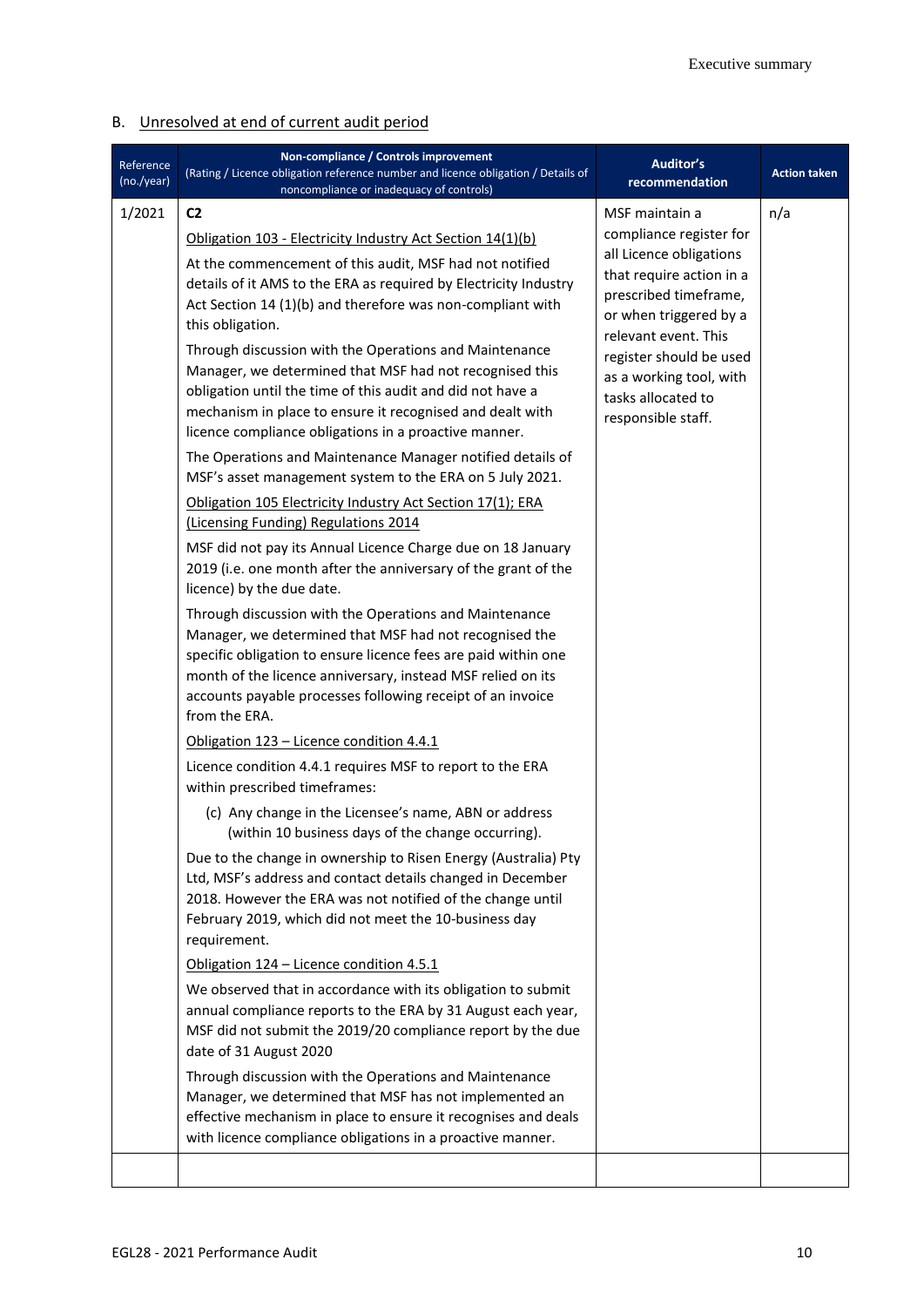| Reference<br>(no./year) | Non-compliance / Controls improvement<br>(Rating / Licence obligation reference number and licence obligation / Details of<br>noncompliance or inadequacy of controls)                                                                                                                                                                                                                                                                                                                                                                                                                                                                                                                        | Auditor's<br>recommendation                                                                                                                                                           | <b>Action taken</b> |
|-------------------------|-----------------------------------------------------------------------------------------------------------------------------------------------------------------------------------------------------------------------------------------------------------------------------------------------------------------------------------------------------------------------------------------------------------------------------------------------------------------------------------------------------------------------------------------------------------------------------------------------------------------------------------------------------------------------------------------------|---------------------------------------------------------------------------------------------------------------------------------------------------------------------------------------|---------------------|
| 2/2021                  | <b>B2</b><br>Obligation 119 - Licence condition 4.3.1<br>Our examination of the Financial Reports and Financial<br>Statements for the period ending 20 December 2018, the year<br>ending 30 June 2019 and the six months ending 31 December<br>2020 concluded that these special purpose financial<br>statements do not include sufficient information to<br>demonstrate compliance with the Australian Accounting<br>Standards Board Standards. In particular, Note 1 Basis of<br>preparation to the Financial Statements state that the financial<br>statements "do not comply with any Australian Accounting<br>Standards unless otherwise stated", for which no exceptions<br>are stated. | MSF reconsider its<br>approach for preparing<br>financial statements<br>that comply with the<br>requirement to<br>maintain accounting<br>records in accordance<br>with the Standards. |                     |

#### **2.6 Scope and objectives**

We have conducted a reasonable assurance audit in order to state whether, in our opinion, based on our procedures, MSF has complied, in all material respects, with the conditions of its Licence as outlined in the approved Audit Plan (dated May 2021) during the period 19 December 2017 to 30 April 2021.

Our engagement was conducted in accordance with Australian Standard on Assurance Engagements ASAE 3100 Compliance Engagements, issued by the Australian Auditing and Assurance Standards Board and provides reasonable assurance as defined in ASAE 3100. The procedures we performed are described in more detail in section 2.7 below.

A reasonable assurance engagement in accordance with ASAE 3100 involves performing procedures to obtain evidence about the compliance with the conditions of the Licence. The nature, timing and extent of procedures selected depend on the assurance practitioner's professional judgement, including the assessment of the risks of material misstatement in compliance with the conditions of the Licence. In making those risk assessments, we considered internal controls in relation to compliance with the conditions of the Licence.

ASAE 3100 also requires us to comply with the relevant ethical requirements of the Australian professional accounting bodies.

The ERA has summarised the requirements of the applicable legislation that it expects to be reported upon and included in the scope of this audit in its June 2020 Electricity Compliance Reporting Manual.

The Audit Plan approved by the ERA for this audit sets out MSF's Licence obligations confirmed to be included in the scope of the audit, along with the risk assessments and audit priority assigned to each licence obligation.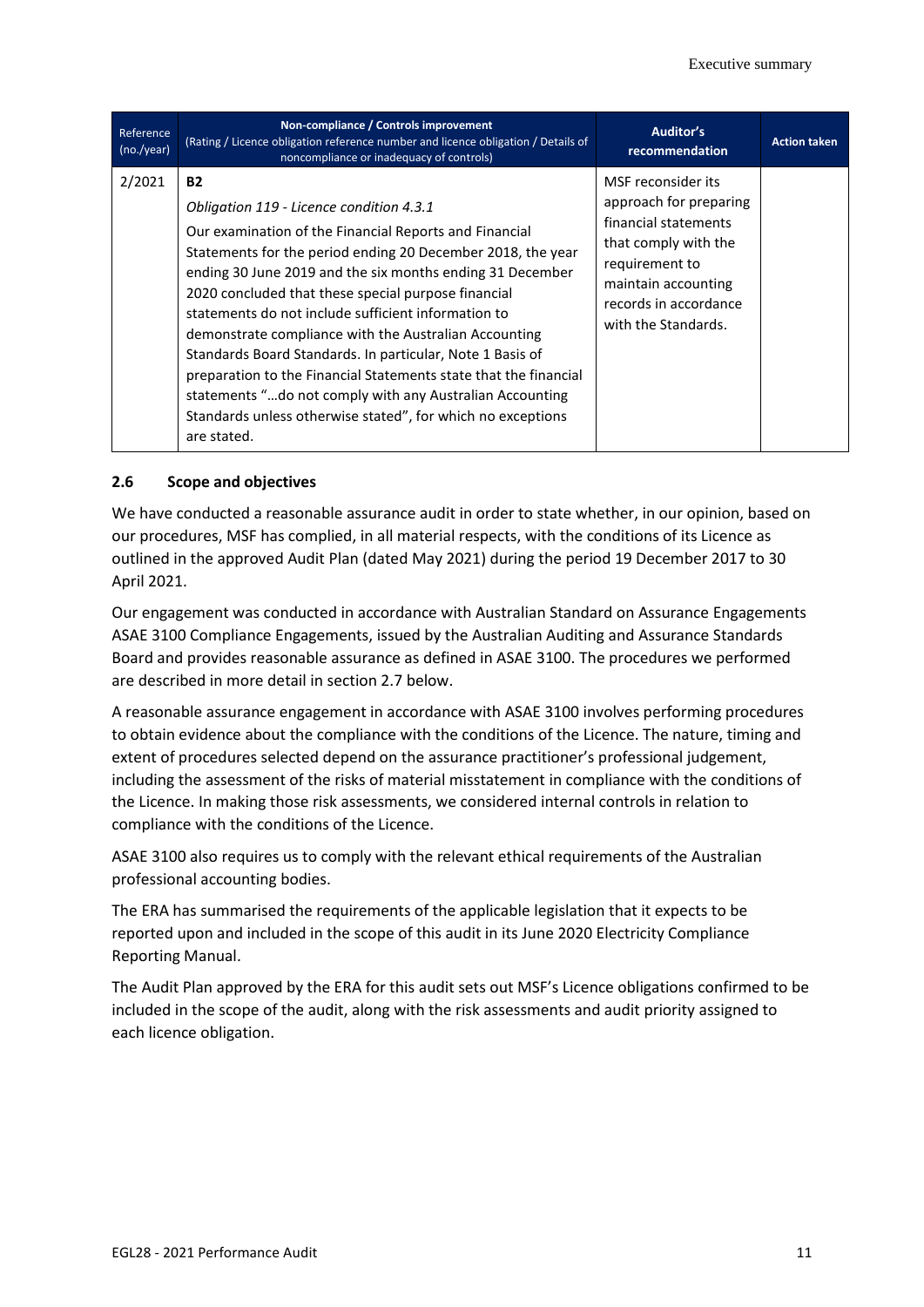#### **2.7 Approach**

Our approach for this audit involved the following activities, which were undertaken during the period May to June 2021:

- Utilising the Guidelines and Reporting Manuals as a guide, developed a risk assessment, which involved discussions with key staff and document review to assess controls
- Developed an Audit Plan (see Appendix A) for approval by the ERA and an associated work program
- Interviewed relevant MSF representatives to gain understanding of process controls (see Appendix B for staff involved)
- Reviewed relevant documentation and walked through processes and controls to assess overall compliance and effectiveness in accordance with Licence obligations (see Appendix B for reference listing)
- Sample tested relevant obligations (assessed as an audit priority 3) and where there was relevant activity, determine whether transactions complied with the requirements of the obligation
- Reported findings to MSF for review and response.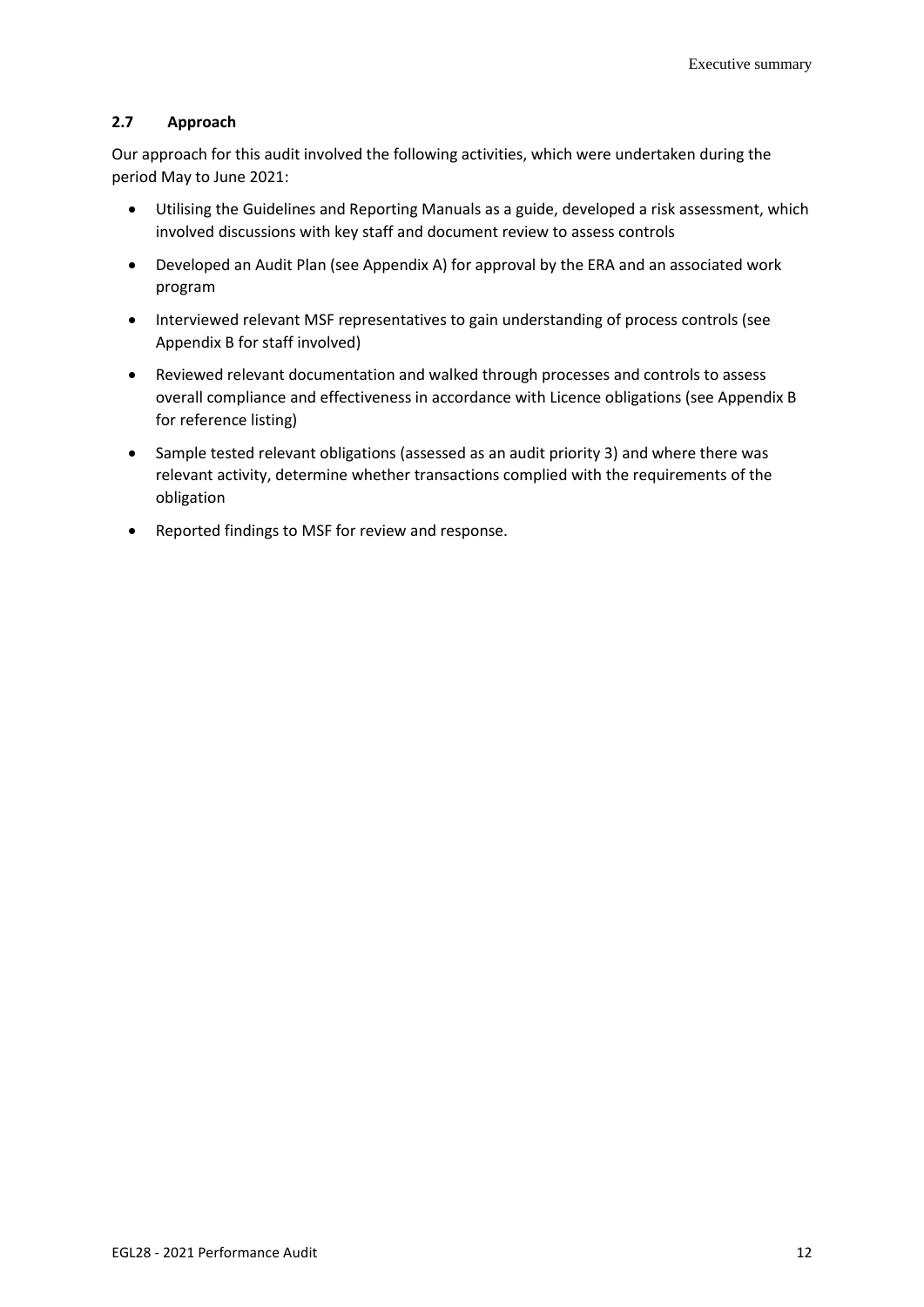## <span id="page-12-0"></span>3. Summary of Ratings

Table 1 in section 2 above sets out the rating scale defined by the ERA in the Audit Guidelines for the assessment of the level of compliance with the conditions of the Licence. For the highest possible compliance rating to be achieved, MSF was required to demonstrate it has maintained effective processes and controls, which facilitate compliance with relevant obligations.

The remainder of this report provides:

- A summary of the findings for the compliance obligations (at Table 5 below)
- Detailed findings, including relevant observations and recommendations (at Section 4).

#### Table 5: Compliance Ratings

Refer to Detailed Findings at Section 4 and Audit Plan at Appendix A for descriptions of the obligations. Note that detailed findings are not presented for those obligations assessed to be not applicable to MSF's operations for the period subject to audit - refer to the Audit Plan at Appendix A for further explanation.

| <b>No</b>                                                                  | <b>Obligation reference</b>                                      | <b>Audit</b>      |   |          | <b>Controls rating</b> |   |     |              |                | <b>Compliance rating</b> |   |     |
|----------------------------------------------------------------------------|------------------------------------------------------------------|-------------------|---|----------|------------------------|---|-----|--------------|----------------|--------------------------|---|-----|
|                                                                            |                                                                  | <b>Priority</b>   | A | B.       | $\mathbf{C}$           | D | N/P | $\mathbf{1}$ | $\overline{2}$ | $\overline{3}$           | 4 | N/R |
|                                                                            | 12 Electricity Industry Act - Licence Conditions and Obligations |                   |   |          |                        |   |     |              |                |                          |   |     |
| 101                                                                        | Section 13(1)                                                    | <b>Priority 4</b> |   |          |                        |   | N/P |              |                |                          |   | N/R |
| 102                                                                        | Section $14(1)(a)$                                               | Priority 5        |   |          |                        |   | N/P | $\mathbf{1}$ |                |                          |   |     |
| 103                                                                        | Section 14(1)(b)                                                 | Priority 4        |   |          | $\mathbf c$            |   |     |              | $\overline{2}$ |                          |   |     |
| 104                                                                        | Section $14(1)(c)$                                               | Priority 5        |   |          |                        |   | N/P |              |                |                          |   | N/R |
| 105                                                                        | Section 17(1); ERA (Licensing<br>Funding) Regulations 2014       | Priority 4        |   |          | $\mathbf{C}$           |   |     |              | $\overline{2}$ |                          |   |     |
| 106                                                                        | Section 31(3)                                                    | Priority 4        |   | B        |                        |   |     | $\mathbf{1}$ |                |                          |   |     |
| 107                                                                        | Section 41(6)                                                    | Priority 4        |   |          |                        |   | N/P | $\mathbf{1}$ |                |                          |   |     |
|                                                                            | 13 Electricity Licences - Licence Conditions and Obligations     |                   |   |          |                        |   |     |              |                |                          |   |     |
| 119                                                                        | Licence condition 4.3.1                                          | Priority 4        |   | <b>B</b> |                        |   |     |              | $\overline{2}$ |                          |   |     |
| 120                                                                        | Licence condition 5.2.4                                          | Priority 4        |   |          |                        |   | N/P |              |                |                          |   | N/R |
| 121                                                                        | Licence condition 5.3.2                                          | Priority 4        |   |          |                        |   | N/P | $\mathbf 1$  |                |                          |   |     |
| 122                                                                        | Licence condition 5.1.5                                          | Priority 4        |   |          |                        |   | N/P |              |                |                          |   | N/R |
| 123                                                                        | Licence condition 4.4.1                                          | Priority 4        |   |          | $\mathbf c$            |   |     |              | $\overline{2}$ |                          |   |     |
| 124                                                                        | Licence condition 4.5.1                                          | <b>Priority 3</b> |   |          | $\mathbf{C}$           |   |     |              | $\overline{2}$ |                          |   |     |
| 125                                                                        | Licence condition 3.8.1, 3.8.2                                   | Priority 4        |   |          |                        |   | N/P |              |                |                          |   | N/R |
| 126                                                                        | Licence condition 3.7.1                                          | Priority 4        |   |          |                        |   | N/P | $\mathbf{1}$ |                |                          |   |     |
| 14 Electricity Industry Metering Code - Licence Conditions and Obligations |                                                                  |                   |   |          |                        |   |     |              |                |                          |   |     |
| 324                                                                        | Clause 3.3B                                                      | Priority 4        |   |          |                        |   | N/P |              |                |                          |   | N/R |
| 339                                                                        | Clause 3.11(3)                                                   | Priority 4        |   |          |                        |   | N/P |              |                |                          |   | N/R |
| 371                                                                        | Clause 4.4(1)                                                    | Priority 5        |   |          |                        |   | N/P |              |                |                          |   | N/R |
| 372                                                                        | Clause 4.5(1)                                                    | Priority 5        |   |          |                        |   | N/P |              |                |                          |   | N/R |
| 373                                                                        | Clause 4.5(2)                                                    | Priority 4        |   |          |                        |   | N/P |              |                |                          |   | N/R |
| 388                                                                        | Clause 5.4(2)                                                    | Priority 4        |   |          |                        |   | N/P |              |                |                          |   | N/R |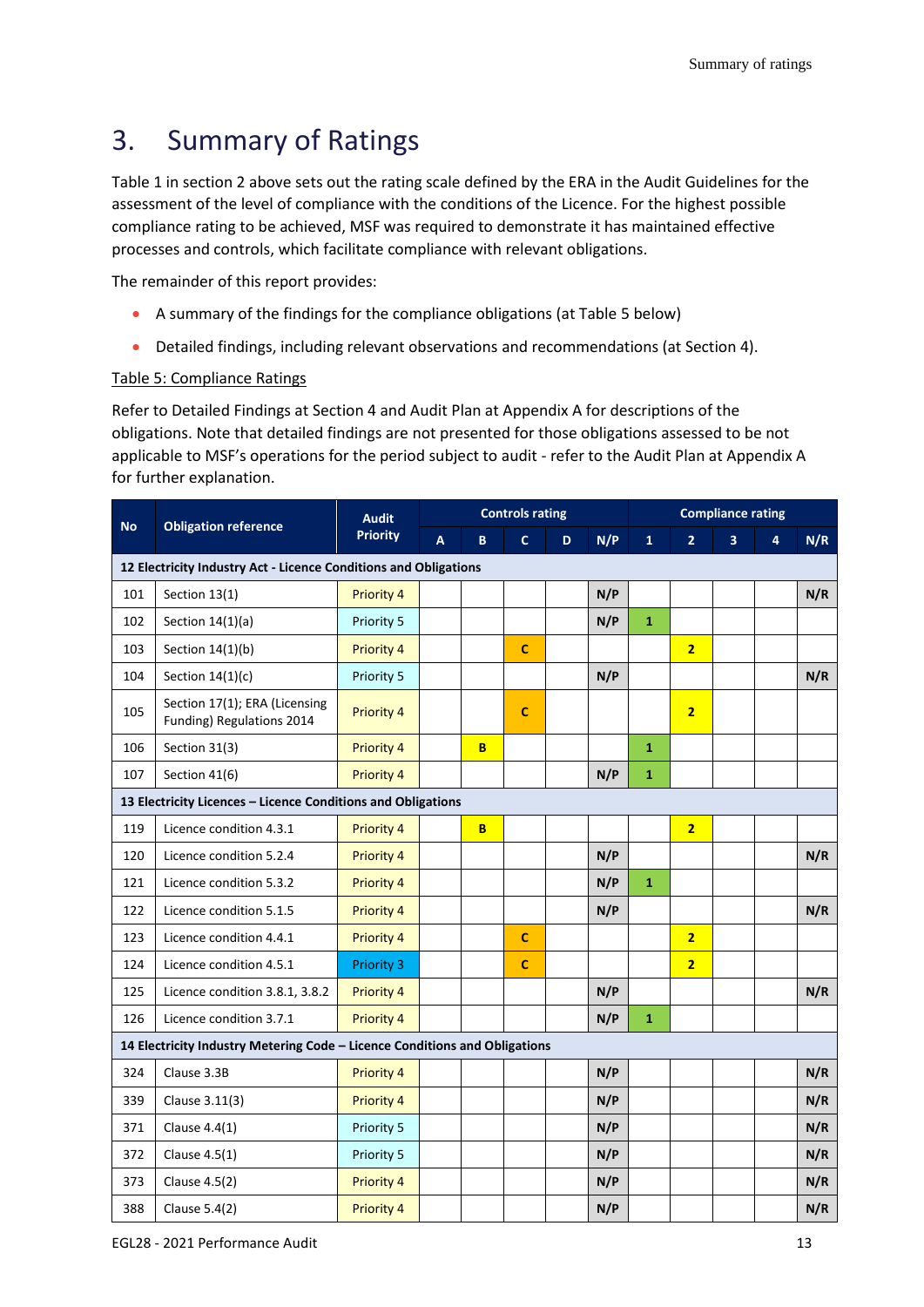| <b>Obligation reference</b><br><b>No</b> |                     | <b>Audit</b>      |                           | <b>Controls rating</b> |              |    |     | <b>Compliance rating</b> |                |                         |                |     |
|------------------------------------------|---------------------|-------------------|---------------------------|------------------------|--------------|----|-----|--------------------------|----------------|-------------------------|----------------|-----|
|                                          |                     | <b>Priority</b>   | $\boldsymbol{\mathsf{A}}$ | B                      | $\mathbf{C}$ | D. | N/P | $\mathbf{1}$             | $\overline{2}$ | $\overline{\mathbf{3}}$ | $\overline{4}$ | N/R |
| 401                                      | Clause 5.16         | Priority 4        |                           |                        |              |    | N/P |                          |                |                         |                | N/R |
| 402                                      | Clause 5.17(1)      | <b>Priority 4</b> |                           |                        |              |    | N/P |                          |                |                         |                | N/R |
| 405                                      | Clause 5.18         | Priority 4        |                           |                        |              |    | N/P |                          |                |                         |                | N/R |
| 406                                      | Clause 5.19(1)      | Priority 5        |                           |                        |              |    | N/P |                          |                |                         |                | N/R |
| 407                                      | Clause 5.19(2)      | Priority 5        |                           |                        |              |    | N/P |                          |                |                         |                | N/R |
| 408                                      | Clause 5.19(3)      | Priority 4        |                           |                        |              |    | N/P |                          |                |                         |                | N/R |
| 410                                      | Clause 5.19(6)      | Priority 5        |                           |                        |              |    | N/P |                          |                |                         |                | N/R |
| 416                                      | Clause 5.21(5)      | Priority 4        |                           |                        |              |    | N/P |                          |                |                         |                | N/R |
| 417                                      | Clause 5.21(6)      | <b>Priority 4</b> |                           |                        |              |    | N/P |                          |                |                         |                | N/R |
| 435                                      | Clause 5.27         | Priority 4        |                           |                        |              |    | N/P |                          |                |                         |                | N/R |
| 448                                      | Clause $6.1(2)$     | Priority 4        |                           |                        |              |    | N/P | $\mathbf{1}$             |                |                         |                |     |
| 451                                      | <b>Clause 7.2(1</b> | Priority 5        |                           |                        |              |    | N/P | $\mathbf{1}$             |                |                         |                |     |
| 453                                      | Clause 7.2(4)       | Priority 4        |                           |                        |              |    | N/P | $\mathbf{1}$             |                |                         |                |     |
| 454                                      | Clause 7.2(5)       | <b>Priority 4</b> |                           |                        |              |    | N/P |                          |                |                         |                | N/R |
| 455                                      | Clause 7.5          | <b>Priority 4</b> |                           |                        |              |    | N/P | $\mathbf{1}$             |                |                         |                |     |
| 456                                      | Clause 7.6(1)       | Priority 4        |                           |                        |              |    | N/P |                          |                |                         |                | N/R |
| 457                                      | Clause 8.1(1)       | Priority 5        |                           |                        |              |    | N/P |                          |                |                         |                | N/R |
| 458                                      | Clause 8.1(2)       | Priority 5        |                           |                        |              |    | N/P |                          |                |                         |                | N/R |
| 459                                      | Clause 8.1(3)       | Priority 5        |                           |                        |              |    | N/P |                          |                |                         |                | N/R |
| 460                                      | Clause $8.1(4)$     | Priority 4        |                           |                        |              |    | N/P |                          |                |                         |                | N/R |
| 461                                      | Clause 8.3(2)       | Priority 5        |                           |                        |              |    | N/P |                          |                |                         |                | N/R |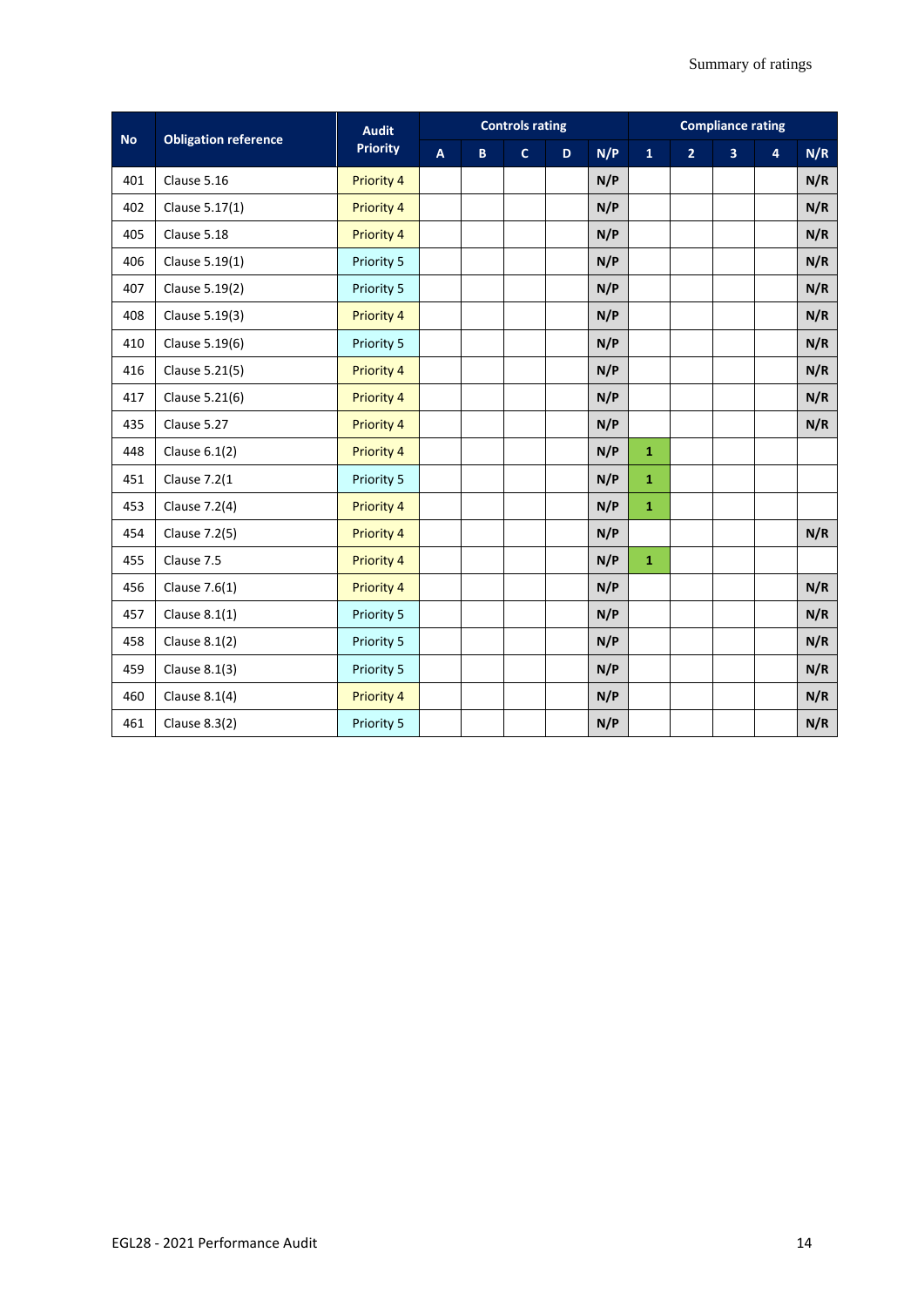# <span id="page-14-0"></span>4. Detailed findings, recommendations and action plans

This section has been structured in subsections for the relevant Codes and Regulations against which we assessed MSF's compliance. The sections are:

4.1: Electricity Industry Act – Licence Conditions and Obligations

- 4.2 Electricity Licences Licence Conditions and Obligations
- 4.3 Electricity Industry Metering Code Licence Conditions and Obligations.

Each section contains:

- **Assessment of compliance and control adequacy** the conclusions from our audit procedures and our assessment of MSF's compliance with the applicable obligations
- **Findings** the auditor's understanding of the process and any issues that have been identified during the audit
- **Recommendations (if any)** for improvement or enhancement of the process or control (note that no recommendations are made for this audit).

|                |                                        |              | Controls adequacy rating |           |              | Compliance rating |   |                |                |           |       |
|----------------|----------------------------------------|--------------|--------------------------|-----------|--------------|-------------------|---|----------------|----------------|-----------|-------|
| $\overline{A}$ | B                                      | $\mathsf{C}$ | D                        | <b>NP</b> | <b>Total</b> | $\mathbf{1}$      | 2 | $\overline{3}$ | $\overline{4}$ | <b>NR</b> | Total |
|                | 4.1 Electricity Industry Act           |              |                          |           |              |                   |   |                |                |           |       |
|                |                                        | 2            |                          | 4         | 7            | 3                 | 2 |                |                | 2         |       |
|                | <b>4.2 Electricity Licences</b>        |              |                          |           |              |                   |   |                |                |           |       |
|                |                                        | 2            |                          | 5         | 8            | 2                 | 3 |                |                | 3         |       |
|                | 4.3 Electricity Industry Metering Code |              |                          |           |              |                   |   |                |                |           |       |
|                |                                        |              |                          | 27        | 27           | 4                 |   |                |                | 23        | 27    |
|                | ר                                      |              |                          | 36        | 42           | 9                 | 5 |                |                | 28        | 42    |

The compliance and control adequacy ratings have been summarised below for each sub-section.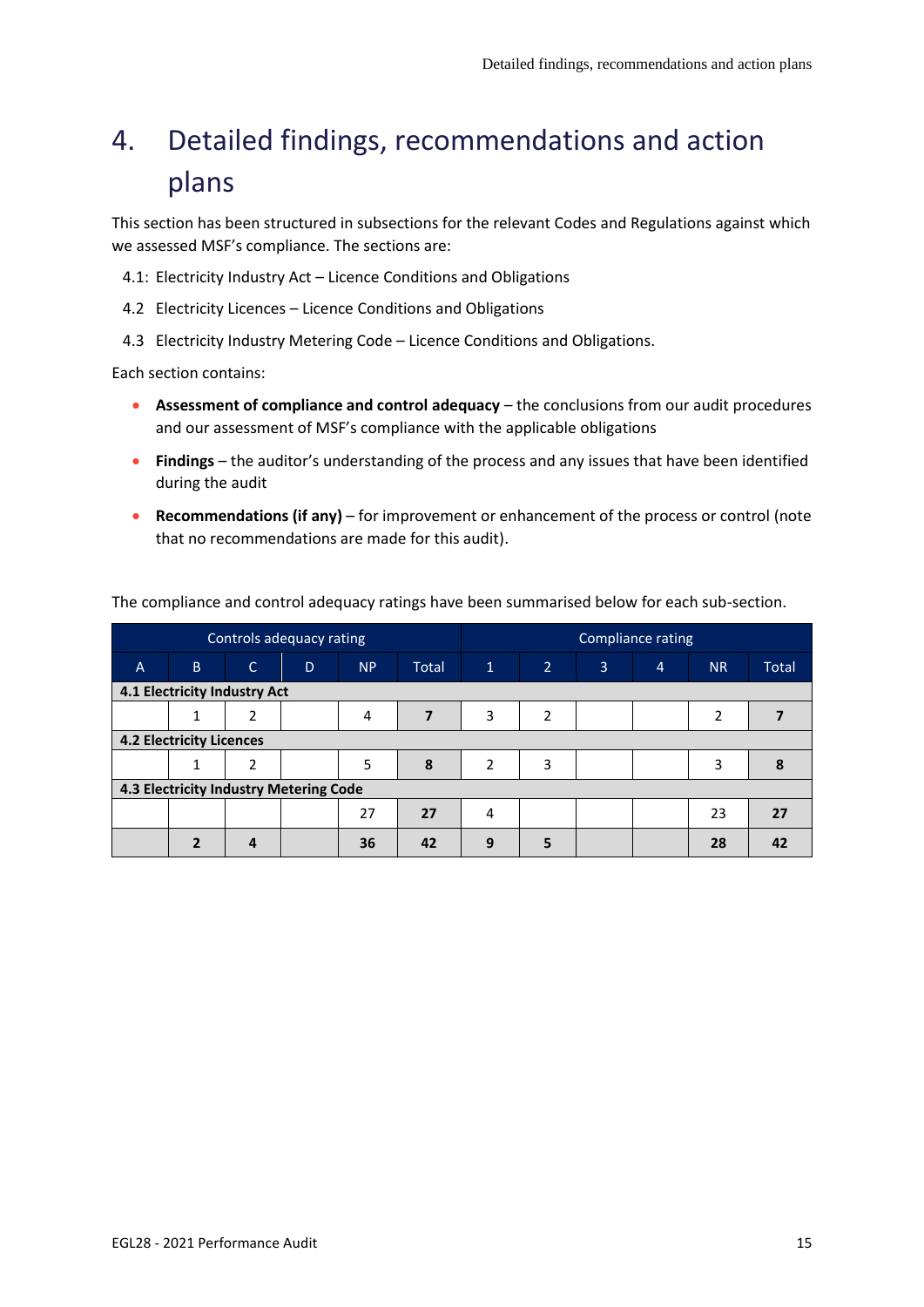#### **4.1 Electricity Industry Act – Licence Conditions and Obligations**

| <b>No</b> | <b>Obligation under Condition</b>                                                                                                                                                                                                                 |                                                                       |                             | <b>Findings</b>                                                                                                                                                                                                                                                                                                                                                                                                                                                                                                                                                                                                                                                                                                                                                                                                                                                                       |
|-----------|---------------------------------------------------------------------------------------------------------------------------------------------------------------------------------------------------------------------------------------------------|-----------------------------------------------------------------------|-----------------------------|---------------------------------------------------------------------------------------------------------------------------------------------------------------------------------------------------------------------------------------------------------------------------------------------------------------------------------------------------------------------------------------------------------------------------------------------------------------------------------------------------------------------------------------------------------------------------------------------------------------------------------------------------------------------------------------------------------------------------------------------------------------------------------------------------------------------------------------------------------------------------------------|
| 101       | A licensee must provide the ERA with a performance audit conducted by an<br>independent expert acceptable to the ERA, not less than once every 24 months.<br>Electricity Industry Act Section 13(1)                                               |                                                                       |                             | With the ERA's approval, Assurance Advisory Group (AAG) was appointed to undertake MSF's<br>first Performance Audit for the period 19 December 2017 to 30 April 2021. Accordingly, MSF did<br>not have any obligation to conduct a performance audit prior to 30 April 2021.                                                                                                                                                                                                                                                                                                                                                                                                                                                                                                                                                                                                          |
|           | Priority 4                                                                                                                                                                                                                                        | Controls rating: N/P                                                  | Compliance rating: N/R      |                                                                                                                                                                                                                                                                                                                                                                                                                                                                                                                                                                                                                                                                                                                                                                                                                                                                                       |
| 102       | A licensee must provide for an asset management system.<br>Electricity Industry Act Section 14(1)(a)                                                                                                                                              |                                                                       |                             | Through discussion with the Operations and Maintenance Manager and Lead Technician, and<br>consideration of MSF's asset management system in operation during the period to 30 April 2021,<br>we determined that MSF had provided for an asset management system from the time of the<br>facility's commissioning in April 2020.                                                                                                                                                                                                                                                                                                                                                                                                                                                                                                                                                      |
|           | Priority 5                                                                                                                                                                                                                                        | Controls rating: N/P                                                  | Compliance rating: 1        | The EGL28 2021 Asset Management System Review report provides further detail on the<br>effectiveness of MSF's asset management system during the period to 30 April 2021.                                                                                                                                                                                                                                                                                                                                                                                                                                                                                                                                                                                                                                                                                                             |
| 103       | substantial changes to it to the ERA.<br>Electricity Industry Act Section 14(1)(b)                                                                                                                                                                | A licensee must notify details of the asset management system and any |                             | At the commencement of this audit, MSF had not notified details of it AMS to the ERA as<br>required by Electricity Industry Act Section 14 (1)(b) and therefore was non-compliant with this<br>obligation.<br>Through discussion with the Operations and Maintenance Manager, we determined that MSF<br>had not recognised this obligation until the time of this audit and did not have a mechanism in<br>place to ensure it recognised and dealt with licence compliance obligations in a proactive<br>manner.<br>The Operations and Maintenance Manager notified details of MSF's asset management system<br>to the ERA on 5 July 2021.<br><b>Recommendation 1/2021</b><br>MSF maintain a compliance register for all Licence obligations that require action in a prescribed<br>timeframe, or when triggered by a relevant event. This register should be used as a working tool, |
|           | Priority 4                                                                                                                                                                                                                                        | <b>Controls rating: C</b>                                             | <b>Compliance rating: 2</b> | with tasks allocated to responsible staff.                                                                                                                                                                                                                                                                                                                                                                                                                                                                                                                                                                                                                                                                                                                                                                                                                                            |
| 104       | A licensee must provide the ERA with a report by an independent expert about<br>the effectiveness of its asset management system every 24 months, or such<br>longer period as determined by the ERA.<br>Electricity Industry Act Section 14(1)(c) |                                                                       |                             | With the ERA's approval, AAG was appointed to undertake MSF's first Asset Management<br>System Review for the period 19 December 2017 to 30 April 2021. Accordingly, MSF did not<br>have any obligation to provide the ERA with a report on the effectiveness of its asset<br>management system prior to 30 April 2021.                                                                                                                                                                                                                                                                                                                                                                                                                                                                                                                                                               |
|           | Priority 5                                                                                                                                                                                                                                        | Controls rating: N/P                                                  | Compliance rating: N/R      |                                                                                                                                                                                                                                                                                                                                                                                                                                                                                                                                                                                                                                                                                                                                                                                                                                                                                       |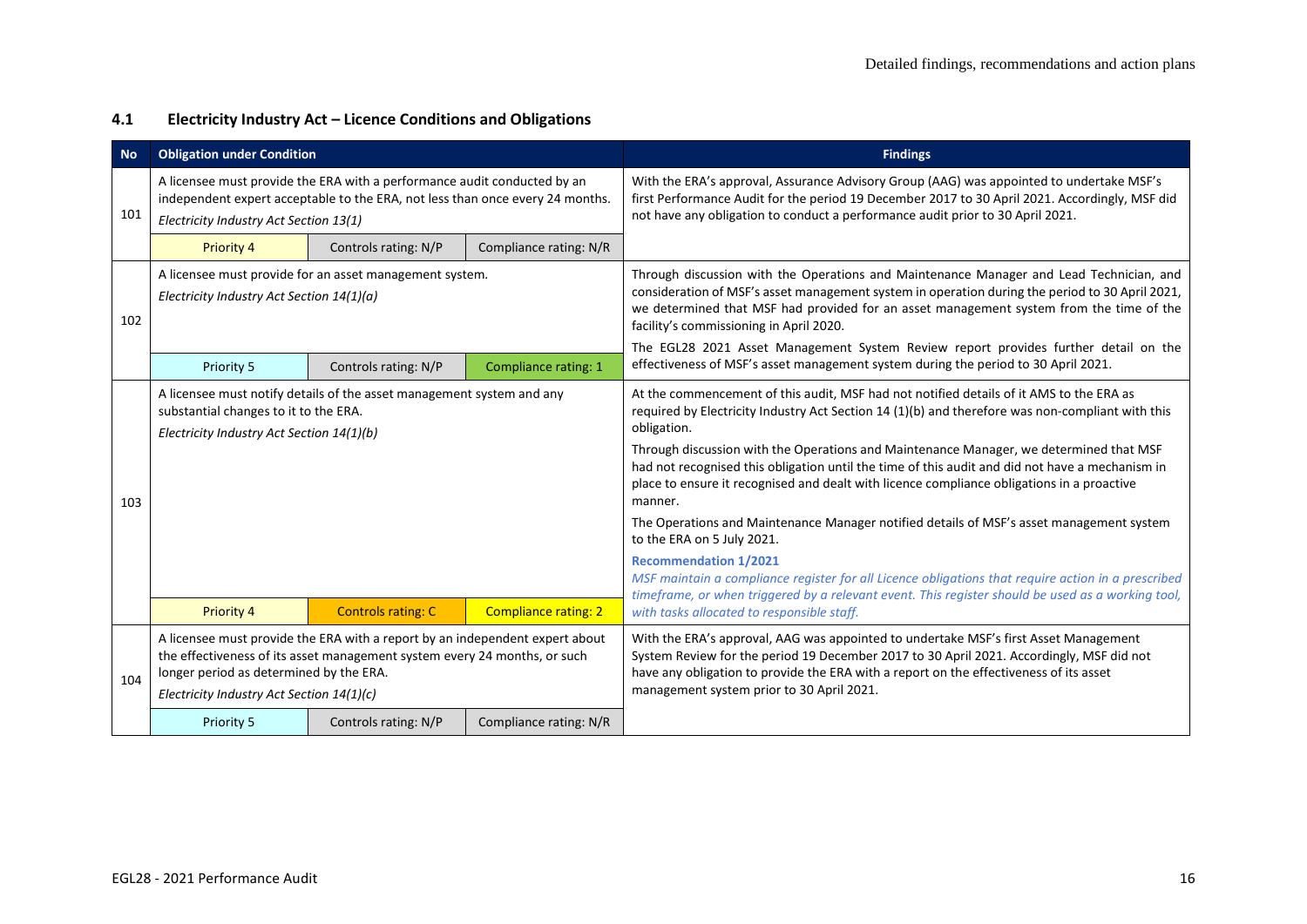| <b>No</b> | <b>Obligation under Condition</b>                                                |                                                                                                                                                                                                                                          |                             | <b>Findings</b>                                                                                                                                                                                                                                                                                                            |
|-----------|----------------------------------------------------------------------------------|------------------------------------------------------------------------------------------------------------------------------------------------------------------------------------------------------------------------------------------|-----------------------------|----------------------------------------------------------------------------------------------------------------------------------------------------------------------------------------------------------------------------------------------------------------------------------------------------------------------------|
|           |                                                                                  | A licensee must pay the prescribed licence fees to the ERA according to clauses<br>6, 7 and 8 of the Economic Regulation Authority (Licensing Funding) Regulations                                                                       |                             | MSF did not pay its Annual Licence Charge due on 18 January 2019 (i.e. one month after the<br>anniversary of the grant of the licence) by the due date.                                                                                                                                                                    |
|           | 2014.                                                                            |                                                                                                                                                                                                                                          |                             | We sighted evidence of the Annual Licence Charge paid before the due date of 18 January 2021.                                                                                                                                                                                                                              |
| 105       | Electricity Industry Act Section 17(1); ERA (Licensing Funding) Regulations 2014 |                                                                                                                                                                                                                                          |                             | Through discussion with the Operations and Maintenance Manager, we determined that MSF<br>had not recognised the specific obligation to ensure licence fees are paid within one month of<br>the licence anniversary, instead MSF relied on its accounts payable processes following receipt<br>of an invoice from the ERA. |
|           |                                                                                  |                                                                                                                                                                                                                                          |                             | <b>Recommendation 1/2021</b>                                                                                                                                                                                                                                                                                               |
|           |                                                                                  |                                                                                                                                                                                                                                          |                             | MSF maintain a compliance register for all Licence obligations that require action in a prescribed<br>timeframe, or when triggered by a relevant event. This register should be used as a working tool,                                                                                                                    |
|           | Priority 4                                                                       | <b>Controls rating: C</b>                                                                                                                                                                                                                | <b>Compliance rating: 2</b> | with tasks allocated to responsible staff.                                                                                                                                                                                                                                                                                 |
|           |                                                                                  | A licensee must take reasonable steps to minimise the extent, or duration, of<br>any interruption, suspension or restriction of the supply of electricity due to an<br>accident, emergency, potential danger or other unavoidable cause. |                             | Through discussion with the Operations and Maintenance Manager, MSF and consideration of<br>the contingency planning and business continuity processes established by MSF to<br>accommodate the MFC facility, we observed that:                                                                                            |
| 106       | Electricity Industry Act Section 31(3)                                           |                                                                                                                                                                                                                                          |                             | A key objective of the MSF operations is to maintain the facility's availability and to<br>maximise the supply of electricity. This objective provides the direct incentive to minimise<br>the extent or duration of any interruption, suspension or restriction of the supply of<br>electricity                           |
|           |                                                                                  |                                                                                                                                                                                                                                          |                             | MSF has appropriate maintenance, emergency response and contingency planning systems<br>$\bullet$<br>and procedures in place to reasonably provide for and manage unplanned events, including<br>emergencies or equipment failures.                                                                                        |
|           |                                                                                  |                                                                                                                                                                                                                                          |                             | We observed that the nature of MSF's operations presents a lone worker risk, which may impact<br>on the duration of an interruption in the event of a serious incident involving the Lead<br>Technician. We raised this matter with MSF staff as a potential improvement opportunity for                                   |
|           | Priority 4                                                                       | <b>Controls rating: B</b>                                                                                                                                                                                                                | Compliance rating: 1        | minimising that lone worker risk.                                                                                                                                                                                                                                                                                          |
|           | land.                                                                            | A licensee must pay the costs of taking an interest in land or an easement over                                                                                                                                                          |                             | Through discussion with the Operations and Maintenance Manager, MSF and examination of<br>supporting documentation, we determined that MSF:                                                                                                                                                                                |
| 107       | Electricity Industry Act Section 41(6)                                           |                                                                                                                                                                                                                                          |                             | Entered into a lease agreement with the landowner for the use of the site for the purposes<br>of generating solar power                                                                                                                                                                                                    |
|           | <b>Priority 4</b>                                                                | Controls rating: N/P                                                                                                                                                                                                                     | Compliance rating: 1        | Appropriately paid the associated lease fees.<br>$\bullet$                                                                                                                                                                                                                                                                 |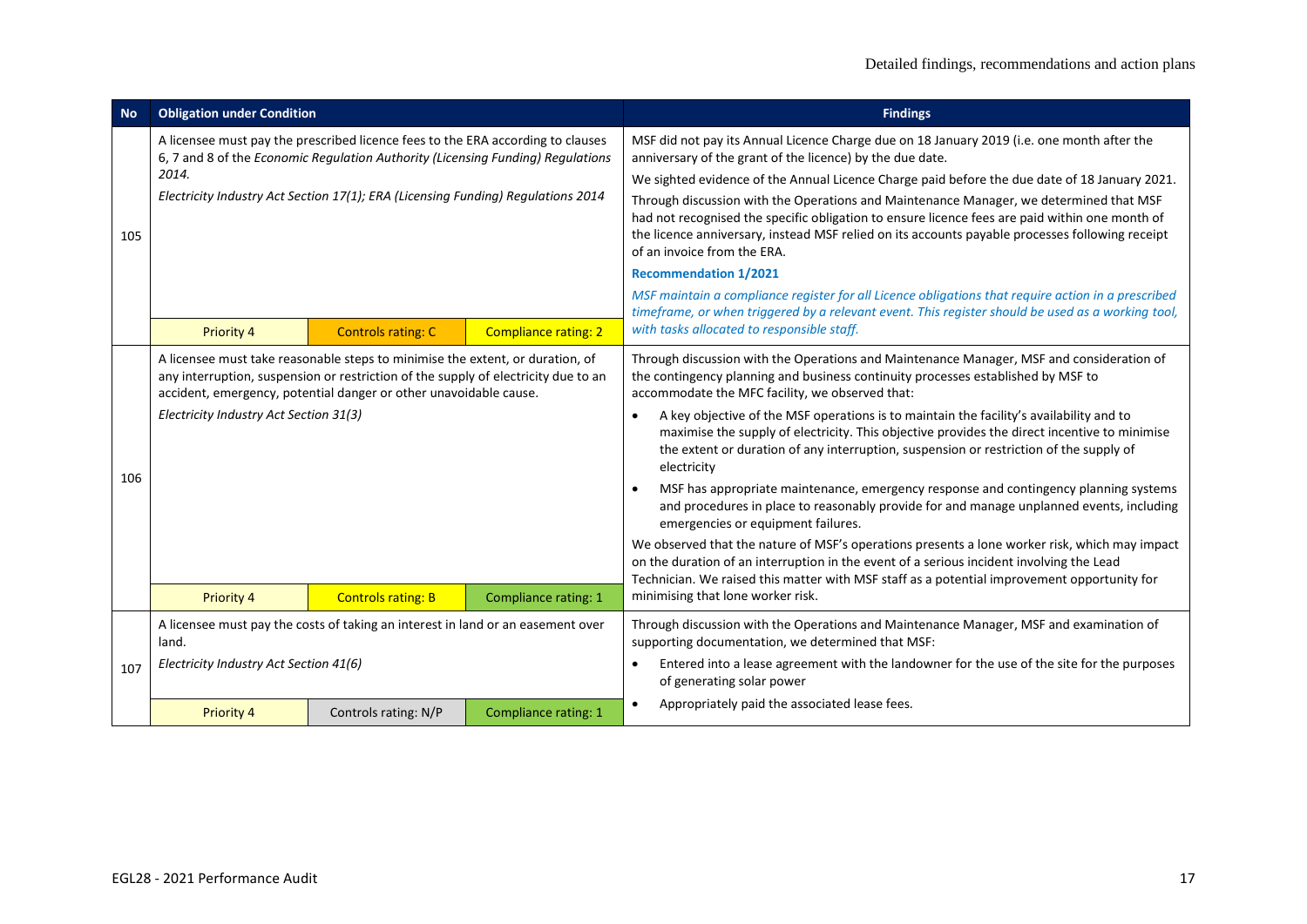#### **4.2 Electricity Licences – Licence Conditions and Obligations**

| <b>No</b> | <b>Obligation under Condition</b>                                             |                                                                                                                                                            |                             | <b>Findings</b>                                                                                                                                                                                                                                                                                                                                                                                                                                                                                                                                                                                                                                                                                                                                                                                                                                                                                                                                                                                                                                                                                                                                                      |
|-----------|-------------------------------------------------------------------------------|------------------------------------------------------------------------------------------------------------------------------------------------------------|-----------------------------|----------------------------------------------------------------------------------------------------------------------------------------------------------------------------------------------------------------------------------------------------------------------------------------------------------------------------------------------------------------------------------------------------------------------------------------------------------------------------------------------------------------------------------------------------------------------------------------------------------------------------------------------------------------------------------------------------------------------------------------------------------------------------------------------------------------------------------------------------------------------------------------------------------------------------------------------------------------------------------------------------------------------------------------------------------------------------------------------------------------------------------------------------------------------|
|           | equivalent International Accounting Standards.                                | A licensee and any related body corporate must maintain accounting records<br>that comply with the Australian Accounting Standards Board Standards or      |                             | MSF prepares special purpose financial statements. We sighted Financial Reports and Financial<br>Statements for the period ending 20 December 2018, the year ending 30 June 2019 and the six<br>months ending 31 December 2020.                                                                                                                                                                                                                                                                                                                                                                                                                                                                                                                                                                                                                                                                                                                                                                                                                                                                                                                                      |
| 119       | Licence condition 4.3.1                                                       |                                                                                                                                                            |                             | Our examination of these special purpose financial statements concluded that the financial<br>statements do not include sufficient information to demonstrate compliance with the Australian<br>Accounting Standards Board Standards (the Standards). In particular, Note 1 Basis of preparation<br>to the Financial Statements state that the financial statements "do not comply with any<br>Australian Accounting Standards unless otherwise stated", for which no exceptions are stated. We<br>note that the Directors' Declaration for the year ended 30 June 2020 includes a statement that the<br>financial statements and notes are in accordance with the Corporation's Act 2001 and "comply<br>with Accounting Standards, which, as stated in basis of preparation Note 2 to the financial<br>statements, constitutes explicit and unreserved compliance with International Financial Reporting<br>Standards".<br>Clarification is required on how MSFs financial statements are to be modified to demonstrate<br>compliance with the requirement of Licence condition 4.3.1. for accounting records to be<br>maintained in accordance with the Standards. |
|           |                                                                               |                                                                                                                                                            |                             | <b>Recommendation 2/2021</b>                                                                                                                                                                                                                                                                                                                                                                                                                                                                                                                                                                                                                                                                                                                                                                                                                                                                                                                                                                                                                                                                                                                                         |
|           | Priority 4                                                                    | <b>Controls rating: B</b>                                                                                                                                  | <b>Compliance rating: 2</b> | MSF reconsider its approach for preparing financial statements that comply with the requirement<br>to maintain accounting records in accordance with the Standards.                                                                                                                                                                                                                                                                                                                                                                                                                                                                                                                                                                                                                                                                                                                                                                                                                                                                                                                                                                                                  |
| 120       | by the ERA.<br>Licence condition 5.2.4                                        | A licensee must comply with any individual performance standards prescribed                                                                                |                             | The Operations and Maintenance Manager, MSF confirmed that, for the period 19 December 2017<br>to 30 April 2021, MSF was not prescribed individual performance standards by the ERA.                                                                                                                                                                                                                                                                                                                                                                                                                                                                                                                                                                                                                                                                                                                                                                                                                                                                                                                                                                                 |
|           | <b>Priority 4</b>                                                             | Controls rating: N/P                                                                                                                                       | Compliance rating: N/R      |                                                                                                                                                                                                                                                                                                                                                                                                                                                                                                                                                                                                                                                                                                                                                                                                                                                                                                                                                                                                                                                                                                                                                                      |
| 121       | standard audit guidelines for a performance audit.<br>Licence condition 5.3.2 | A licensee must comply, and require its auditor to comply, with the ERA's                                                                                  |                             | Obligations 121 and 122<br>With the ERA's approval, AAG was appointed to undertake MSF's first performance audit and<br>asset management system review for the period 19 December 2017 to 30 April 2021. Accordingly,                                                                                                                                                                                                                                                                                                                                                                                                                                                                                                                                                                                                                                                                                                                                                                                                                                                                                                                                                |
|           | <b>Priority 4</b>                                                             | Controls rating: N/P                                                                                                                                       | Compliance rating: 1        | MSF did not have any obligation to conduct a performance audit or asset management system<br>review prior to 30 April 2021.                                                                                                                                                                                                                                                                                                                                                                                                                                                                                                                                                                                                                                                                                                                                                                                                                                                                                                                                                                                                                                          |
| 122       | management system review.<br>Licence condition 5.1.5                          | A licensee must comply, and must require the licensee's expert to comply, with<br>the relevant aspects of the ERA's standard audit guidelines for an asset |                             | Note that for the 2021 performance audit and asset management system review, the audit and<br>review plans approved by the ERA on 22 March 2021 commit MSF and AAG (auditor and expert) to<br>complying with the prescribed audit and review guidelines and reporting manual issued by the<br>ERA.                                                                                                                                                                                                                                                                                                                                                                                                                                                                                                                                                                                                                                                                                                                                                                                                                                                                   |
|           | Priority 4                                                                    | Controls rating: N/P                                                                                                                                       | Compliance rating: N/R      |                                                                                                                                                                                                                                                                                                                                                                                                                                                                                                                                                                                                                                                                                                                                                                                                                                                                                                                                                                                                                                                                                                                                                                      |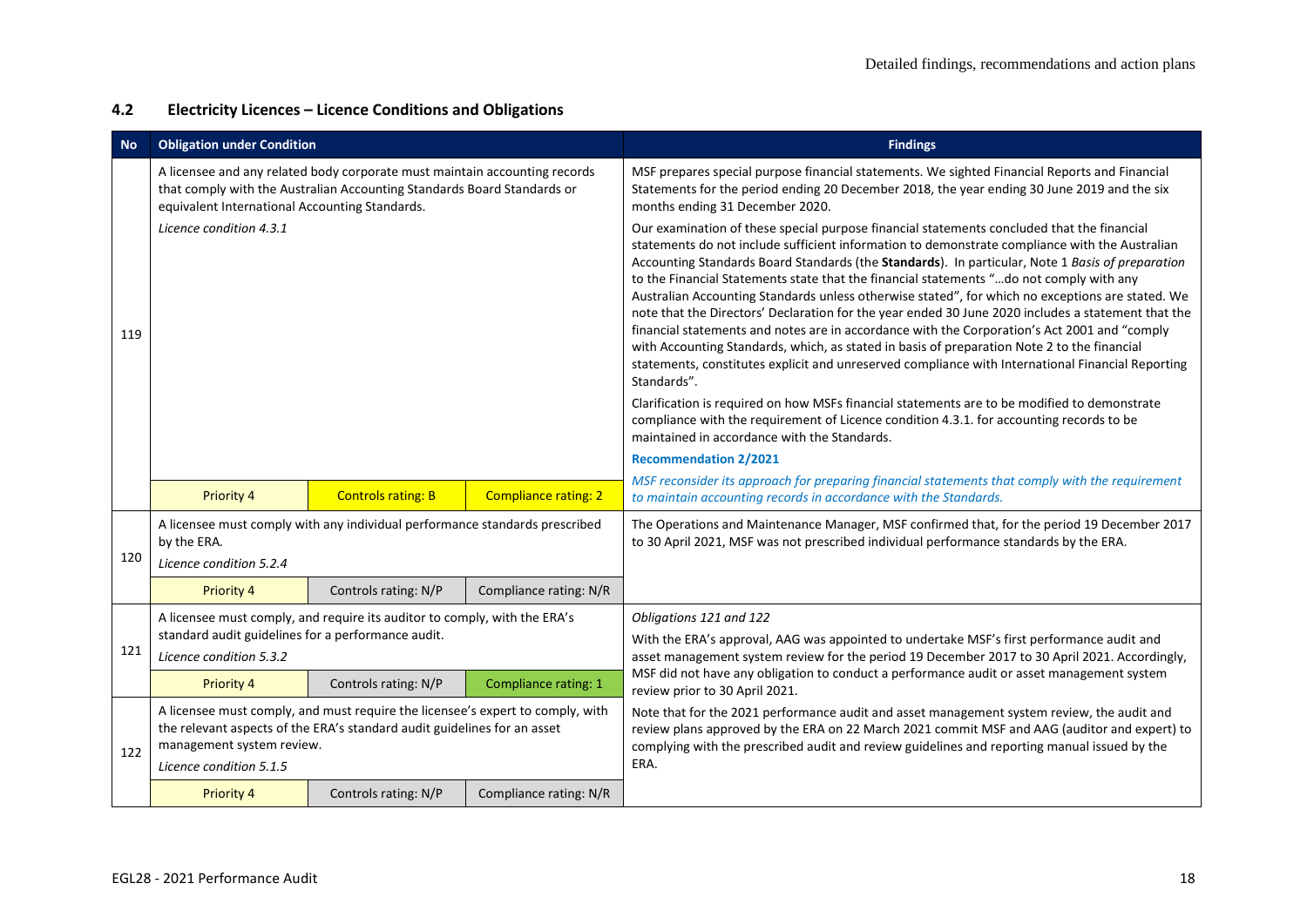| <b>No</b> | <b>Obligation under Condition</b>       |                                                                                                                                                                                                                                                  |                             | <b>Findings</b>                                                                                                                                                                                                                                                                                                                                                                                                                                                                                                                                                                                                                                                                                                                                                                                                                                                                                                                                                                                                                                                                                                                                                                                                                                                                                                                                                                                                                                                                                                                  |
|-----------|-----------------------------------------|--------------------------------------------------------------------------------------------------------------------------------------------------------------------------------------------------------------------------------------------------|-----------------------------|----------------------------------------------------------------------------------------------------------------------------------------------------------------------------------------------------------------------------------------------------------------------------------------------------------------------------------------------------------------------------------------------------------------------------------------------------------------------------------------------------------------------------------------------------------------------------------------------------------------------------------------------------------------------------------------------------------------------------------------------------------------------------------------------------------------------------------------------------------------------------------------------------------------------------------------------------------------------------------------------------------------------------------------------------------------------------------------------------------------------------------------------------------------------------------------------------------------------------------------------------------------------------------------------------------------------------------------------------------------------------------------------------------------------------------------------------------------------------------------------------------------------------------|
| 123       | obligations.<br>Licence condition 4.4.1 | In the manner prescribed, a licensee must notify the ERA, if it is under external<br>administration or if there is a significant change in the circumstances that the<br>licence was granted which may affect the licensee's ability to meet its |                             | Licence condition 4.4.1 requires MSF to report to the ERA within prescribed timeframes any of the<br>following:<br>(a) If MSF was under external administration<br>(b) Any change in MSF's corporate, financial or technical circumstances in which the Licence<br>was granted, and if that change materially affected MSF's ability to meet its obligations<br>(c) Any change in the Licensee's name, ABN or address (within 10 business days of the change<br>occurring).<br>The Operations and Maintenance Manager, MSF confirmed that during the audit period that MSF<br>owned the facility, MSF has not:<br>Been under external administration<br>Undergone any significant change in its corporate, financial or technical circumstances<br>upon which the licence was granted which may affect its ability to meet its obligations<br>(including any change to its nameplate capacity). We note that the change in ownership<br>during the audit period did not affect MSF's ability to meet its obligations<br>Due to the change in ownership to Risen Energy (Australia) Pty Ltd, MSF's address and contact<br>details changed in December 2018. However the ERA was not notified of the change until February<br>2019, which did not meet the 10-business day requirement.<br><b>Recommendation 1/2021</b><br>MSF maintain a compliance register for all Licence obligations that require action in a prescribed<br>timeframe, or when triggered by a relevant event. This register should be used as a working tool, |
|           | <b>Priority 4</b>                       | <b>Controls rating: C</b>                                                                                                                                                                                                                        | <b>Compliance rating: 2</b> | with tasks allocated to responsible staff.                                                                                                                                                                                                                                                                                                                                                                                                                                                                                                                                                                                                                                                                                                                                                                                                                                                                                                                                                                                                                                                                                                                                                                                                                                                                                                                                                                                                                                                                                       |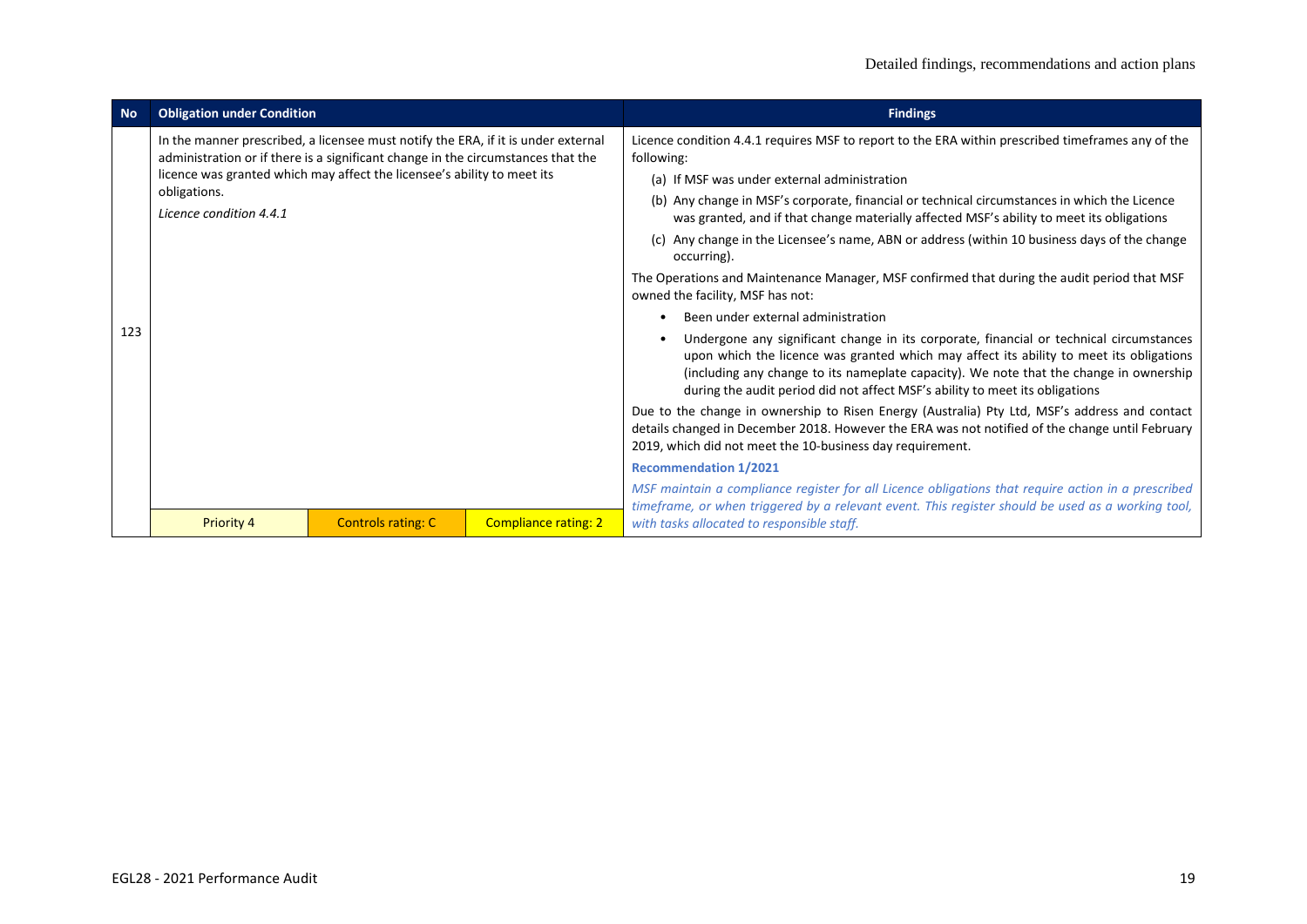| <b>No</b> | <b>Obligation under Condition</b>                                                                                                                                                                           |                                                                            |                             | <b>Findings</b>                                                                                                                                                                                                                                                                                                                                                          |  |  |
|-----------|-------------------------------------------------------------------------------------------------------------------------------------------------------------------------------------------------------------|----------------------------------------------------------------------------|-----------------------------|--------------------------------------------------------------------------------------------------------------------------------------------------------------------------------------------------------------------------------------------------------------------------------------------------------------------------------------------------------------------------|--|--|
|           | A licensee must provide the ERA, in the manner prescribed, with any<br>information that the ERA requires in connection with its functions under the<br>Electricity Industry Act.<br>Licence condition 4.5.1 |                                                                            |                             | The Operations and Maintenance Manager, MSF confirmed that, other than Annual Compliance<br>Reports, the ERA did not request any other information from MFS in connection with its functions<br>under the Electricity Industry Act.<br>We observed that:                                                                                                                 |  |  |
|           |                                                                                                                                                                                                             |                                                                            |                             | In accordance with its obligation to submit annual compliance reports to the ERA by 31<br>August each year, MSF did not submit the 2019/20 compliance report by the due date of<br>31 August 2020. We did not sight evidence of submission of prior years' compliance<br>reports, however note that MSF had not commenced any works during the period to 30<br>June 2019 |  |  |
| 124       |                                                                                                                                                                                                             |                                                                            |                             | Due to electricity generation not commencing prior to 1 July 2020, MSF has not yet had an<br>obligation to submit data to enable the ERA to calculate standing charges.                                                                                                                                                                                                  |  |  |
|           |                                                                                                                                                                                                             |                                                                            |                             | Through discussion with the Operations and Maintenance Manager, we determined that MSF has<br>not implemented an effective mechanism in place to ensure it recognises and deals with licence<br>compliance obligations in a proactive manner.                                                                                                                            |  |  |
|           |                                                                                                                                                                                                             |                                                                            |                             | <b>Recommendation 1/2021</b>                                                                                                                                                                                                                                                                                                                                             |  |  |
|           |                                                                                                                                                                                                             |                                                                            |                             | MSF maintain a compliance register for all Licence obligations that require action in a prescribed<br>timeframe, or when triggered by a relevant event. This register should be used as a working tool,<br>with tasks allocated to responsible staff.                                                                                                                    |  |  |
|           | <b>Priority 3</b>                                                                                                                                                                                           | <b>Controls rating: C</b>                                                  | <b>Compliance rating: 2</b> |                                                                                                                                                                                                                                                                                                                                                                          |  |  |
| 125       | within the timeframes specified.                                                                                                                                                                            | A licensee must publish any information as directed by the ERA to publish, |                             | The Operations and Maintenance Manager, MSF confirmed that Merredin Solar Farm was not<br>requested to publish any information by the ERA.                                                                                                                                                                                                                               |  |  |
|           | Licence conditions 3.8.1 and 3.8.2                                                                                                                                                                          |                                                                            |                             |                                                                                                                                                                                                                                                                                                                                                                          |  |  |
|           | Priority 4                                                                                                                                                                                                  | Controls rating: N/P                                                       | Compliance rating: N/R      |                                                                                                                                                                                                                                                                                                                                                                          |  |  |
|           | All notices must be in writing, unless otherwise specified.<br>Licence condition 3.7.1                                                                                                                      |                                                                            |                             | Through discussion with the Operations and Maintenance Manager, MSF and examination of<br>relevant communications, we determined that:                                                                                                                                                                                                                                   |  |  |
| 126       | $\bullet$                                                                                                                                                                                                   |                                                                            |                             | Throughout the audit period, MSF maintained processes and practices to formally respond to<br>all notices in writing, unless the ERA specified otherwise                                                                                                                                                                                                                 |  |  |
|           | <b>Priority 4</b>                                                                                                                                                                                           | Controls rating: N/P                                                       | Compliance rating: 1        | MSF has an established document management system that maintains records within its<br>$\bullet$<br>corporate network for all formal communications with the ERA.                                                                                                                                                                                                        |  |  |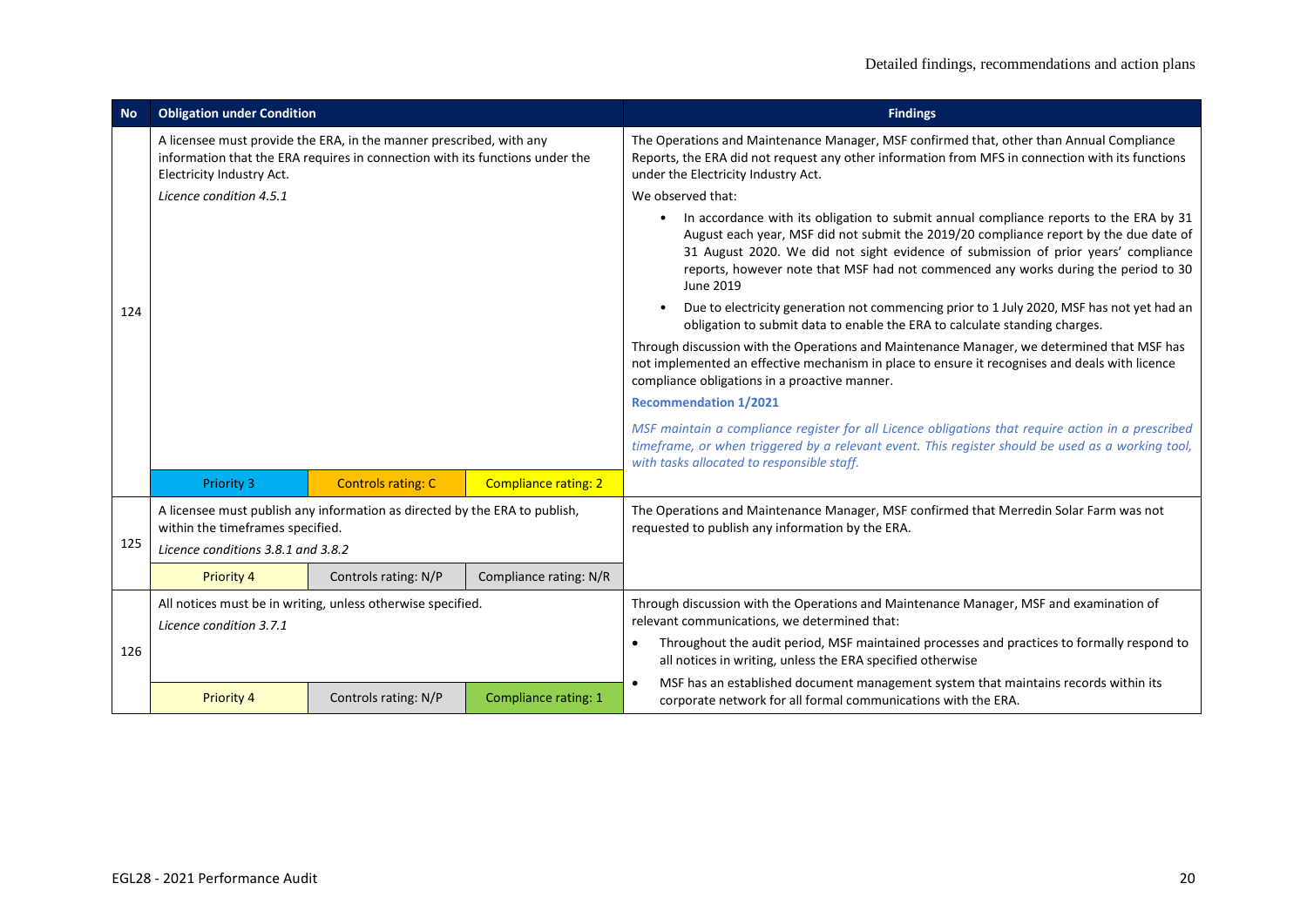#### **4.3 Electricity Industry Metering Code – Licence Conditions and Obligations.**

| <b>No</b> | <b>Obligation under Condition</b>                                                                                                                                                                                                                                                                                                                                                          |                                                                                                                                                                                                                                                                                                                   |                        | <b>Findings</b>                                                                                                                                                                                                                                                                                                                                                                                                                                  |  |  |
|-----------|--------------------------------------------------------------------------------------------------------------------------------------------------------------------------------------------------------------------------------------------------------------------------------------------------------------------------------------------------------------------------------------------|-------------------------------------------------------------------------------------------------------------------------------------------------------------------------------------------------------------------------------------------------------------------------------------------------------------------|------------------------|--------------------------------------------------------------------------------------------------------------------------------------------------------------------------------------------------------------------------------------------------------------------------------------------------------------------------------------------------------------------------------------------------------------------------------------------------|--|--|
| 324       | If a user is aware of bi-directional electricity flows at a metering point that was<br>not previously subject to a bi-directional flows or any changes in a customer's or<br>user's circumstances in a metering point that will result in bi-directional flows,<br>the user must notify the network operator within 2 business days.<br>$\bullet$<br>Electricity Metering Code Clause 3.3B |                                                                                                                                                                                                                                                                                                                   |                        | We observed that:<br>All meters installed by Western Power at the MSF facility are subject to bi-directional<br>electricity flows<br>During the period to 30 April 2021, no additional metering installations had become subject<br>to bi-directional electricity flows.                                                                                                                                                                         |  |  |
|           | Priority 4                                                                                                                                                                                                                                                                                                                                                                                 | Controls rating: N/P                                                                                                                                                                                                                                                                                              | Compliance rating: N/R | Therefore, this obligation was not relevant to MSF's activities during the audit period.                                                                                                                                                                                                                                                                                                                                                         |  |  |
| 339       | Electricity Metering Code Clause 3.11(3)                                                                                                                                                                                                                                                                                                                                                   | A Code participant who becomes aware of an outage or malfunction of a<br>metering installation must advise the network operator as soon as practicable.                                                                                                                                                           |                        | Obligations 339 to 373<br>We observed that Western Power is responsible for installing and operating all meters located at<br>the substation on MSF premises, and for maintaining the metering database and metering                                                                                                                                                                                                                             |  |  |
|           | Priority 4                                                                                                                                                                                                                                                                                                                                                                                 | Controls rating: N/P                                                                                                                                                                                                                                                                                              | Compliance rating: N/R | registry. MSF has no visibility of:<br>The function and operation of those meters                                                                                                                                                                                                                                                                                                                                                                |  |  |
| 371       | If there is a discrepancy between energy data held in a metering installation and<br>in the metering database, the affected Code participants and the network<br>operator must liaise to determine the most appropriate way to resolve the<br>discrepancy.<br>Electricity Metering Code Clause 4.4(1)                                                                                      |                                                                                                                                                                                                                                                                                                                   |                        | Energy data held in the meters or in the metering database<br>Standing data in the metering registry.<br>$\bullet$<br>Therefore, these obligations were not relevant to MSF's activities during the audit period.                                                                                                                                                                                                                                |  |  |
|           | Priority 5                                                                                                                                                                                                                                                                                                                                                                                 | Controls rating: N/P                                                                                                                                                                                                                                                                                              | Compliance rating: N/R |                                                                                                                                                                                                                                                                                                                                                                                                                                                  |  |  |
| 372       | inaccurate.<br>Electricity Metering Code Clause 4.5(1)                                                                                                                                                                                                                                                                                                                                     | A Code participant must not knowingly permit the registry to be materially                                                                                                                                                                                                                                        |                        |                                                                                                                                                                                                                                                                                                                                                                                                                                                  |  |  |
|           | Priority 5                                                                                                                                                                                                                                                                                                                                                                                 | Controls rating: N/P                                                                                                                                                                                                                                                                                              | Compliance rating: N/R |                                                                                                                                                                                                                                                                                                                                                                                                                                                  |  |  |
| 373       | Electricity Metering Code Clause 4.5(2)                                                                                                                                                                                                                                                                                                                                                    | Subject to subclause 5.19(6), if a Code participant, other than a network<br>operator, becomes aware of a change to, or inaccuracy in, an item of standing<br>data in the registry, then it must notify the network operator and provide<br>details of the change or inaccuracy within the timeframes prescribed. |                        |                                                                                                                                                                                                                                                                                                                                                                                                                                                  |  |  |
|           | Priority 4                                                                                                                                                                                                                                                                                                                                                                                 | Controls rating: N/P                                                                                                                                                                                                                                                                                              | Compliance rating: N/R |                                                                                                                                                                                                                                                                                                                                                                                                                                                  |  |  |
| 388       | subclause 5.4(1).<br>Electricity Metering Code Clause 5.4(2)                                                                                                                                                                                                                                                                                                                               | A user must, when reasonably requested by a network operator, assist the<br>network operator to comply with the network operator's obligation under                                                                                                                                                               |                        | Through discussions with the Operations and Maintenance Manager, MSF we determined that:<br>All meters installed at the MSF facility are designated as interval meters (i.e. not accumulation<br>meters, for which Western Power may require assistance for scheduling meter reads)<br>Western Power has permission to induct their own employee to enter the site at any time in<br>order for them to access meters and meet their obligations. |  |  |
|           | Priority 4                                                                                                                                                                                                                                                                                                                                                                                 | Controls rating: N/P                                                                                                                                                                                                                                                                                              | Compliance rating: N/R | Therefore, this obligation was not relevant to MSF's activities during the audit period.                                                                                                                                                                                                                                                                                                                                                         |  |  |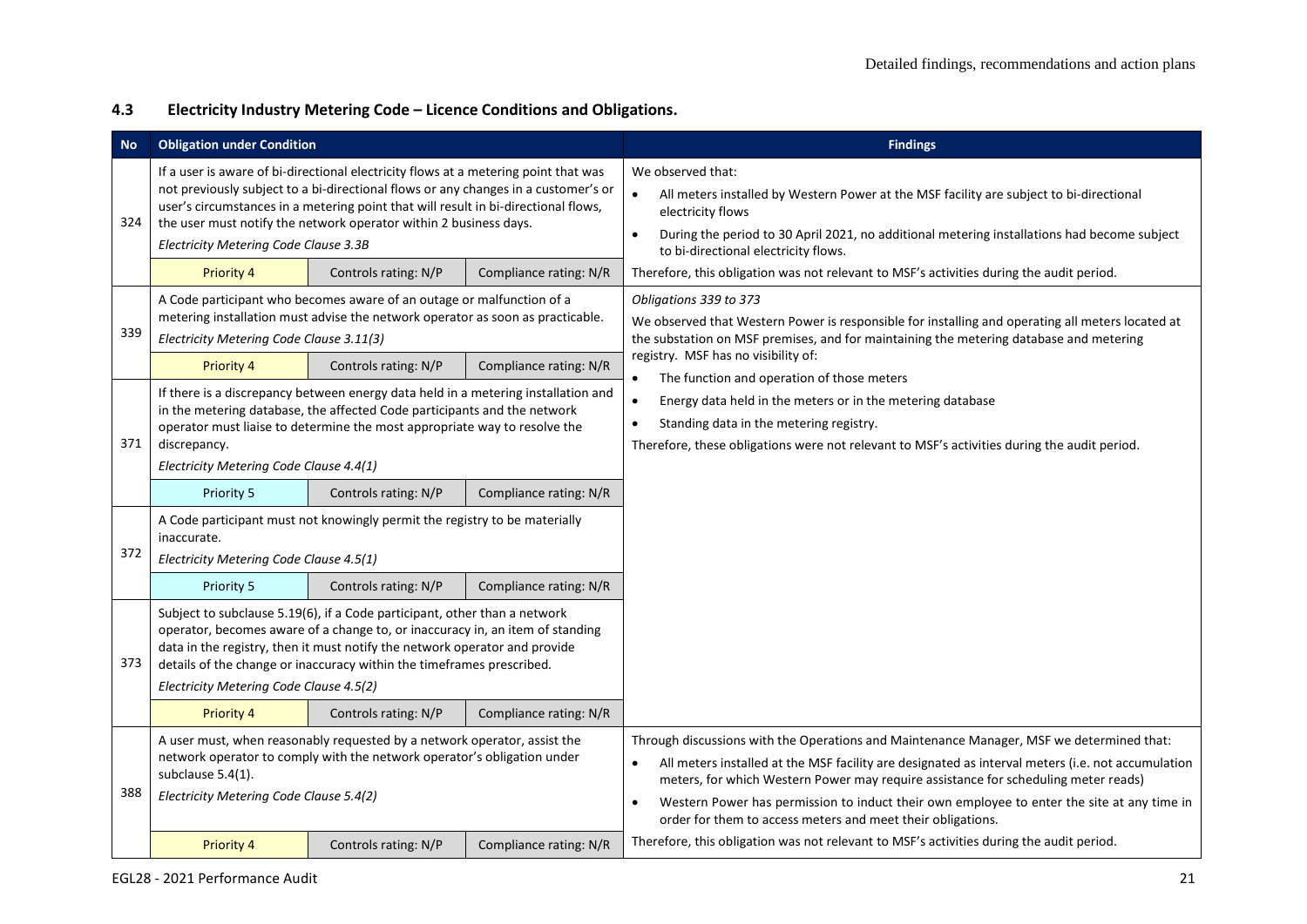| <b>No</b> | <b>Obligation under Condition</b>                                                                                                                                                                                                                                                                                                                                                       |                                                                                                                                                                                                                                                                                                                        |                        | <b>Findings</b>                                                                                                                                                                                                                                                                                                                                                                                                |
|-----------|-----------------------------------------------------------------------------------------------------------------------------------------------------------------------------------------------------------------------------------------------------------------------------------------------------------------------------------------------------------------------------------------|------------------------------------------------------------------------------------------------------------------------------------------------------------------------------------------------------------------------------------------------------------------------------------------------------------------------|------------------------|----------------------------------------------------------------------------------------------------------------------------------------------------------------------------------------------------------------------------------------------------------------------------------------------------------------------------------------------------------------------------------------------------------------|
| 401       | Electricity Metering Code Clause 5.16                                                                                                                                                                                                                                                                                                                                                   | If a user collects or receives energy data from a metering installation then the<br>user must provide the network operator with the energy data (in accordance<br>with the communication rules) within the timeframes prescribed.                                                                                      |                        | Obligations 401, 402, 405 to 408 and 410<br>We observed that during the period to 30 April 2021:<br>Western Power was solely responsible for the management of standing data within the<br>$\bullet$                                                                                                                                                                                                           |
|           | <b>Priority 4</b>                                                                                                                                                                                                                                                                                                                                                                       | Controls rating: N/P                                                                                                                                                                                                                                                                                                   | Compliance rating: N/R | metering registry and/or metering database, including information relating to connection<br>points such as address, and site and customer attributes                                                                                                                                                                                                                                                           |
| 402       | A user must provide standing data and validated, and where necessary<br>substituted or estimated, energy data to the user's customer to which that<br>information relates where the user is required by an enactment or an<br>agreement to do so for billing purposes or for the purpose of providing<br>metering services to the customer.<br>Electricity Metering Code Clause 5.17(1) |                                                                                                                                                                                                                                                                                                                        |                        | MSF did not maintain any standing data or energy data in relation to the connection points<br>$\bullet$<br>and meters captured under the Metering Code<br>MSF did not have any visibility of or influence over the data contained in the registry or<br>$\bullet$<br>metering database<br>Western Power did not make any request of MSF to provide information collected from<br>$\bullet$<br>MSF's customers. |
|           | <b>Priority 4</b>                                                                                                                                                                                                                                                                                                                                                                       | Controls rating: N/P                                                                                                                                                                                                                                                                                                   | Compliance rating: N/R | Therefore, these obligations were not relevant to MSF's activities during the audit period.                                                                                                                                                                                                                                                                                                                    |
| 405       | timeframes prescribed.<br>Electricity Metering Code Clause 5.18                                                                                                                                                                                                                                                                                                                         | If a user collects or receives information regarding a change in the energisation<br>status of a metering point then the user must provide the network operator<br>with the prescribed information, including the stated attributes, within the                                                                        |                        |                                                                                                                                                                                                                                                                                                                                                                                                                |
|           | <b>Priority 4</b>                                                                                                                                                                                                                                                                                                                                                                       | Controls rating: N/P                                                                                                                                                                                                                                                                                                   | Compliance rating: N/R |                                                                                                                                                                                                                                                                                                                                                                                                                |
| 406       | information to the network operator.<br>Electricity Metering Code Clause 5.19(1)                                                                                                                                                                                                                                                                                                        | A user must, when requested by the network operator acting in accordance<br>with good electricity industry practice, use reasonable endeavours to collect<br>information from customers, if any, that assists the network operator in<br>meeting its obligations described in the Code and elsewhere, and provide that |                        |                                                                                                                                                                                                                                                                                                                                                                                                                |
|           | Priority 5                                                                                                                                                                                                                                                                                                                                                                              | Controls rating: N/P                                                                                                                                                                                                                                                                                                   | Compliance rating: N/R |                                                                                                                                                                                                                                                                                                                                                                                                                |
| 407       | A user must, to the extent that it is able, collect and maintain a record of the<br>prescribed information in relation to the site of each connection point with<br>which the user is associated.<br>Electricity Metering Code Clause 5.19(2)                                                                                                                                           |                                                                                                                                                                                                                                                                                                                        |                        |                                                                                                                                                                                                                                                                                                                                                                                                                |
|           | Priority 5                                                                                                                                                                                                                                                                                                                                                                              | Controls rating: N/P                                                                                                                                                                                                                                                                                                   | Compliance rating: N/R |                                                                                                                                                                                                                                                                                                                                                                                                                |
| 408       | 5.19(2), notify the network operator of the change.<br>Electricity Metering Code Clause 5.19(3)                                                                                                                                                                                                                                                                                         | Subject to subclauses 5.19(3A) and 5.19(6), the user must, within 1 business day<br>after becoming aware of any change in an attribute described in subclause                                                                                                                                                          |                        |                                                                                                                                                                                                                                                                                                                                                                                                                |
|           | <b>Priority 4</b>                                                                                                                                                                                                                                                                                                                                                                       | Controls rating: N/P                                                                                                                                                                                                                                                                                                   | Compliance rating: N/R |                                                                                                                                                                                                                                                                                                                                                                                                                |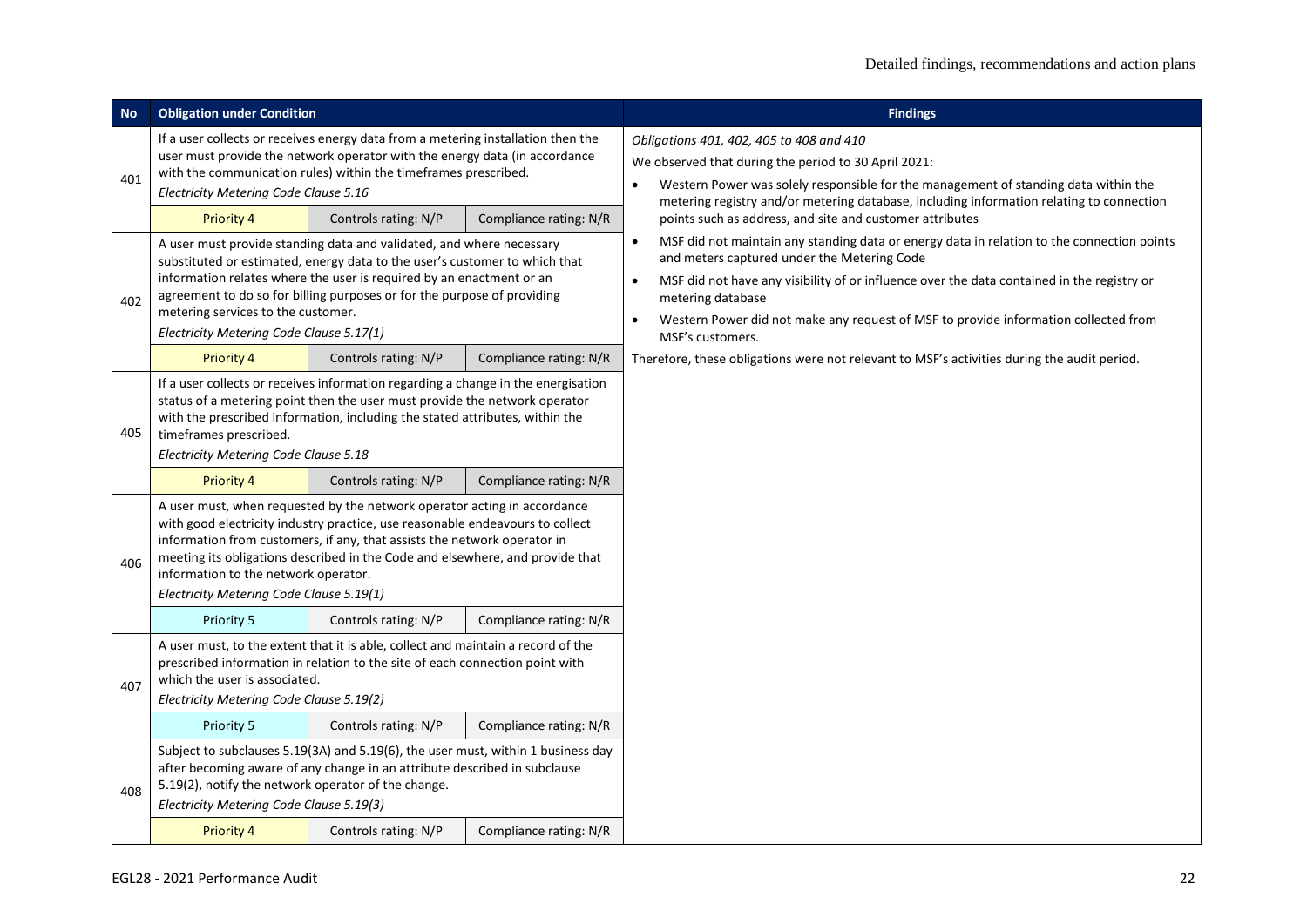| <b>No</b> | <b>Obligation under Condition</b>                                                                                                                                                                                                                                                                 |                                                                                                                                                                                                                                                  |                        | <b>Findings</b>                                                                                                                                                                                                                                                                                                                                                                                                                                                                                                                                                                                                                                                                                                                                                                                                                                                                            |
|-----------|---------------------------------------------------------------------------------------------------------------------------------------------------------------------------------------------------------------------------------------------------------------------------------------------------|--------------------------------------------------------------------------------------------------------------------------------------------------------------------------------------------------------------------------------------------------|------------------------|--------------------------------------------------------------------------------------------------------------------------------------------------------------------------------------------------------------------------------------------------------------------------------------------------------------------------------------------------------------------------------------------------------------------------------------------------------------------------------------------------------------------------------------------------------------------------------------------------------------------------------------------------------------------------------------------------------------------------------------------------------------------------------------------------------------------------------------------------------------------------------------------|
| 410       | The user must use reasonable endeavours to ensure that it does not notify the<br>network operator of a change in an attribute described in subclause 5.19(2) that<br>results from the provision of standing data by the network operator to the user.<br>Electricity Metering Code Clause 5.19(6) |                                                                                                                                                                                                                                                  |                        |                                                                                                                                                                                                                                                                                                                                                                                                                                                                                                                                                                                                                                                                                                                                                                                                                                                                                            |
|           | Priority 5                                                                                                                                                                                                                                                                                        | Controls rating: N/P                                                                                                                                                                                                                             | Compliance rating: N/R |                                                                                                                                                                                                                                                                                                                                                                                                                                                                                                                                                                                                                                                                                                                                                                                                                                                                                            |
| 416       | A Code participant must not request a test or audit under subclause 5.21(1)<br>unless the Code participant is a user and the test or audit relates to a time or<br>times at which the user was the current user or the Code participant is the IMO.<br>Electricity Metering Code Clause 5.21(5)   |                                                                                                                                                                                                                                                  |                        | Obligations 416 and 417<br>The Operations and Maintenance Manager, MSF confirmed that during the audit period, MSF did<br>not request a test or audit of the items at clause 5.21(1) of the Metering Code (i.e. relating to the<br>accuracy of the metering installation, the energy data from the metering installation and the                                                                                                                                                                                                                                                                                                                                                                                                                                                                                                                                                           |
|           | <b>Priority 4</b>                                                                                                                                                                                                                                                                                 | Controls rating: N/P                                                                                                                                                                                                                             | Compliance rating: N/R | standing data for the metering installation).<br>Therefore, these obligations were not relevant to MSF's activities during the audit period.                                                                                                                                                                                                                                                                                                                                                                                                                                                                                                                                                                                                                                                                                                                                               |
| 417       | A Code participant must not make a request under subclause 5.21(1) that is<br>inconsistent with any access arrangement or agreement.<br>Electricity Metering Code Clause 5.21(6)                                                                                                                  |                                                                                                                                                                                                                                                  |                        |                                                                                                                                                                                                                                                                                                                                                                                                                                                                                                                                                                                                                                                                                                                                                                                                                                                                                            |
|           | Priority 4                                                                                                                                                                                                                                                                                        | Controls rating: N/P                                                                                                                                                                                                                             | Compliance rating: N/R |                                                                                                                                                                                                                                                                                                                                                                                                                                                                                                                                                                                                                                                                                                                                                                                                                                                                                            |
| 435       | Electricity Metering Code Clause 5.27                                                                                                                                                                                                                                                             | Upon request from a network operator, the current user for a connection point<br>must provide the network operator with customer attribute information that it<br>reasonably believes are missing or incorrect within the timeframes prescribed. |                        | We observed that during the audit period, Western Power did not make any request of MSF to<br>provide customer attribute information.<br>Therefore, this obligation was not relevant to MSF's activities during the audit period.                                                                                                                                                                                                                                                                                                                                                                                                                                                                                                                                                                                                                                                          |
|           | Priority 4                                                                                                                                                                                                                                                                                        | Controls rating: N/P                                                                                                                                                                                                                             | Compliance rating: N/R |                                                                                                                                                                                                                                                                                                                                                                                                                                                                                                                                                                                                                                                                                                                                                                                                                                                                                            |
| 448       | A user must, in relation to a network on which it has an access contract, comply<br>with the rules, procedures, agreements and criteria prescribed.<br>Electricity Metering Code Clause 6.1(2)                                                                                                    |                                                                                                                                                                                                                                                  |                        | Section 6.1(2) of the Metering Code requires MSF (as a user with an electricity transfer access<br>contract with Western Power) to comply with the network operator's Metrology procedure,<br>Communication rules, Mandatory Link Criteria or Service Level Agreements (SLA) (if any).<br>As MSF does not have a specific SLA in place with Western Power, the Metering Code model SLA<br>provides the most relevant reference for the provision of metering services. . In addition, MSF has<br>entered into a Network Operating Protocol with Western Power, which details the supply<br>configuration and ownership of the electrical infrastructure, including metering installations.<br>We did not observe any evidence to indicate non-compliance with the requirements of Western<br>Power's Metrology procedure, Communication rules or Mandatory Link Criteria. We observed that |
|           | <b>Priority 4</b>                                                                                                                                                                                                                                                                                 | Controls rating: N/P                                                                                                                                                                                                                             | Compliance rating: 1   | MSF is aware of the relevant requirements prescribed within the above documents.                                                                                                                                                                                                                                                                                                                                                                                                                                                                                                                                                                                                                                                                                                                                                                                                           |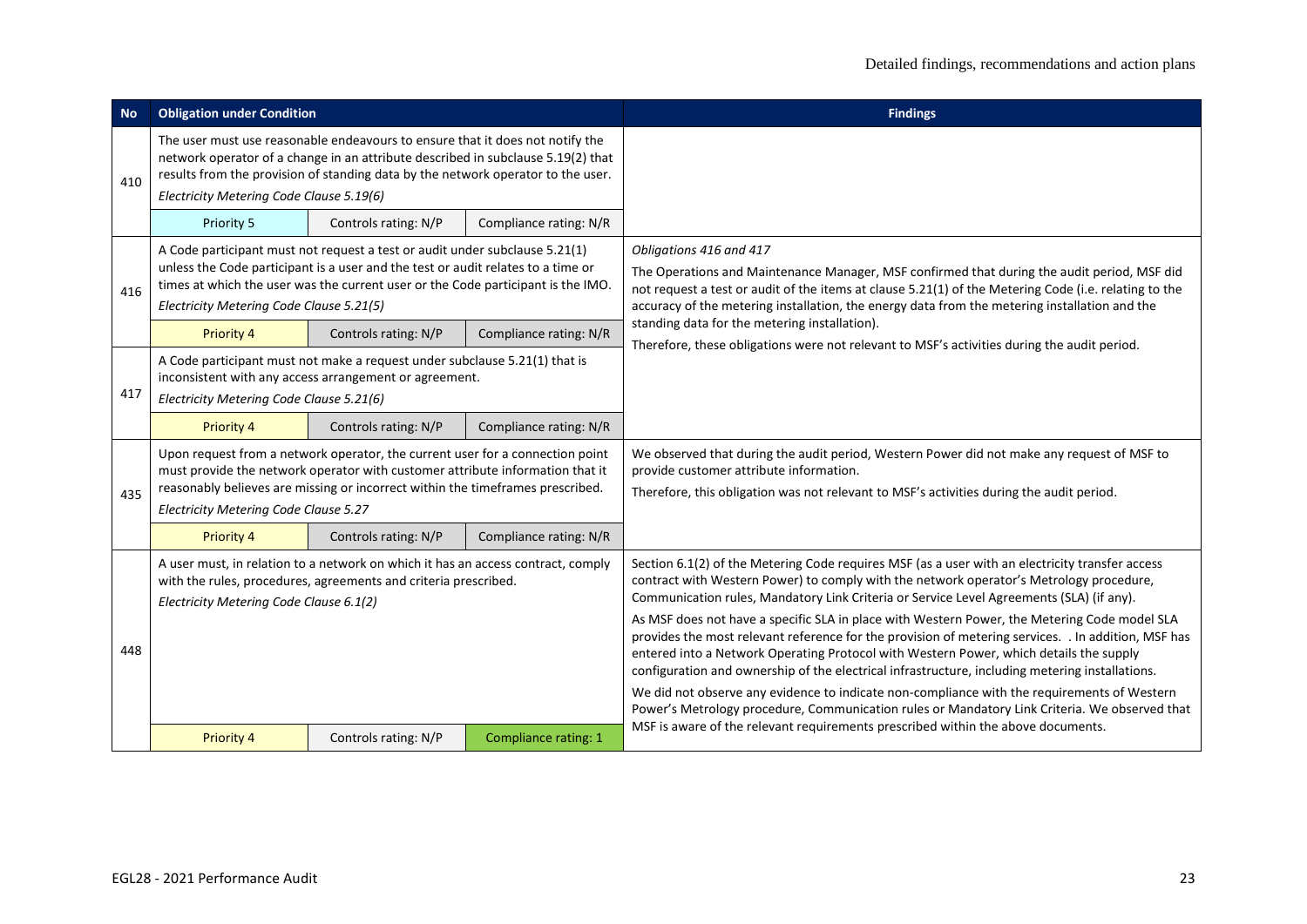| <b>No</b> | <b>Obligation under Condition</b>                                                                                                                                                                                                                                                                                      |                                                                                                                                                                                                                                                                                                                   |                        | <b>Findings</b>                                                                                                                                                                                                                                                                                                                                                                                                                                                                              |
|-----------|------------------------------------------------------------------------------------------------------------------------------------------------------------------------------------------------------------------------------------------------------------------------------------------------------------------------|-------------------------------------------------------------------------------------------------------------------------------------------------------------------------------------------------------------------------------------------------------------------------------------------------------------------|------------------------|----------------------------------------------------------------------------------------------------------------------------------------------------------------------------------------------------------------------------------------------------------------------------------------------------------------------------------------------------------------------------------------------------------------------------------------------------------------------------------------------|
| 451       | Code participants must use reasonable endeavours to ensure that they can send<br>and receive a notice by post, facsimile and electronic communication and must<br>notify the network operator of a telephone number for voice communication in<br>connection with the Code.<br>Electricity Metering Code Clause 7.2(1) |                                                                                                                                                                                                                                                                                                                   |                        | Through discussion with the Operations and Maintenance Manager, MSF and consideration of<br>MSF and Risen Energy's business practices we determined that:<br>MSF maintains postal, electronic, facsimile and voice communication channels<br>commensurate with the expectations of a business<br>MSF's Network Operating Protocol with Western Power forms the basis for of the operating<br>$\bullet$<br>arrangements between MSF and Western Power, including a telephone number for voice |
|           | Priority 5                                                                                                                                                                                                                                                                                                             | Controls rating: N/P                                                                                                                                                                                                                                                                                              | Compliance rating: 1   | communication in connection with metering arrangements.                                                                                                                                                                                                                                                                                                                                                                                                                                      |
| 453       | operator within 3 business days after the request.<br>Electricity Metering Code Clause 7.2(4)                                                                                                                                                                                                                          | If requested by a network operator with whom it has entered into an access<br>contract, the Code participant must notify its contact details to a network                                                                                                                                                         |                        | We observed that through the process of drafting and approving the Network Operating Protocol<br>between MSF and Western Power, MSF had satisfied the requirement of notifying Western Power<br>of its contact details within 3 business days of Western Power's formal request.                                                                                                                                                                                                             |
|           | <b>Priority 4</b>                                                                                                                                                                                                                                                                                                      | Controls rating: N/P                                                                                                                                                                                                                                                                                              | Compliance rating: 1   |                                                                                                                                                                                                                                                                                                                                                                                                                                                                                              |
| 454       | A Code participant must notify any affected network operator of any change to<br>the contact details it notified to the network operator under subclause 7.2(4) at<br>least 3 business days before the change takes effect.<br>Electricity Metering Code Clause 7.2(5)                                                 |                                                                                                                                                                                                                                                                                                                   |                        | We observed that since the Network Operating Protocol was established, there had been no<br>change to MFS's contact details.<br>Therefore, this obligation was not relevant to MSF's activities during the audit period.                                                                                                                                                                                                                                                                     |
|           | <b>Priority 4</b>                                                                                                                                                                                                                                                                                                      | Controls rating: N/P                                                                                                                                                                                                                                                                                              | Compliance rating: N/R |                                                                                                                                                                                                                                                                                                                                                                                                                                                                                              |
| 455       | contemplated by the Code.<br>Electricity Metering Code Clause 7.5                                                                                                                                                                                                                                                      | A Code participant must subject to subclauses 5.17A and 7.6 not disclose, or<br>permit the disclosure of, confidential information provided to it under or in<br>connection with the Code and may only use or reproduce confidential<br>information for the purpose for which it was disclosed or another purpose |                        | As a result of the nature of MSF's operations, there is no instance where MSF would be aware of<br>any confidential information in connection with the Metering Code, which must not be disclosed.                                                                                                                                                                                                                                                                                           |
|           | Priority 4                                                                                                                                                                                                                                                                                                             | Controls rating: N/P                                                                                                                                                                                                                                                                                              | Compliance rating: 1   |                                                                                                                                                                                                                                                                                                                                                                                                                                                                                              |
| 456       | Electricity Metering Code Clause 7.6(1)                                                                                                                                                                                                                                                                                | A Code participant must disclose or permit the disclosure of confidential<br>information that is required to be disclosed by the Code.                                                                                                                                                                            |                        | We observed that, during the audit period, MSF was not required to disclose confidential<br>information under a provision of the Metering Code.<br>Therefore, this obligation was not relevant to MSF's activities during the audit period.                                                                                                                                                                                                                                                  |
|           | <b>Priority 4</b>                                                                                                                                                                                                                                                                                                      | Controls rating: N/P                                                                                                                                                                                                                                                                                              | Compliance rating: N/R |                                                                                                                                                                                                                                                                                                                                                                                                                                                                                              |
| 457       | Electricity Metering Code Clause 8.1(1)                                                                                                                                                                                                                                                                                | If any dispute arises between any Code participants then (subject to subclause<br>8.2(3)) representatives of disputing parties must meet within 5 business days<br>after a notice given by a disputing party to the other disputing parties and<br>attempt to resolve the dispute by negotiations in good faith.  |                        | Obligations 457 to 461<br>For the purposes of the Metering Code 'disputes' refers to metering disputes between MSF as a<br>Code Participant, a retailer, another generator, the network operator (Western Power), a user or<br>the AEMO.                                                                                                                                                                                                                                                     |
|           | <b>Priority 5</b>                                                                                                                                                                                                                                                                                                      | Controls rating: N/P                                                                                                                                                                                                                                                                                              | Compliance rating: N/R | The Operations and Maintenance Manager, MSF confirmed that MSF had not entered into a<br>metering disputes with Western Power or any other Code Participant.                                                                                                                                                                                                                                                                                                                                 |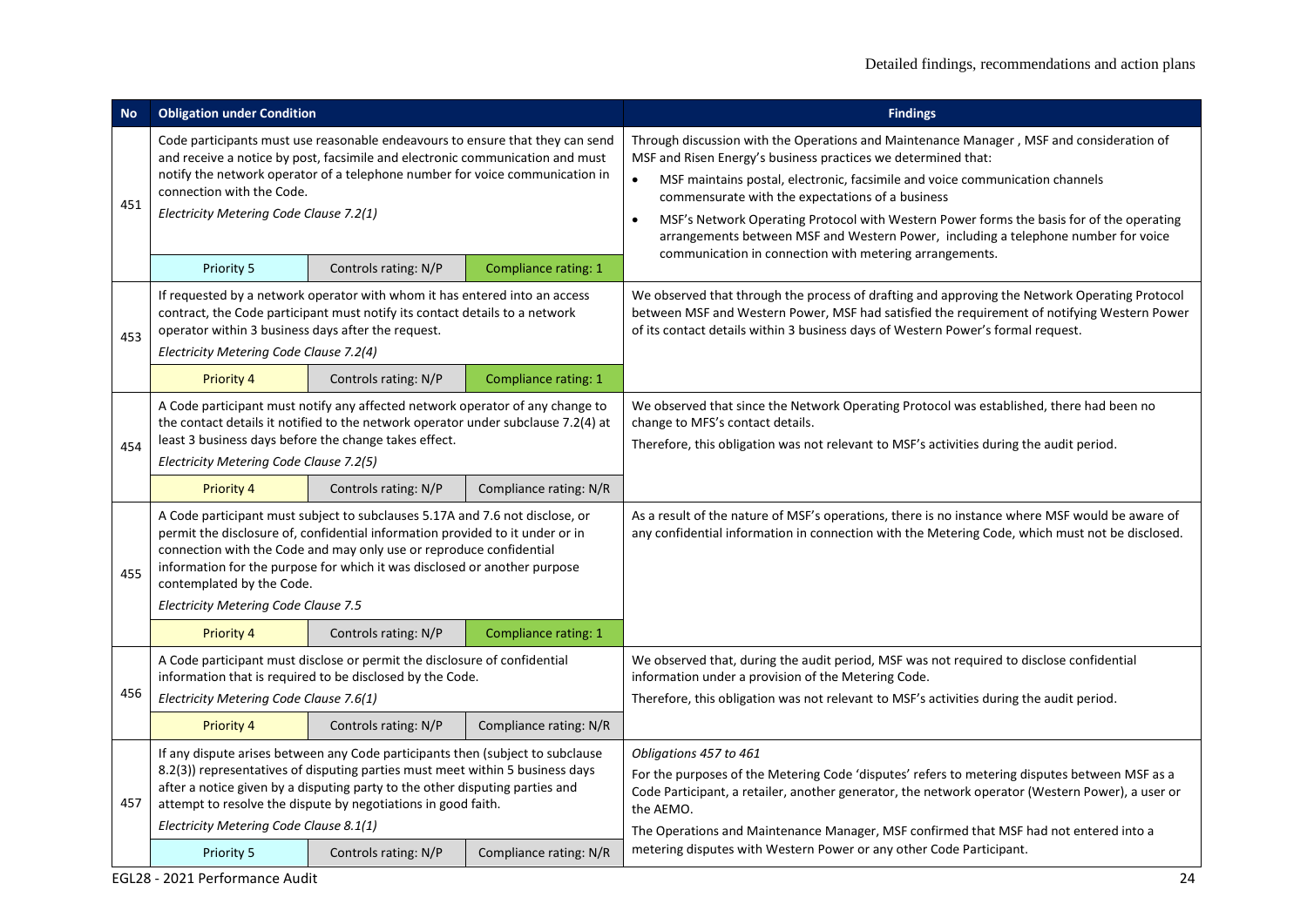| <b>No</b> | <b>Obligation under Condition</b>                                                                                                                                                                                                                                                                                                                          |                                                                                                                                                                                                                                                                                                                       |                        | <b>Findings</b>                                                                             |
|-----------|------------------------------------------------------------------------------------------------------------------------------------------------------------------------------------------------------------------------------------------------------------------------------------------------------------------------------------------------------------|-----------------------------------------------------------------------------------------------------------------------------------------------------------------------------------------------------------------------------------------------------------------------------------------------------------------------|------------------------|---------------------------------------------------------------------------------------------|
| 458       | If a dispute is not resolved within 10 business days after the dispute is referred<br>to representative negotiations, the disputing parties must refer the dispute to a<br>senior management officer of each disputing party who must meet and attempt<br>to resolve the dispute by negotiations in good faith.<br>Electricity Metering Code Clause 8.1(2) |                                                                                                                                                                                                                                                                                                                       |                        | Therefore, these obligations were not relevant to MSF's activities during the audit period. |
|           | Priority 5                                                                                                                                                                                                                                                                                                                                                 | Controls rating: N/P                                                                                                                                                                                                                                                                                                  | Compliance rating: N/R |                                                                                             |
| 459       | Electricity Metering Code Clause 8.1(3)                                                                                                                                                                                                                                                                                                                    | If the dispute is not resolved within 10 business days after the dispute is<br>referred to senior management negotiations, the disputing parties must refer<br>the dispute to the senior executive officer of each disputing party who must<br>meet and attempt to resolve the dispute by negotiations in good faith. |                        |                                                                                             |
|           | Priority 5                                                                                                                                                                                                                                                                                                                                                 | Controls rating: N/P                                                                                                                                                                                                                                                                                                  | Compliance rating: N/R |                                                                                             |
| 460       | Electricity Metering Code Clause 8.1(4)                                                                                                                                                                                                                                                                                                                    | If the dispute is resolved by representative negotiations, senior management<br>negotiations or CEO negotiations, the disputing parties must prepare a written<br>and signed record of the resolution and adhere to the resolution.                                                                                   |                        |                                                                                             |
|           | <b>Priority 4</b>                                                                                                                                                                                                                                                                                                                                          | Controls rating: N/P                                                                                                                                                                                                                                                                                                  | Compliance rating: N/R |                                                                                             |
| 461       | The disputing parties must at all times conduct themselves in a manner which is<br>directed towards achieving the objective in subclause 8.3(1).<br>Electricity Metering Code Clause 8.3(2)                                                                                                                                                                |                                                                                                                                                                                                                                                                                                                       |                        |                                                                                             |
|           | Priority 5                                                                                                                                                                                                                                                                                                                                                 | Controls rating: N/P                                                                                                                                                                                                                                                                                                  | Compliance rating: N/R |                                                                                             |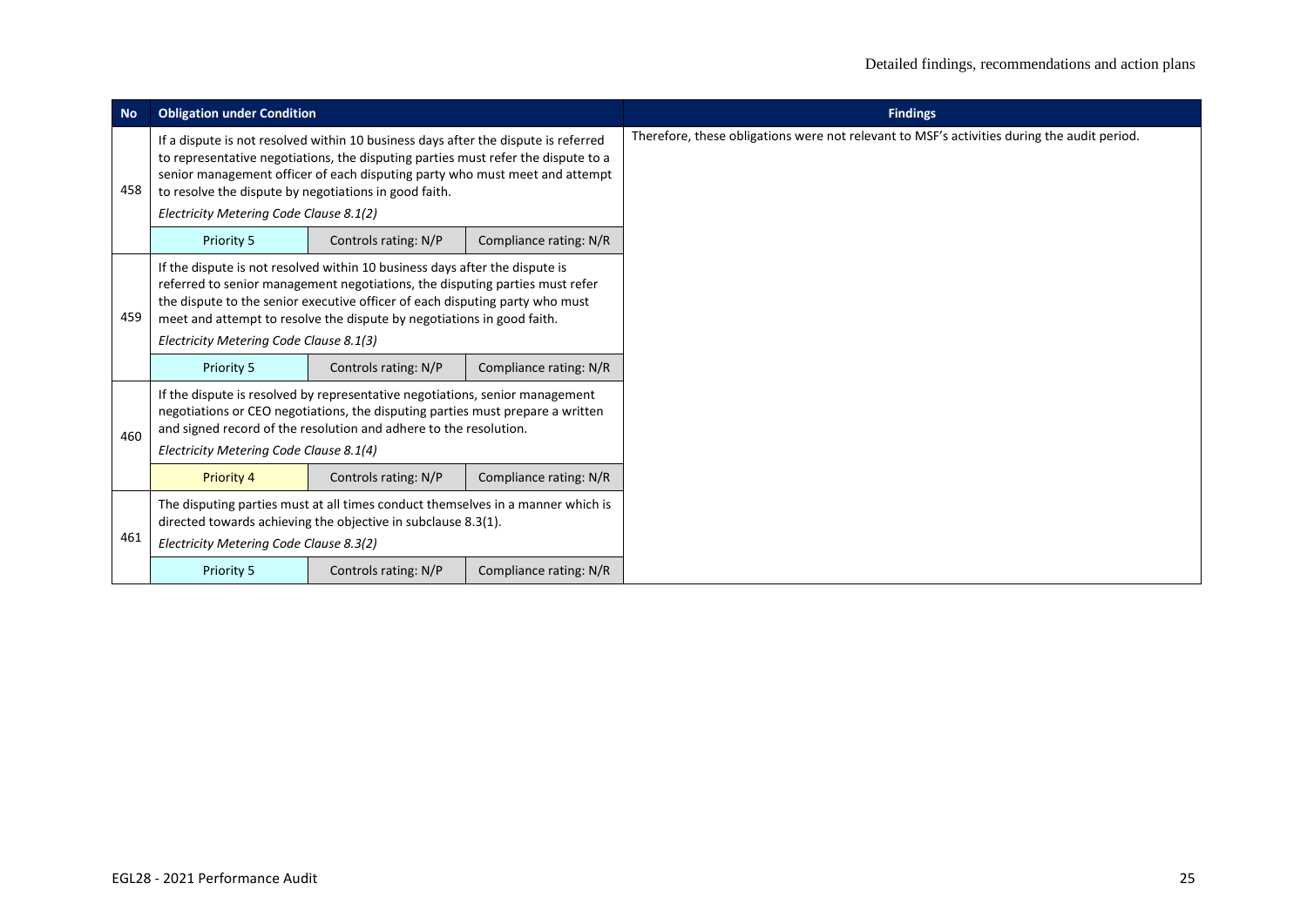## 5. Status of recommendations addressing non-compliances from the previous audit

<span id="page-25-0"></span>

| Reference<br>(no./year)                       | Non-compliance / Controls improvement<br>  Rating / Licence obligation reference number and licence obligation /<br>Details of noncompliance or inadequacy of controls) | Auditor's recommendation or action planned | <b>Further action required (Yes/No/Not Applicable)</b><br>Details of further action required (including<br>current recommendation reference, if applicable) |  |
|-----------------------------------------------|-------------------------------------------------------------------------------------------------------------------------------------------------------------------------|--------------------------------------------|-------------------------------------------------------------------------------------------------------------------------------------------------------------|--|
| A. Resolved during current audit period       |                                                                                                                                                                         |                                            |                                                                                                                                                             |  |
| B. Unresolved at end of current audit period  |                                                                                                                                                                         |                                            |                                                                                                                                                             |  |
| Not applicable – there was no previous audit. |                                                                                                                                                                         |                                            |                                                                                                                                                             |  |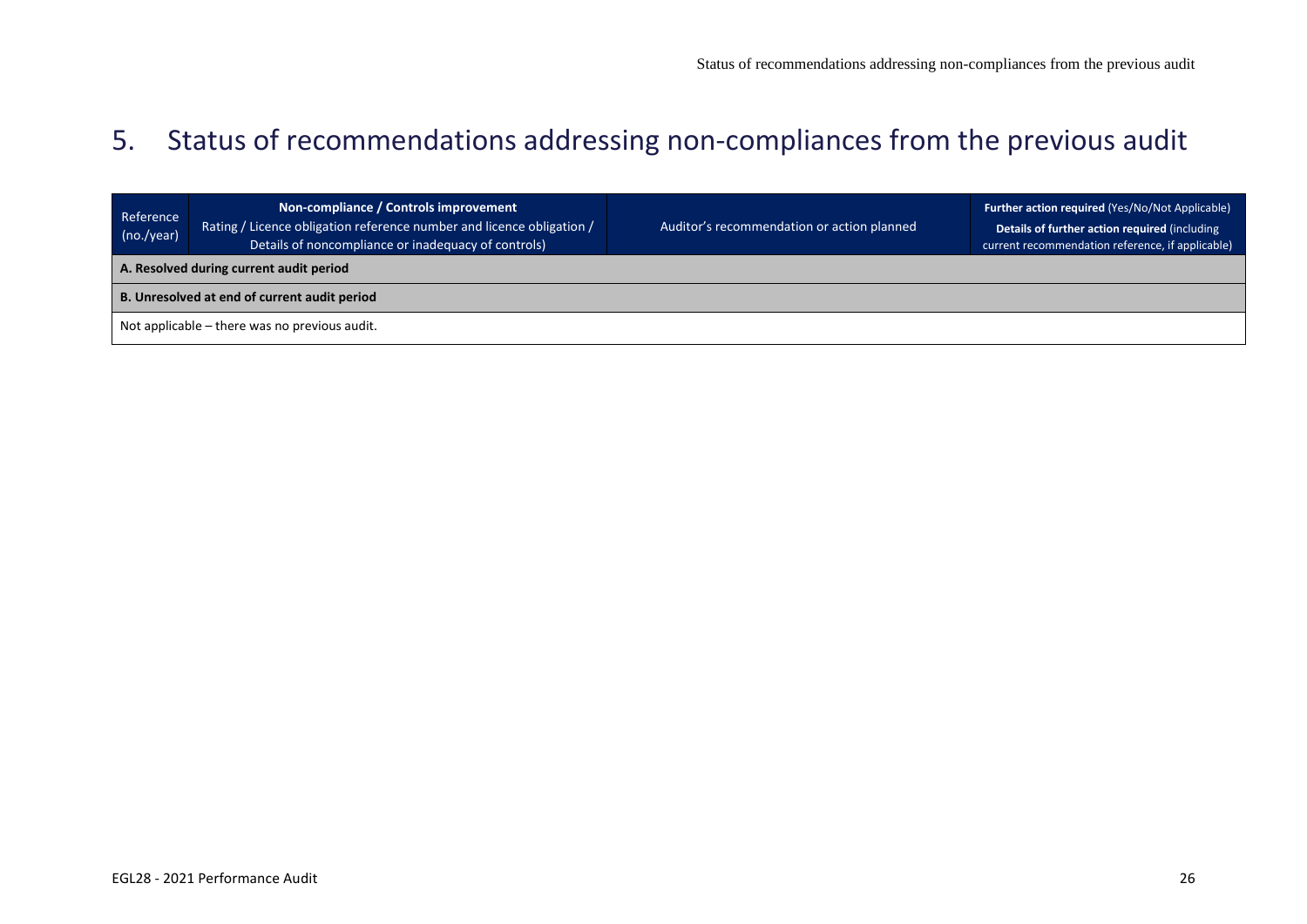<span id="page-26-0"></span>Appendix A - Audit Plan



## **Merredin Solar Farm Nominee Pty Ltd**

Electricity Generation Licence (EGL28)

2021 Performance Audit

Audit Plan

14 May 2021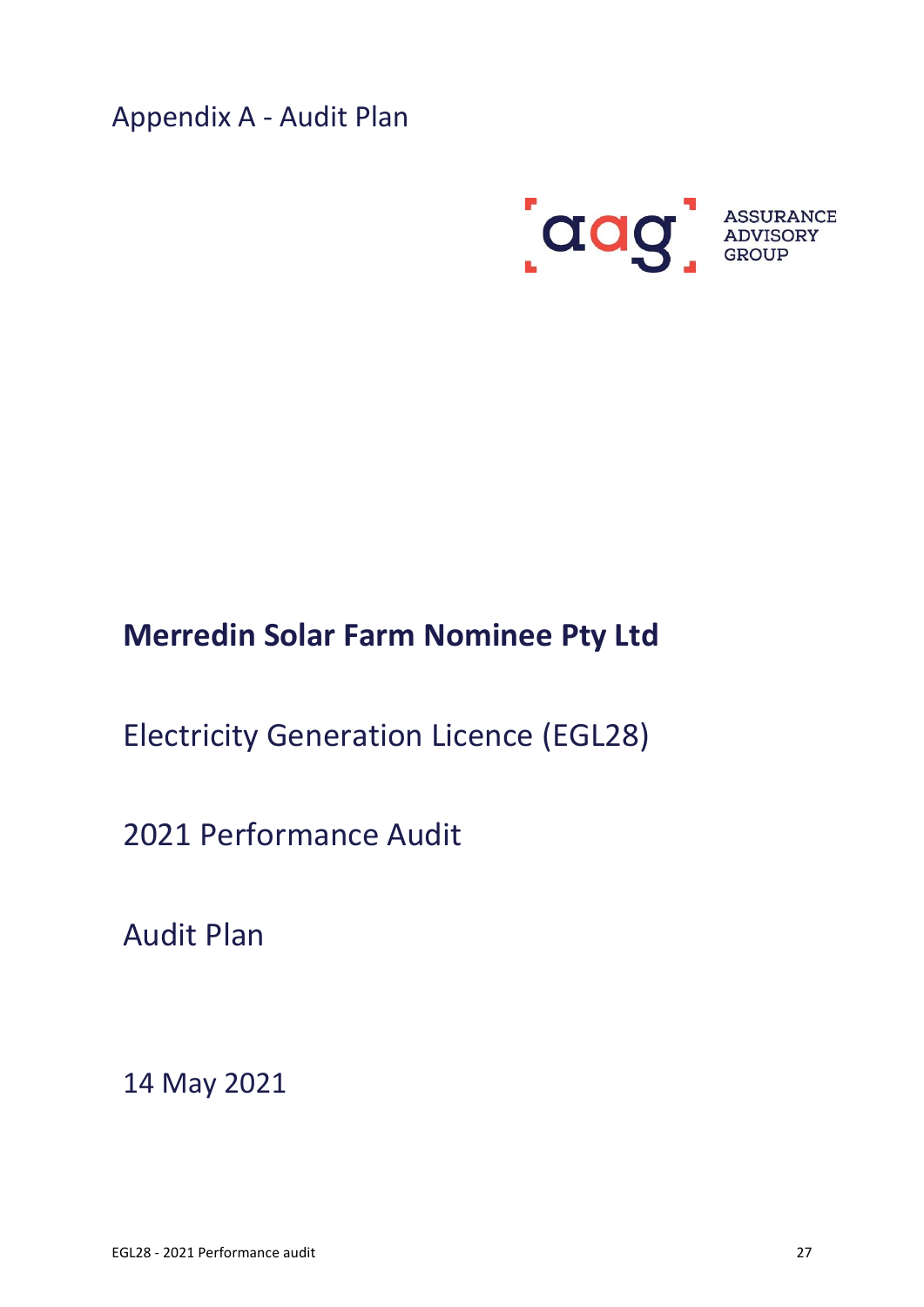# Table of Contents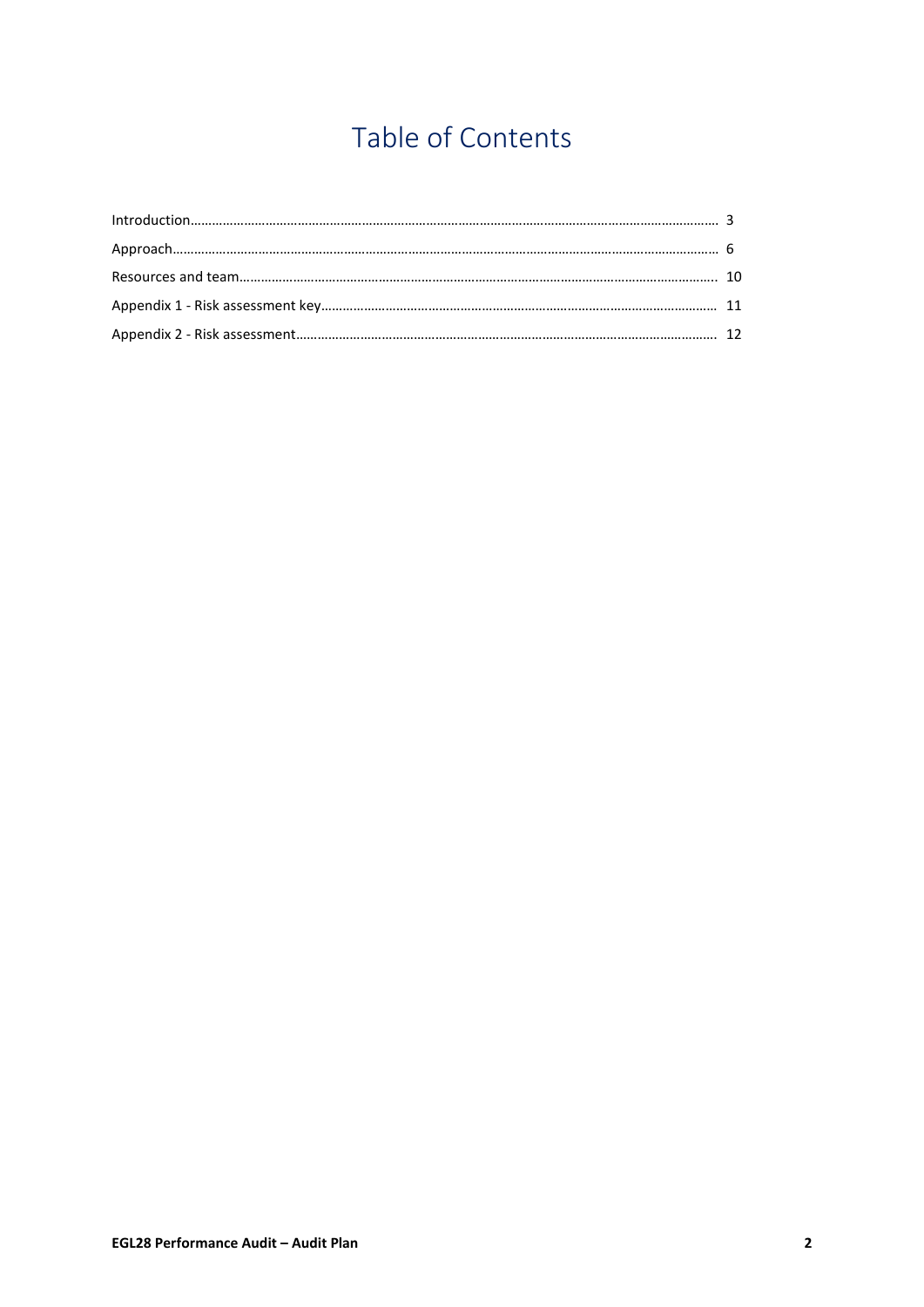### <span id="page-28-0"></span>Introduction

#### **Overview**

The Economic Regulation Authority (the **ERA**) has under the provisions of the Electricity Industry Act 2004 (the **Act**), issued to Merredin Solar Farm Nominee Pty Ltd (Merredin Solar Farm) an Electricity Generation Licence (EGL 28) (the **Licence**).

Section 13 of the Act requires Merredin Solar Farm to provide to the ERA a performance audit (the audit) conducted by an independent expert acceptable to the ERA within 24 months after the commencement date, and every 24 months thereafter, unless otherwise approved by the ERA. With the ERA's approval, Assurance Advisory Group (**AAG**) has been appointed to conduct the audit for the period 19 December 2017 to 30 April 2021 (audit period).

The Licence relates to Merredin Solar Farm operating the 132MWdc solar farm approximately 260 kms east of Perth and delivering electricity into the South West Interconnected System (SWIS) via the Western Power Merredin Terminal Substation at 220kV.

The audit will be conducted in accordance with the ERA's March 2019 issue of the *Audit and Review Guidelines: Electricity and Gas Licences* (**Audit Guidelines**). In accordance with the Audit Guidelines this document represents the Audit Plan (the **Plan**) that is to be agreed upon by AAG and Merredin Solar Farm and presented to the ERA for approval.

#### **Objective**

A performance audit is defined as an examination of the measures taken by Merredin Solar Farm to meet the performance criteria specified in its Licence. The purpose of the audit is to assess the effectiveness of measures taken by Merredin Solar Farm to meet the conditions of its Licence.

The audit will specifically consider the following:

- *Process compliance* the effectiveness of systems and procedures in place throughout the audit period, including the adequacy of internal controls
- *Outcome compliance* the actual performance against standards prescribed in the Licence throughout the audit period
- *Output compliance* the existence of the output from systems and procedures throughout the audit period (specifically, proper records which provide assurance that procedures are consistently followed and controls are maintained)
- *Integrity of performance* the completeness and accuracy of the compliance and performance reports provided to the ERA
- *Compliance with any individual licence conditions* the actual performance against the requirements imposed on Merredin Solar Farm by the ERA or specific matters raised by the ERA.

#### **Scope**

The ERA provides guidance on those aspects of the Licence and Merredin Solar Farm 's performance criteria, which it expects to be reported upon and included in the scope of the performance audit in its *Electricity Compliance Reporting Manual* (**Reporting Manual**).

The audit approach applies the singular audit priority assessment approach to identify all applicable licence obligations. Each of the compliance requirements identified in the Reporting Manual have been evaluated for applicability to Merredin Solar Farm's operations and used as the basis for determining the performance criteria to be considered for the audit. All applicable compliance requirements are listed at **Appendix 2**.

The audit period is 19 December 2017 to 30 April 2021.This is Merredin Solar Farm 's first performance audit. Since the granting of the licence the Reporting Manual has undergone two revisions to reflect changes in electricity licensees' obligations. The revised versions of the Reporting Manual were issued in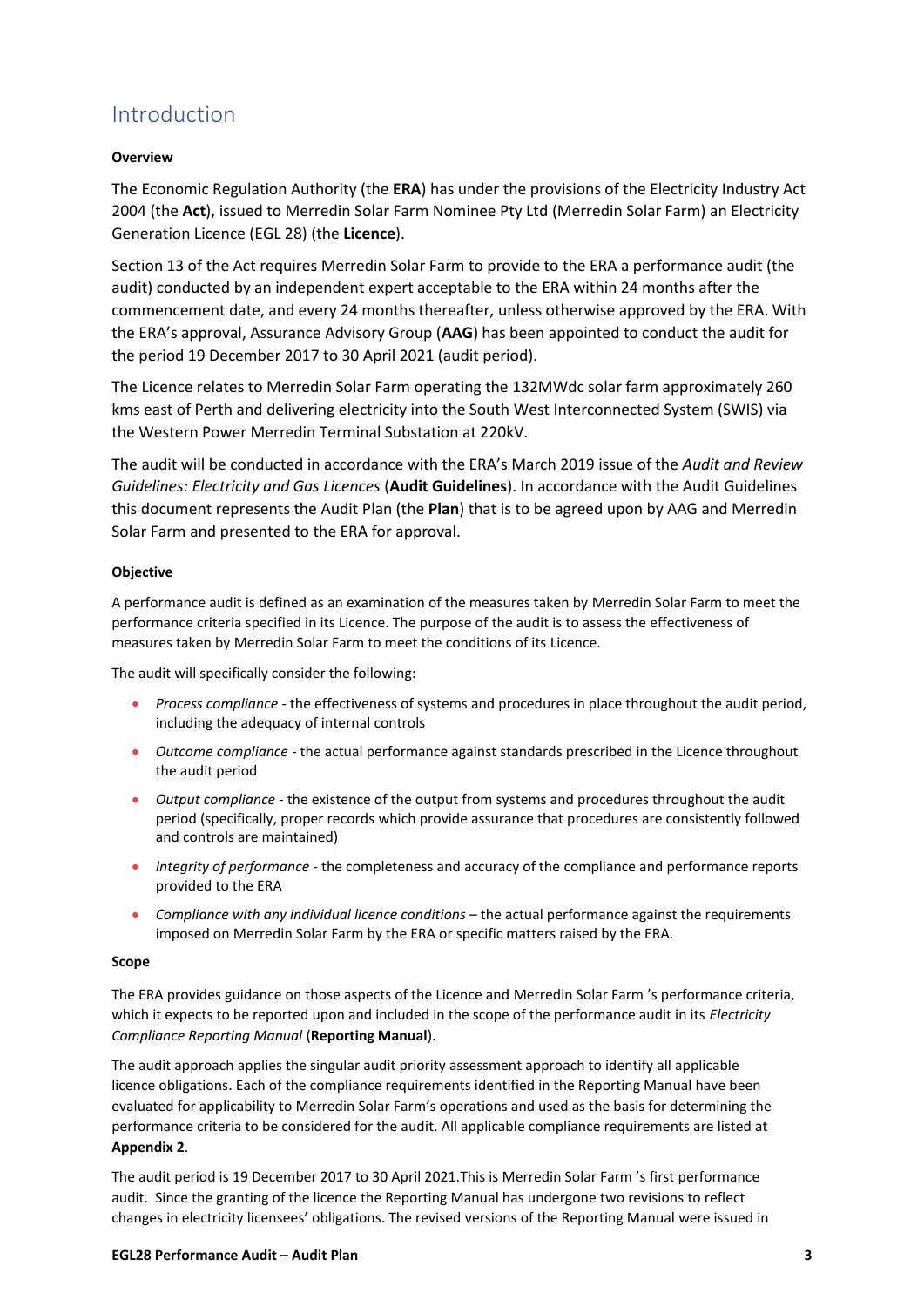July 2018 and June 2020.

As there were no significant changes to generation licence obligations throughout the period subject to audit (several changes to Metering Code obligations were matters of wording clarification), this audit will use the current June 2020 version of the Reporting Manual as the primary audit reference.

**Table 1** below outlines the compliance requirements that apply to Merredin Solar Farm 's electricity generation operations during the period subject to audit. Where necessary, further explanation is provided to describe the obligation application.

Note that due to Merredin Solar Farm's current operating arrangements, a number of those obligations are not likely to be triggered during the period subject to audit. In such instances, the obligation remains applicable to the scope of this audit, with the audit report to identify and describe instances where an obligation cannot be assessed and rated. The assessment is made against the current (June 2020) Reporting Manual.

| Table 1 - Application of legislative elements to Merredin Solar Farm's electricity generation operations |  |
|----------------------------------------------------------------------------------------------------------|--|
|----------------------------------------------------------------------------------------------------------|--|

| Legislative element                | <b>Application to MSF's electricity operations</b>                                                                             |
|------------------------------------|--------------------------------------------------------------------------------------------------------------------------------|
| Electricity Industry Act 2004      | 7 of the 11 Electricity Industry Act obligations are applicable to<br>Merredin Solar Farm's electricity generation operations. |
| <b>Electricity Licences</b>        | 8 of the 15 Electricity Licence obligations are applicable to<br>Merredin Solar Farm's electricity generation operations.      |
| Electricity Industry Metering Code | 27 of the 47 Metering Code obligations are applicable to Merredin<br>Solar Farm's electricity generation operations.           |

#### **Merredin Solar Farm's responsibility for compliance with the conditions of the Licence**

Merredin Solar Farm is responsible for:

- Compliance with the Licence
- Identifying risks that threaten the conditions within the Licence being met
- Identifying suitable compliance requirements as specified by the ERA
- Identifying, designing and implementing controls to enable the conditions within the Licence to be met and to monitor ongoing compliance
- Implementing corrective actions for instances of non-compliance.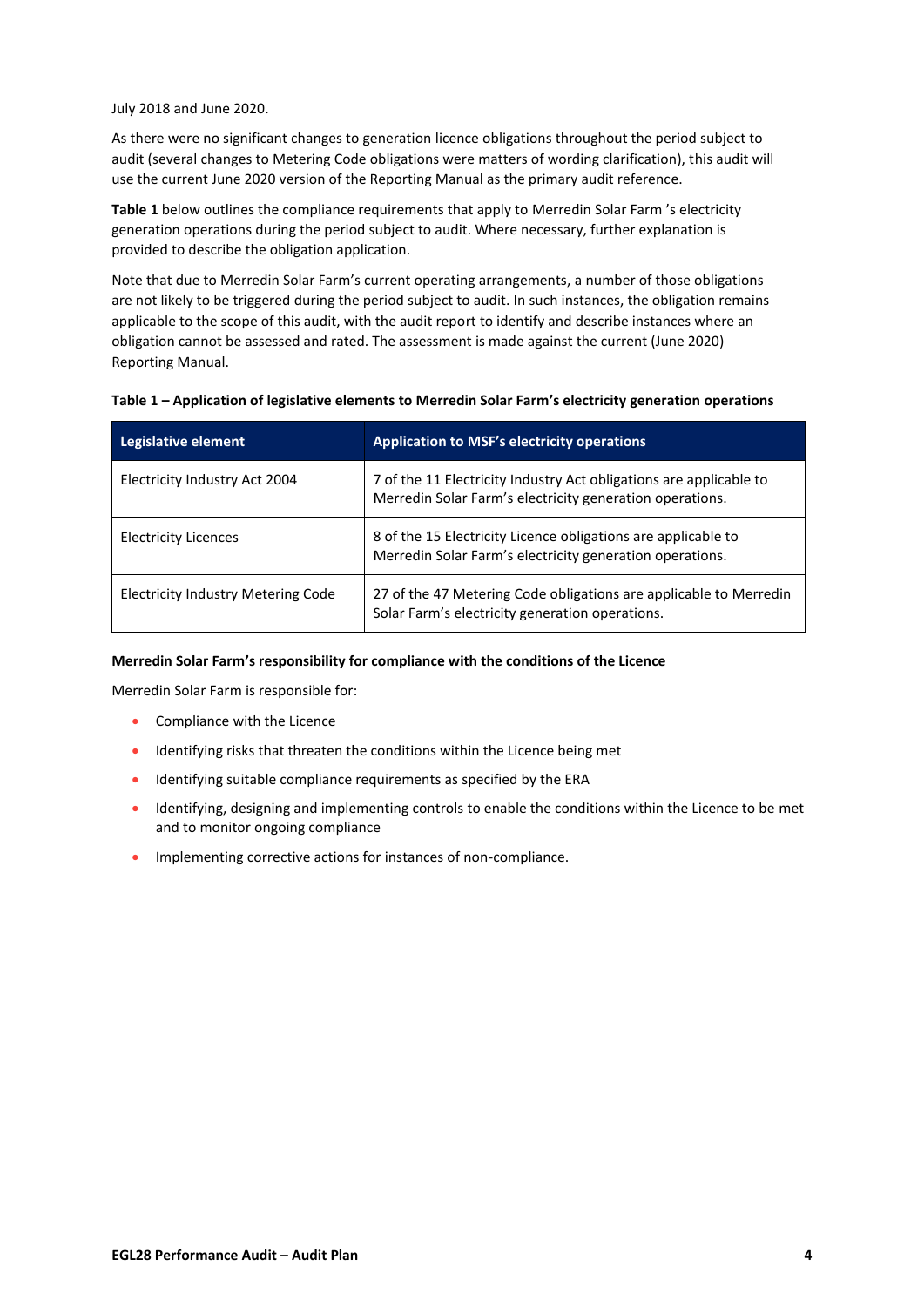#### **AAG's responsibility**

Our responsibility is to express an opinion on Merredin Solar Farm 's compliance, in all material respects, with the licence obligations as evaluated against its Licence Conditions for the period from 19 December 2017 to 30 April 2021. We will conduct our engagement in accordance with the Audit Guidelines and the Standard on Assurance Engagements ASAE 3100 Compliance Engagements (**ASAE 3100**) issued by the Auditing and Assurance Standards Board.

ASAE 3100 requires that we plan and perform our procedures to obtain reasonable assurance about whether Merredin Solar Farm has complied, in all material respects, with the licence obligations as evaluated against its Licence Conditions. This assurance engagement will involve performing procedures to obtain evidence about the compliance activity and controls implemented to meet the conditions within the Licence. The procedures selected depend on our judgement, including the identification and assessment of risks of material noncompliance with the relevant licence conditions.

#### **Limitations of use**

Our report will be produced solely for the information and internal use of Merredin Solar Farm and is not intended to be and should not be used by any other person or entity. No other person or entity is entitled to rely, in any manner or for any purpose, on our report.

We understand that a copy of our report will be provided to the ERA for the purpose of meeting Merredin Solar Farm's reporting requirements of section 13 of the Act. We agree that a copy of our report may be provided to the ERA for its information in connection with this purpose, however we accept no responsibility to the ERA or to anyone who is provided with or obtains a copy of our reports.

#### **Inherent limitations**

Reasonable assurance means a high but not absolute level of assurance. Absolute assurance is very rarely attainable as a result of factors such as: the use of selective testing, the inherent limitations of internal control, the fact that much of the evidence available to us is persuasive rather than conclusive and the use of judgement in gathering and evaluating evidence and forming conclusions based on that evidence.

We cannot, in practice, examine every activity and procedure, nor can we be a substitute for management's responsibility to maintain adequate controls over all levels of operations and their responsibility to prevent and detect irregularities, including fraud.

Accordingly, readers of our report should not rely on the report to identify all potential instances of noncompliance which may occur.

An assurance engagement relating to the period from 19 December 2017 to 30 April 2021 will not provide assurance on whether compliance with the Licence will continue in the future.

#### **Independence**

In conducting our engagement, we will comply with the independence requirements of the Australian professional accounting bodies.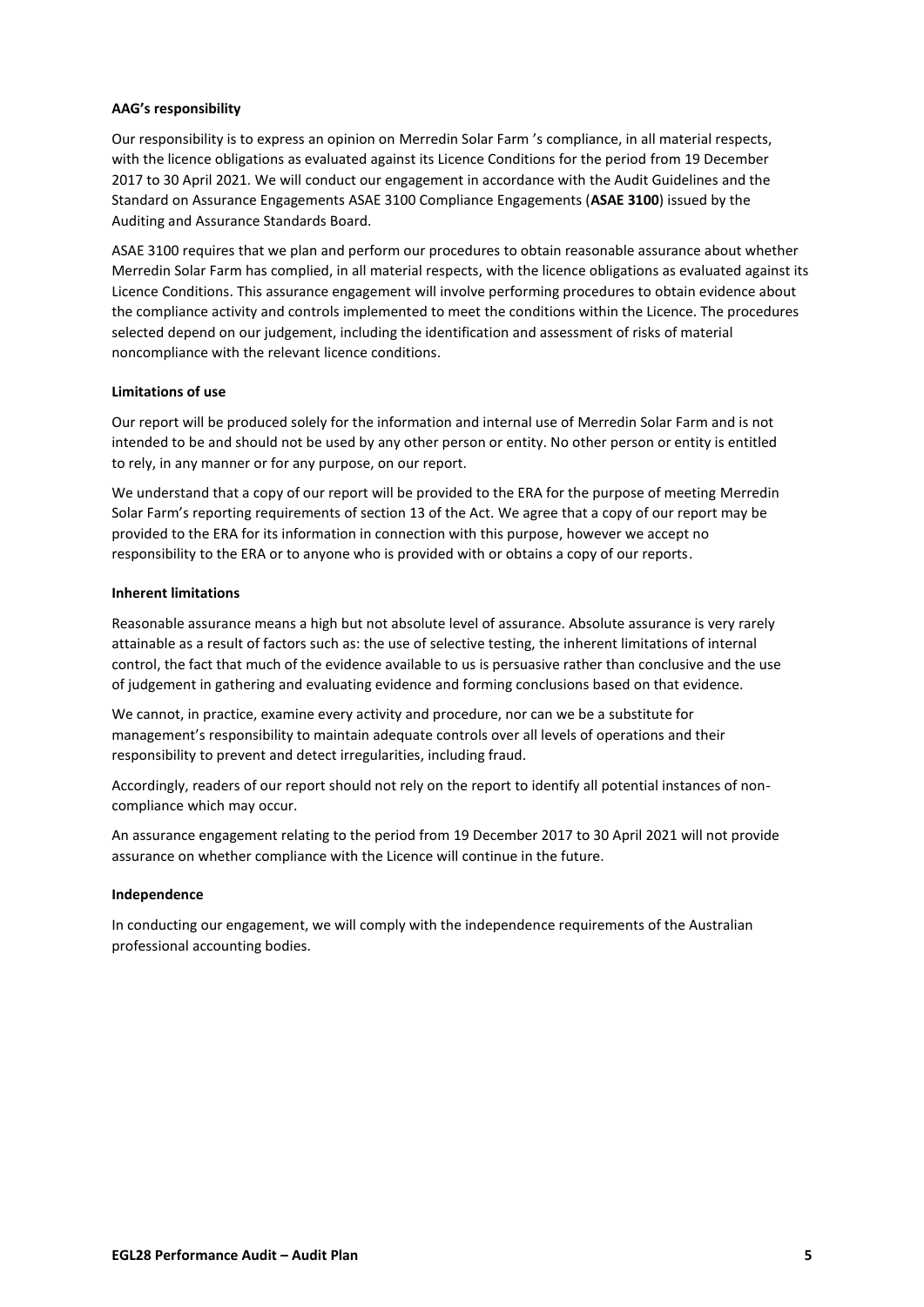## <span id="page-31-0"></span>Approach

The audit will be conducted in three distinct phases, being a risk assessment, system analysis/walkthrough and testing and review. From the audit results, a report will be produced to outline findings, overall compliance assessments and recommendations for improvement in line with the Audit Guidelines. Each step of the audit is discussed in detail below.

#### **Risk assessment**

The audit will focus on identifying or assessing those activities and management control systems to be examined and the matters subject to audit. Therefore, the purpose of conducting the risk assessment as a preliminary phase enables the auditor to focus on pertinent/high risk areas of Merredin Solar Farm's licence obligations. The risk assessment considers any changes to Merredin Solar Farm 's systems and processes and any matters of significance raised by the ERA and/or Merredin Solar Farm. The levels of risk and materiality of the process determine the level of audit required, i.e. the greater the materiality and the higher the risk, the more audit effort to be applied.

The first step of the risk assessment is the rating of the potential consequences of Merredin Solar Farm not complying with its licence obligations, in the absence of mitigating controls.

As the Reporting Manual is prescriptive in its criteria for classifying the consequences of non-compliance (refer to Appendix 1-1) the risk assessment applies the Reporting Manual's classifications for each obligation subject to audit.

Once the consequence has been determined, the likelihood of Merredin Solar Farm not complying with its obligations is assessed using the likelihood rating listed at Table 17 of the Audit Guidelines (refer to Appendix 1-2). The assessment of likelihood is based on the expected frequency of Merredin Solar Farm's non-compliance with the relevant licence obligation over a period of time.

Table 2 below (sourced from the Audit Guidelines) outlines the combination of consequence and likelihood ratings to determine the level of inherent risk associated with each individual obligation.

|            | Consequence   |               |             |
|------------|---------------|---------------|-------------|
| Likelihood | Minor         | Moderate      | Major       |
| Likely     | <b>Medium</b> | <b>High</b>   | <b>High</b> |
| Probable   | Low           | <b>Medium</b> | <b>High</b> |
| Unlikely   | Low           | <b>Medium</b> | <b>High</b> |

#### **Table 2: Inherent risk rating**

Once the level of inherent risk has been determined, the adequacy of existing controls is assessed in order to determine the level of control risk. Controls are assessed and prioritised as weak, moderate or strong dependant on their suitability to mitigate the risks identified. The control adequacy ratings used by this risk assessment are aligned to the ratings specified in the Audit Guidelines (refer to Appendix 1-3). Once inherent risks and control risks are established, the audit priority can then be determined using the matrix specified in the Audit Guidelines (refer to Table 3 below). Essentially, the higher the level of risk the more substantive testing is required.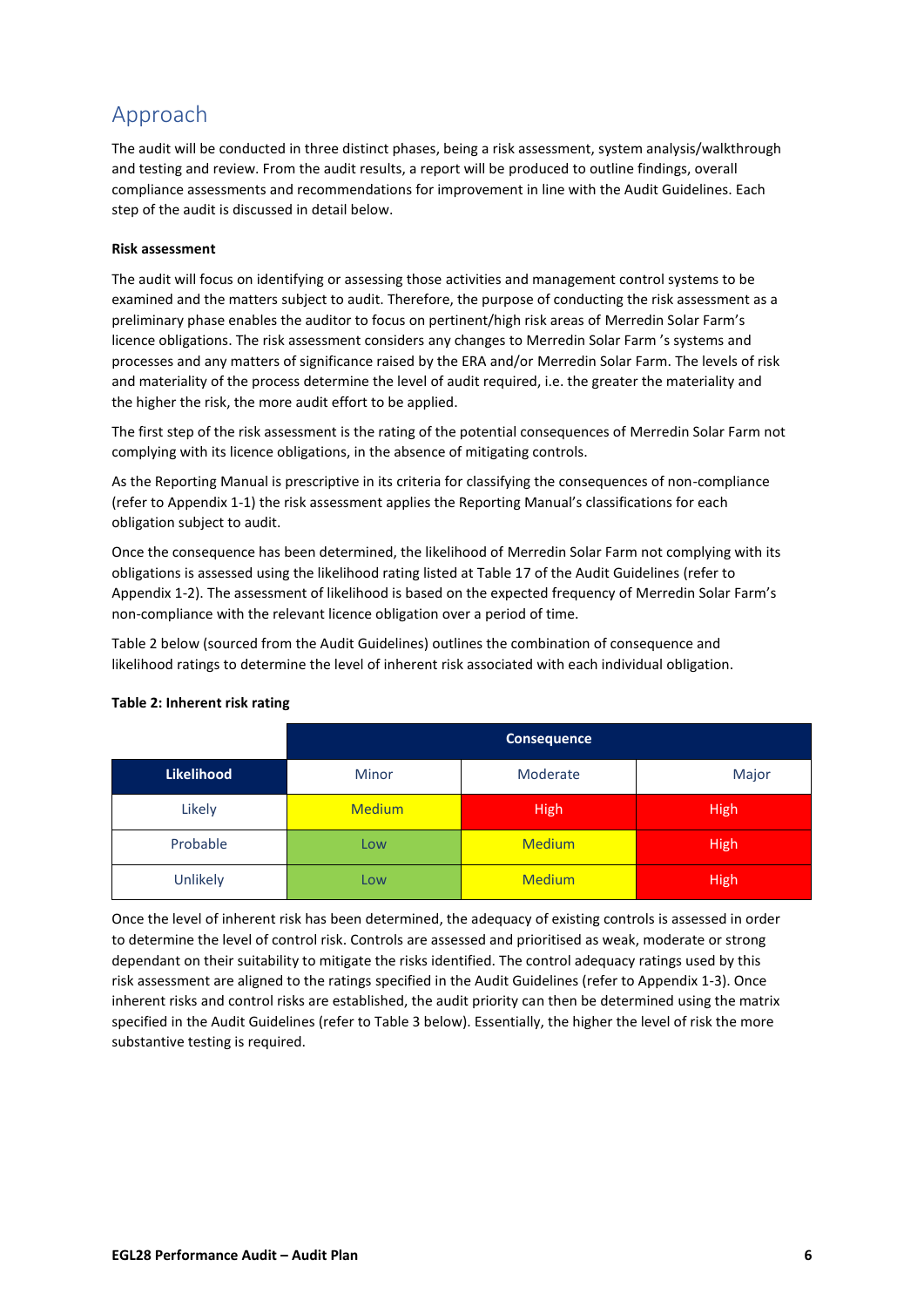#### **Table 3: Assessment of Audit Priority**

|                      | Preliminary adequacy of existing controls |                         |  |
|----------------------|-------------------------------------------|-------------------------|--|
| <b>Inherent Risk</b> | Moderate<br>Weak<br><b>Strong</b>         |                         |  |
| <b>High</b>          | Audit priority 1                          | <b>Audit Priority 2</b> |  |
| <b>Medium</b>        | Audit priority 3                          | <b>Audit Priority 4</b> |  |
| Low                  | <b>Audit Priority 5</b>                   |                         |  |

The following table outlines the audit requirement for each level of audit priority. Testing can range from extensive substantive testing around the controls and activities of processes to confirming the existence of controls through discussions with relevant staff.

#### **Table 4: Audit Priority Table**

| <b>Priority rating</b>  | <b>Audit requirement</b>                                                                                                                            |
|-------------------------|-----------------------------------------------------------------------------------------------------------------------------------------------------|
|                         | Via interview and walkthrough, understand relevant processes and controls<br>$\bullet$                                                              |
|                         | Examine relevant documents, including compliance registers and reports<br>$\bullet$                                                                 |
| <b>Audit Priority 1</b> | Obtain evidence of policies, procedures and controls being in place and working<br>effectively                                                      |
|                         | Extensive substantive testing of activities and/or transactions                                                                                     |
|                         | Follow-up and if necessary, re-test matters previously reported.<br>$\bullet$                                                                       |
|                         | Via interview and walkthrough, understand relevant processes and controls<br>$\bullet$                                                              |
|                         | Examine relevant documents, including compliance registers and reports<br>٠                                                                         |
| <b>Audit Priority 2</b> | Obtain evidence of policies, procedures and controls being in place and working<br>effectively                                                      |
|                         | Moderate substantive testing of activities and/or transactions<br>$\bullet$                                                                         |
|                         | Follow-up and if necessary, re-test matters previously reported.<br>$\bullet$                                                                       |
|                         | Via interview and walkthrough, understand relevant processes and controls<br>$\bullet$                                                              |
|                         | Examine relevant documents, including compliance registers and reports<br>$\bullet$                                                                 |
| <b>Audit Priority 3</b> | Limited controls testing (moderate sample size) to assess whether policies,<br>$\bullet$                                                            |
|                         | procedures and controls are in place and working effectively                                                                                        |
|                         | Follow-up of matters previously reported.<br>$\bullet$                                                                                              |
|                         | Confirmation of existing controls via observation and walk through testing<br>$\bullet$                                                             |
| <b>Audit Priority 4</b> | Follow-up of matters previously reported.<br>$\bullet$                                                                                              |
| <b>Audit Priority 5</b> | Confirmation of existing controls via observation, discussions with key staff<br>$\bullet$<br>and/or reliance on key references ("desktop review"). |

The risk assessment has been discussed with Merredin Solar Farm representatives to gain their input as to the appropriateness and factual accuracy of risk and control ratings and associated explanations. The key sources considered in reaching our preliminary assessment of the risk and control ratings were based on:

- Review of annual compliance reports lodged by Merredin Solar Farm
- Our understanding of Merredin Solar Farm's regulatory environment
- Any other factors that may influence the level or strength of controls
- Consideration of relevant circumstances and activity that trigger specific compliance obligations.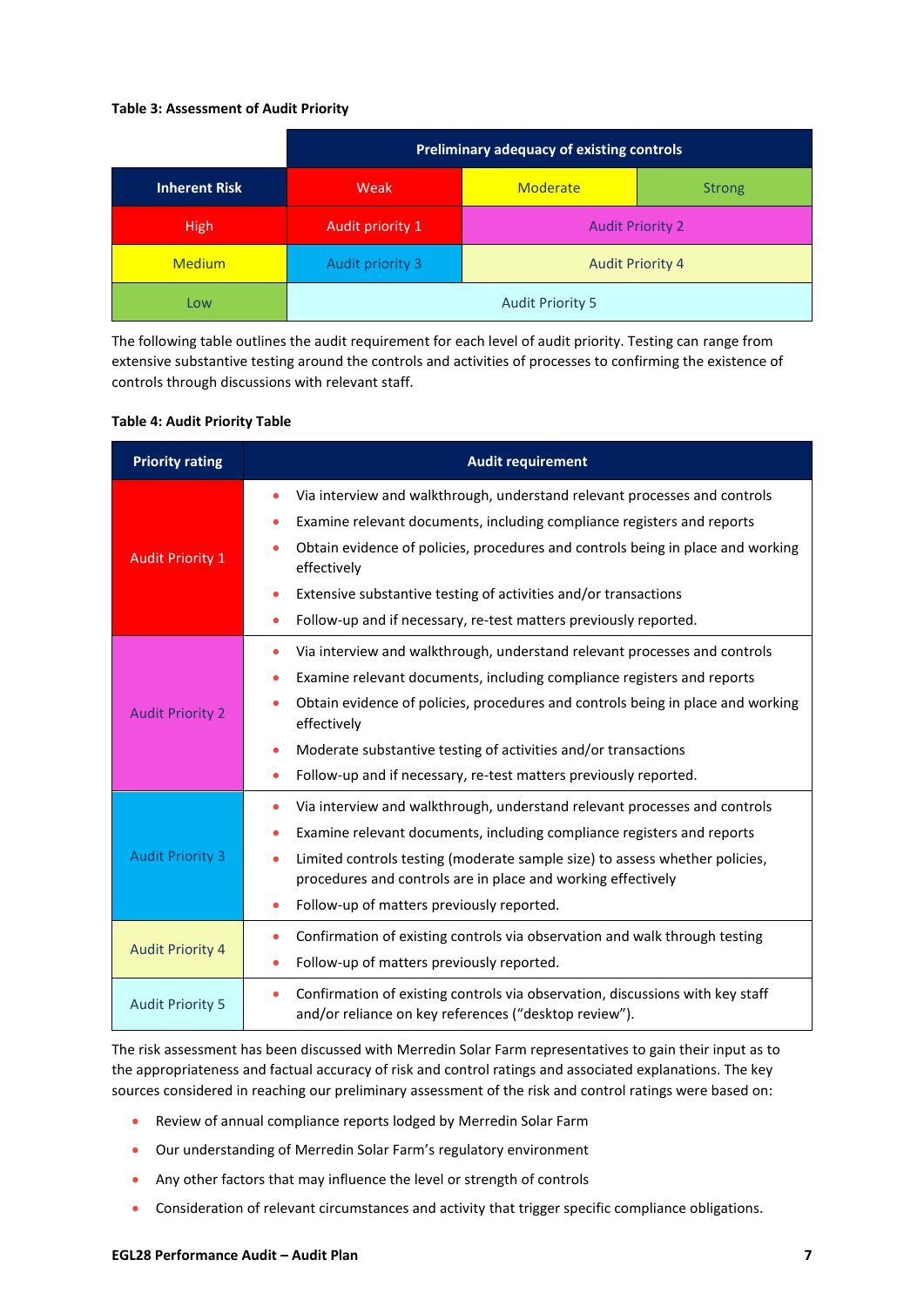At this stage, the risk assessment can only be a preliminary assessment based on reading of documentation and interviews by the auditors. It is possible that the ratings and risk assessment comments may be revised as we conduct our work and new evidence comes to light. The performance audit risk assessment is attached at Appendix 2.

#### **System analysis / walkthrough**

The systems analysis required will be determined utilising the audit priority scale outlined above. Once the priority level has been defined, the testing component will take place by way of interviewing key operational and administrative staff who will outline information that displays compliance with the Licence requirements.

In performing this analysis/walkthrough, we will consider the following:

- The control environment: Merredin Solar Farm's management philosophy and operating style, organisational structure, assignment of authority and responsibilities, the use of internal audit, the use of information technology and the skills and experience of key staff members
- Information systems: The appropriateness of Merredin Solar Farm's information systems to record the information needed to comply with the Licence, the accuracy of data, the security of data and documentation describing the information system
- Control procedures: The presence of systems and procedures to ensure compliance with the Licence, effectiveness of Merredin Solar Farm's internal control structure to detect and correct non-compliance. Specific consideration will be given to significant changes in relevant systems and procedures implemented during the period subject to audit
- Compliance attitude: Action taken by Merredin Solar Farm in response to any previous noncompliances. Consideration will be given to the timing of action taken during the period subject to audit and whether the action has a permanent impact on Merredin Solar Farm's level of compliance
- Outcome compliance: Actual performance against standards prescribed in the Licence throughout the audit period.

Where required, an observation of processes, procedures and operations and review of key documents will occur to assist in the determination of Merredin Solar Farm's compliance with Licence obligations. Key documents, which may be subject to audit, are not specifically disclosed in this plan. A list of documents examined will be included in the audit report.

#### **Testing/review**

Using the results of the risk assessment and systems analysis, detailed testing and analysis will be performed to compare those standards maintained by Merredin Solar Farm with the relevant sections and schedules of the Licence.

Control testing is performed for those licence obligations with an audit priority 3 and above (refer to table 4), and where there is relevant activity. This method of testing will involve:

- Understanding the population of transactions
- Selecting a sample of transactions to examine compliance with relevant sections of applicable legislation, codes and regulations
- Comparing the sample selected to expected requirements as mandated by relevant sections of applicable legislation, codes and regulations.

A full work program will be completed to record the specific aspects of our testing and analyses for each licence obligation. This work program will be based on:

- The audit priority determined by the risk assessment applicable to each licence obligation
- The results of the systems analysis performed, as described above
- AAG's sampling methodology, which is in accordance with ASA 530 (Audit Sampling) and takes account of the volume and frequency (e.g. daily, weekly, monthly, annual) of relevant transactions. Sample sizes typically range from 1 to 30, increasing with the volume and frequency of transactions
- The location of personnel and transactions to be tested.

**EGL28 Performance Audit – Audit Plan 8**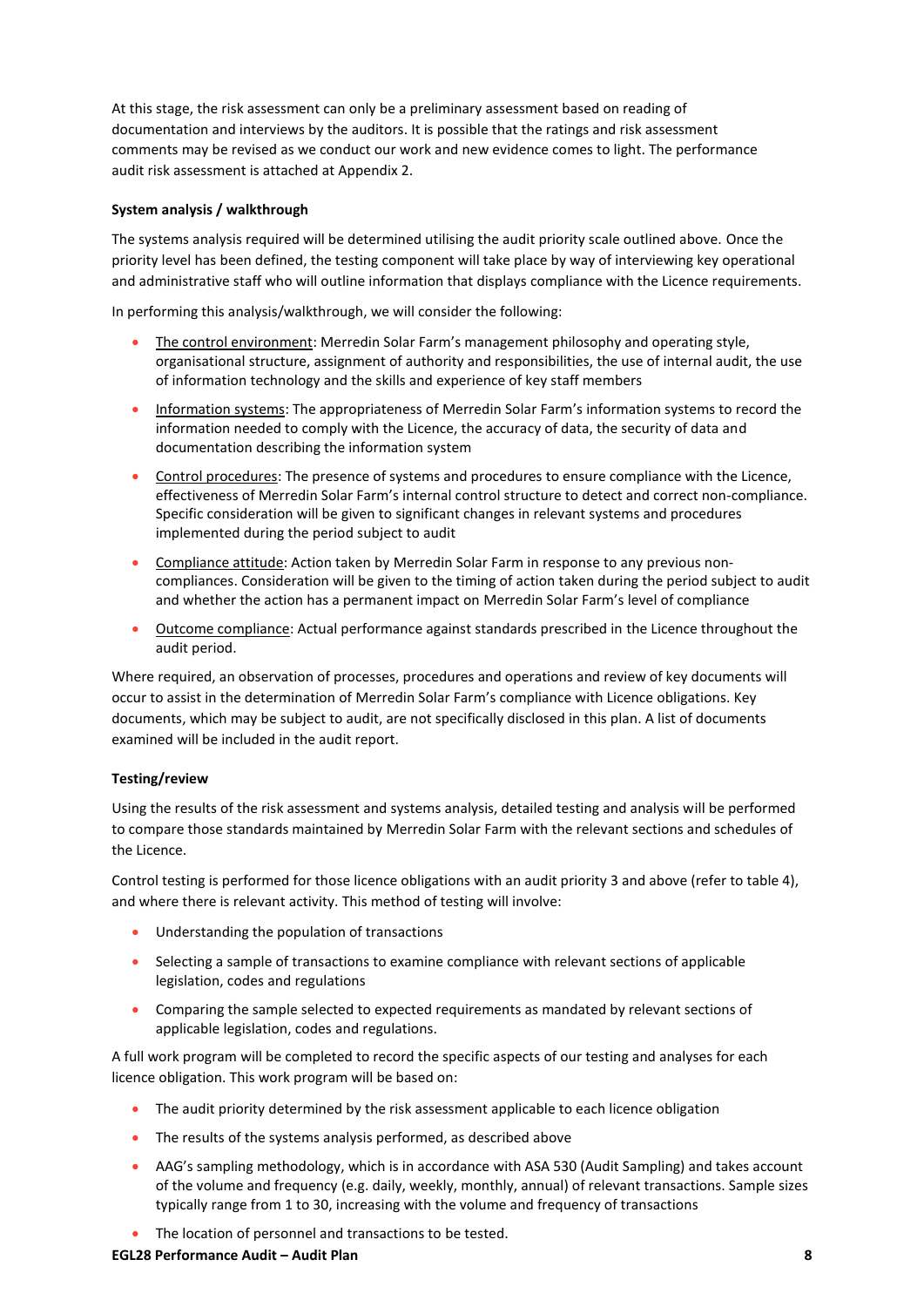Audit fieldwork will be performed remotely and where appropriate at Merredin Solar Farm's Perth and Merredin premises.

#### **Reporting**

The performance audit report will also be structured to address all of the minimum contents specified in section 5 of the Audit Guidelines.

In accordance with the Audit Guidelines, all aspects of compliance with the Licence will be assessed according to the rating scale based on the work performed. Refer to **Table 5** below for the compliance levels that will be used for the performance audit.

|  |  | <b>Table 5: Compliance and control rating scales</b> |  |  |  |
|--|--|------------------------------------------------------|--|--|--|
|--|--|------------------------------------------------------|--|--|--|

| <b>Controls Rating</b> |                                                           | <b>Compliance Rating</b> |                                                                  |
|------------------------|-----------------------------------------------------------|--------------------------|------------------------------------------------------------------|
| Rating                 | <b>Description</b>                                        | Rating                   | <b>Description</b>                                               |
| A                      | Adequate controls - no improvement<br>needed              | 1                        | Compliant                                                        |
| B                      | Generally adequate controls -<br>improvement needed       | 2                        | Non-compliant – minor impact on<br>customers or third parties    |
| C                      | Inadequate controls - significant<br>improvement required | 3                        | Non-compliant – moderate impact on<br>customers or third parties |
| D                      | No controls evident                                       | 4                        | Non-compliant – major impact on<br>customers or third parties    |
| N/P                    | Not performed $-$ A controls rating was<br>not required   | N/R                      | Not rated - No activity took place<br>during the audit period    |

Merredin Solar Farm is responsible for providing a separate post audit implementation plan, if required.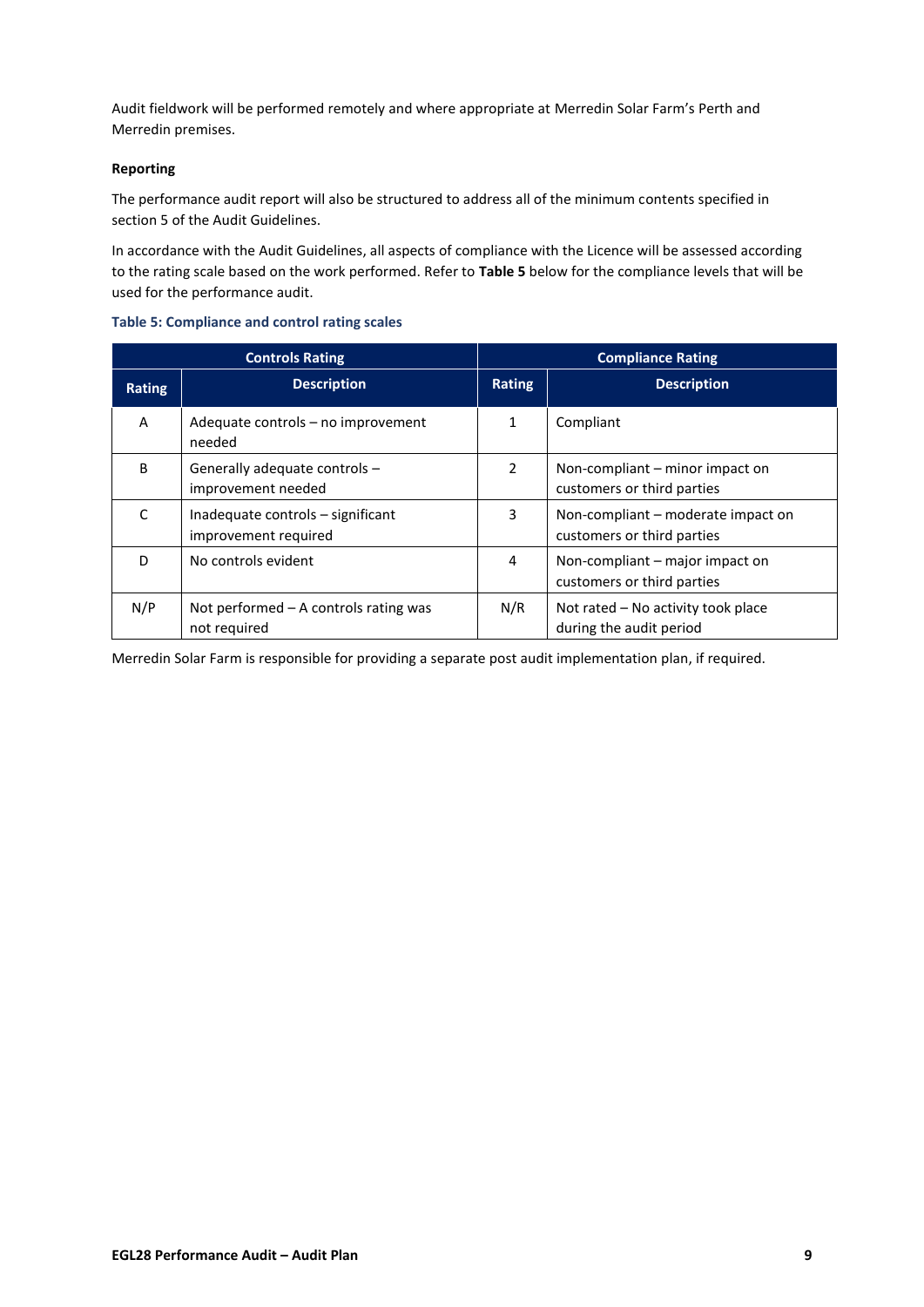### <span id="page-35-0"></span>Resources and team

#### **Key Merredin Solar Farm contacts**

The key contacts for this audit are:

- Merredin Solar Farm Operations and Maintenance Manager
- Grid Connection Manager, Risen Energy.

#### **AAG Staff**

AAG staff who will be involved with this assignment are:

- Andrew Baldwin Executive Director
- Margaret-Mary Gauci Consultant
- Stephen Linden Director (QA review).

Resumes for key AAG staff are outlined in the proposal accepted by Merredin Solar Farm and subsequently presented to the ERA.

#### **Timing**

The initial risk assessment phase was completed on 28 April 2021, after which the draft audit plan and risk assessment were presented to Merredin Solar Farm for comment prior to submission to the ERA for review and approval.

The remainder of the fieldwork phase is scheduled to be performed over the period May and June 2021, enabling draft and final reports to be submitted to the ERA by the due dates of 30 June 2021 and 31 July 2021 respectively.

AAG time and staff commitment to the completion of the audit is outlined in the proposal accepted by Merredin Solar Farm. In summary, the estimated time allocated to each activity is as follows:

|           | Planning (including risk assessment):                                 | 12 hours  |
|-----------|-----------------------------------------------------------------------|-----------|
|           | Fieldwork (including system analysis/walkthrough and testing/review): | 23 hours  |
| $\bullet$ | Reporting:                                                            | 13 hours. |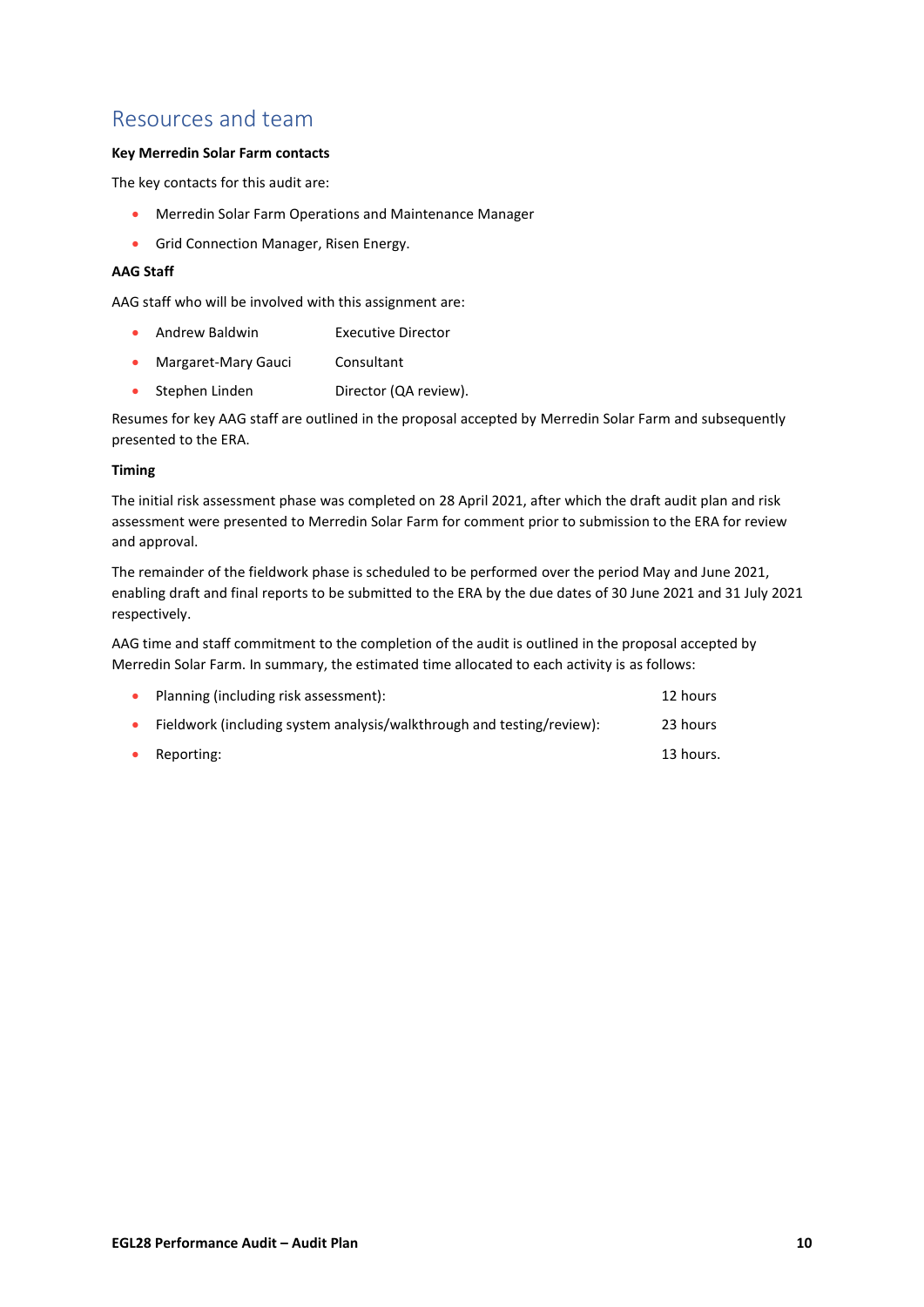## <span id="page-36-0"></span>Appendix 1 - Risk assessment key

#### 1-1 Criteria for classification of compliance obligations

#### *Source: Electricity Compliance Reporting Manual June 2020*

| <b>Rating</b><br>(type) | <b>Classification of</b><br><b>Non-Compliance</b> | <b>Criteria for classification</b>                                                                                                                                                                                                          |  |
|-------------------------|---------------------------------------------------|---------------------------------------------------------------------------------------------------------------------------------------------------------------------------------------------------------------------------------------------|--|
| 1                       | Major                                             | Classified on the bases that:                                                                                                                                                                                                               |  |
|                         |                                                   | The consequences of non-compliance would cause major damage, loss or<br>$\bullet$<br>disruption to customers; or                                                                                                                            |  |
|                         |                                                   | The consequences of non-compliance would endanger or threaten to<br>$\bullet$<br>endanger the safety or health of a person.                                                                                                                 |  |
| $\mathfrak{D}$          | Moderate                                          | Classified on the basis that the consequences of non-compliance affect the<br>efficiency and effectiveness of the licensee's operations or service provision,<br>but do not cause major damage, loss or disruption to customers.            |  |
| NR (not                 | Minor                                             | Classified on the basis that:                                                                                                                                                                                                               |  |
| reportable)             |                                                   | The consequences of non-compliance are relatively minor $-$ i.e. non-<br>$\bullet$<br>compliance will have minimal effect on the licensee's operations or<br>service provision and do not cause damage, loss or disruption to<br>customers; |  |
|                         |                                                   | Compliance with the obligation is immeasurable;<br>$\bullet$                                                                                                                                                                                |  |
|                         |                                                   | The non-compliance is required to be reported to the ERA under another<br>$\bullet$<br>instrument, guideline or code;                                                                                                                       |  |
|                         |                                                   | The non-compliance is identified by a party other than the licensee; or<br>$\bullet$                                                                                                                                                        |  |
|                         |                                                   | The licensee only needs to use its reasonable or best endeavours to<br>$\bullet$<br>achieve compliance, or where the obligation does not otherwise impose<br>a firm obligation on the licensee.                                             |  |

#### 1-2 Likelihood ratings

*Source: Audit Guidelines: Electricity and Gas Licences March 2019*

| Level    | <b>Criteria</b>                                                            |
|----------|----------------------------------------------------------------------------|
| Likelv   | Non-compliance is expected to occur at least once or twice a year          |
| Probable | Non-compliance is expected to occur every three years                      |
| Jnlikelv | Non-compliance is expected to occur at least once every 10 years or longer |

#### 1-3 Preliminary adequacy ratings for existing controls

*Source: Audit Guidelines: Electricity and Gas Licences March 2019*

| Level           | <b>Description</b>                                                    |
|-----------------|-----------------------------------------------------------------------|
| <b>Strong</b>   | Controls mitigate the identified risks to a suitable level            |
| <b>Moderate</b> | Controls only cover significant risks; improvement required           |
| Weak            | Controls are weak or non-existent and do little to mitigate the risks |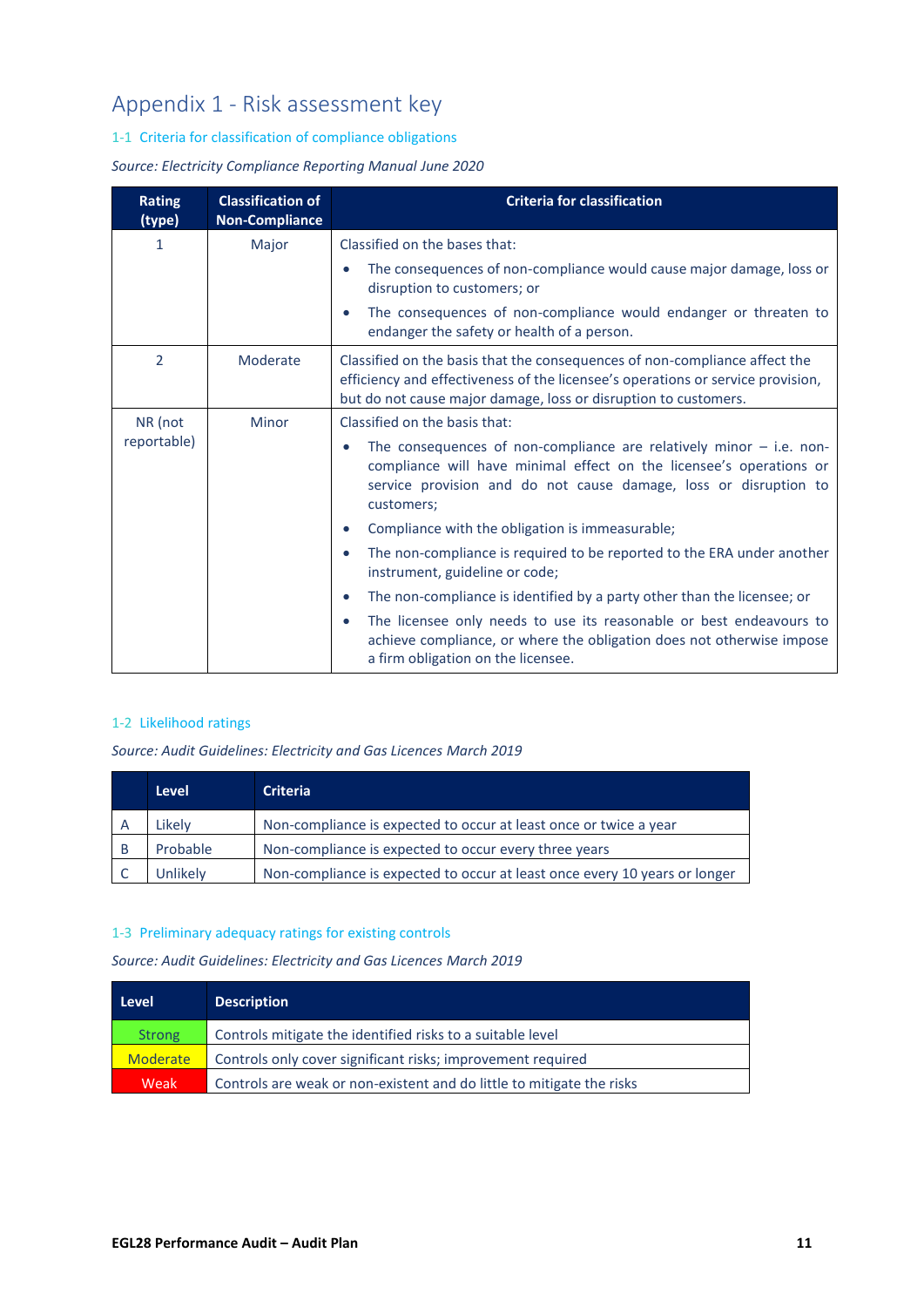### Appendix 2 - Risk assessment

Obligation numbers and references listed below are sourced from the June 2020 Reporting Manual.

<span id="page-37-0"></span>

| <b>No</b> | <b>Obligation reference</b>                                      | <b>Obligation description</b>                                                                                                                                                                                                            | <b>Type</b>    | <b>Consequence</b> | <b>Likelihood</b> | <b>Inherent</b><br><b>Risk Rating</b> | <b>Control</b><br><b>Assessment</b> | <b>Audit</b><br><b>Priority</b> |
|-----------|------------------------------------------------------------------|------------------------------------------------------------------------------------------------------------------------------------------------------------------------------------------------------------------------------------------|----------------|--------------------|-------------------|---------------------------------------|-------------------------------------|---------------------------------|
|           | 12 Electricity Industry Act - Licence Conditions and Obligations |                                                                                                                                                                                                                                          |                |                    |                   |                                       |                                     |                                 |
| 101       | Section 13(1)                                                    | A licensee must provide the ERA with a performance audit conducted by an<br>independent expert acceptable to the ERA, not less than once every 24 months.                                                                                | $\overline{2}$ | Moderate           | Unlikely          | Moderate                              | Moderate                            | Priority 4                      |
| 102       | Section $14(1)(a)$                                               | A licensee must provide for an asset management system.                                                                                                                                                                                  | <b>NR</b>      | Minor              | Probable          | Low                                   | Moderate                            | Priority 5                      |
| 103       | Section $14(1)(b)$                                               | A licensee must notify details of the asset management system and any<br>substantial changes to it to the ERA.                                                                                                                           | $\overline{2}$ | Moderate           | Probable          | <b>Medium</b>                         | Moderate                            | Priority 4                      |
| 104       | Section $14(1)(c)$                                               | A licensee must provide the ERA with a report by an independent expert about<br>the effectiveness of its asset management system every 24 months, or such<br>longer period as determined by the ERA.                                     | $\overline{2}$ | Minor              | Unlikely          | Low                                   | Moderate                            | Priority 5                      |
| 105       | <b>ERA</b> (Licensing<br>Funding) Regulations<br>2014            | A licensee must pay the prescribed licence fees to the ERA according to clauses<br>6, 7 and 8 of the Economic Regulation Authority (Licensing Funding) Regulations<br>2014.                                                              | $\overline{2}$ | Moderate           | Probable          | <b>Medium</b>                         | Moderate                            | Priority 4                      |
| 106       | Section 31(3)                                                    | A licensee must take reasonable steps to minimise the extent, or duration, of<br>any interruption, suspension or restriction of the supply of electricity due to an<br>accident, emergency, potential danger or other unavoidable cause. | <b>NR</b>      | Minor              | Probable          | Low                                   | Moderate                            | Priority 5                      |
| 107       | Section 41(6)                                                    | A licensee must pay the costs of taking an interest in land or an easement over<br>land.                                                                                                                                                 | $\overline{2}$ | Moderate           | Probable          | <b>Medium</b>                         | Moderate                            | <b>Priority 4</b>               |
|           |                                                                  | 13. Electricity Licences - Licence Conditions and Obligations                                                                                                                                                                            |                |                    |                   |                                       |                                     |                                 |
| 119       | Licence condition<br>4.3.1                                       | A licensee and any related body corporate must maintain accounting records<br>that comply with the Australian Accounting Standards Board Standards or<br>equivalent International Accounting Standards.                                  | $\overline{2}$ | Moderate           | Probable          | <b>Medium</b>                         | Moderate                            | Priority 4                      |
| 120       | Licence condition<br>5.2.4                                       | A licensee must comply with any individual performance standards prescribed<br>by the ERA.                                                                                                                                               | $\overline{2}$ | Moderate           | Unlikely          | Medium                                | Moderate                            | <b>Priority 4</b>               |
| 121       | Licence condition<br>5.3.2                                       | A licensee must comply, and require its auditor to comply, with the ERA's<br>standard audit guidelines for a performance audit.                                                                                                          | $\overline{2}$ | Moderate           | Unlikely          | Medium                                | Moderate                            | Priority 4                      |
| 122       | Licence condition<br>5.1.5                                       | A licensee must comply, and must require the licensee's expert to comply, with<br>the relevant aspects of the ERA's standard audit guidelines for an asset<br>management system review.                                                  | 2              | Moderate           | Unlikely          | <b>Medium</b>                         | Moderate                            | <b>Priority 4</b>               |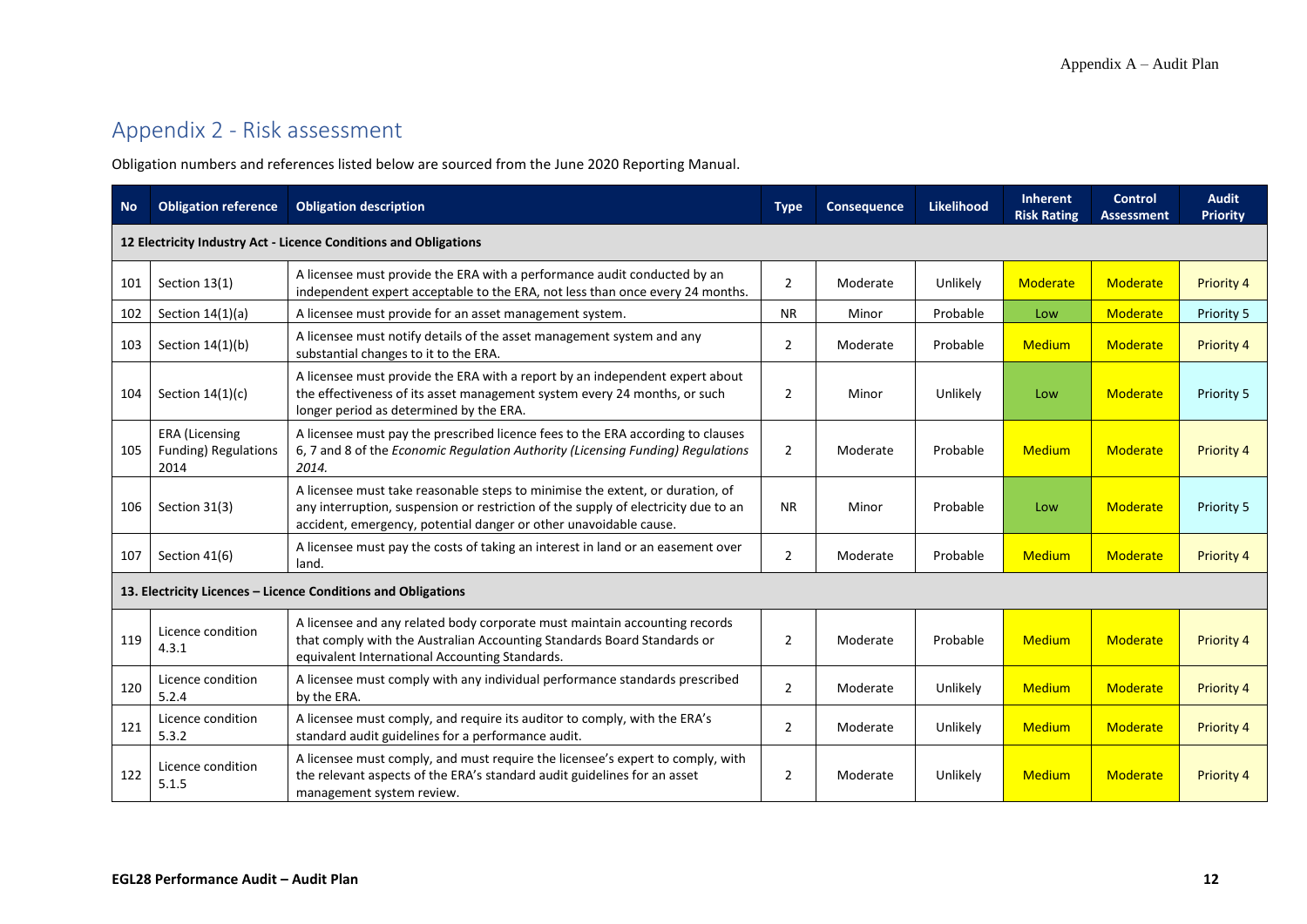| <b>No</b>                                                                  | <b>Obligation reference</b>          | <b>Obligation description</b>                                                                                                                                                                                                                                                                                                        | <b>Type</b>    | Consequence | <b>Likelihood</b> | <b>Inherent</b><br><b>Risk Rating</b> | <b>Control</b><br><b>Assessment</b> | <b>Audit</b><br><b>Priority</b> |  |
|----------------------------------------------------------------------------|--------------------------------------|--------------------------------------------------------------------------------------------------------------------------------------------------------------------------------------------------------------------------------------------------------------------------------------------------------------------------------------|----------------|-------------|-------------------|---------------------------------------|-------------------------------------|---------------------------------|--|
| 123                                                                        | Licence condition<br>4.4.1           | In the manner prescribed, a licensee must notify the ERA, if it is under external<br>administration or if there is a significant change in the circumstances that the<br>licence was granted which may affect the licensee's ability to meet its<br>obligations.                                                                     | 2              | Moderate    | Probable          | <b>Medium</b>                         | Moderate                            | <b>Priority 4</b>               |  |
| 124                                                                        | Licence condition<br>4.5.1           | A licensee must provide the ERA, in the manner prescribed, with any<br>information that the ERA requires in connection with its functions under the<br>Electricity Industry Act.                                                                                                                                                     | 2              | Moderate    | Probable          | <b>Medium</b>                         | Weak                                | <b>Priority 3</b>               |  |
| 125                                                                        | Licence condition<br>3.8.1 and 3.8.2 | A licensee must publish any information as directed by the ERA to publish,<br>within the timeframes specified.                                                                                                                                                                                                                       | 2              | Moderate    | Unlikely          | <b>Medium</b>                         | <b>Moderate</b>                     | <b>Priority 4</b>               |  |
| 126                                                                        | Licence condition<br>3.7.1           | All notices must be in writing, unless otherwise specified.                                                                                                                                                                                                                                                                          | $\overline{2}$ | Moderate    | Unlikely          | <b>Medium</b>                         | Moderate                            | <b>Priority 4</b>               |  |
| 14 Electricity Industry Metering Code - Licence Conditions and Obligations |                                      |                                                                                                                                                                                                                                                                                                                                      |                |             |                   |                                       |                                     |                                 |  |
| 324                                                                        | Clause 3.3B                          | If a user is aware of bi-directional electricity flows at a metering point that was<br>not previously subject to a bi-directional flows or any changes in a customer's or<br>user's circumstances in a metering point that will result in bi-directional flows,<br>the user must notify the network operator within 2 business days. | 2              | Moderate    | Unlikely          | <b>Medium</b>                         | Moderate                            | <b>Priority 4</b>               |  |
| 339                                                                        | Clause 3.11(3)                       | A Code participant who becomes aware of an outage or malfunction of a<br>metering installation must advise the network operator as soon as practicable.                                                                                                                                                                              | 2              | Moderate    | Unlikely          | <b>Medium</b>                         | Moderate                            | <b>Priority 4</b>               |  |
| 371                                                                        | Clause $4.4(1)$                      | If there is a discrepancy between energy data held in a metering installation and<br>in the metering database, the affected Code participants and the network<br>operator must liaise to determine the most appropriate way to resolve the<br>discrepancy.                                                                           | <b>NR</b>      | Minor       | Unlikely          | Low                                   | <b>Moderate</b>                     | Priority 5                      |  |
| 372                                                                        | Clause $4.5(1)$                      | A Code participant must not knowingly permit the registry to be materially<br>inaccurate.                                                                                                                                                                                                                                            | <b>NR</b>      | Minor       | Unlikely          | Low                                   | Moderate                            | Priority 5                      |  |
| 373                                                                        | Clause 4.5(2)                        | Subject to subclause 5.19(6), if a Code participant, other than a network<br>operator, becomes aware of a change to, or inaccuracy in, an item of standing<br>data in the registry, then it must notify the network operator and provide<br>details of the change or inaccuracy within the timeframes prescribed.                    | $\overline{2}$ | Moderate    | Unlikely          | <b>Medium</b>                         | Moderate                            | <b>Priority 4</b>               |  |
| 388                                                                        | Clause 5.4(2)                        | A user must, when reasonably requested by a network operator, assist the<br>network operator to comply with the network operator's obligation under<br>subclause 5.4(1)                                                                                                                                                              | 2              | Moderate    | Unlikely          | <b>Medium</b>                         | <b>Moderate</b>                     | <b>Priority 4</b>               |  |
| 401                                                                        | Clause 5.16                          | If a user collects or receives energy data from a metering installation then the<br>user must provide the network operator with the energy data (in accordance<br>with the communication rules) within the timeframes prescribed.                                                                                                    | 2              | Moderate    | Unlikely          | <b>Medium</b>                         | Moderate                            | <b>Priority 4</b>               |  |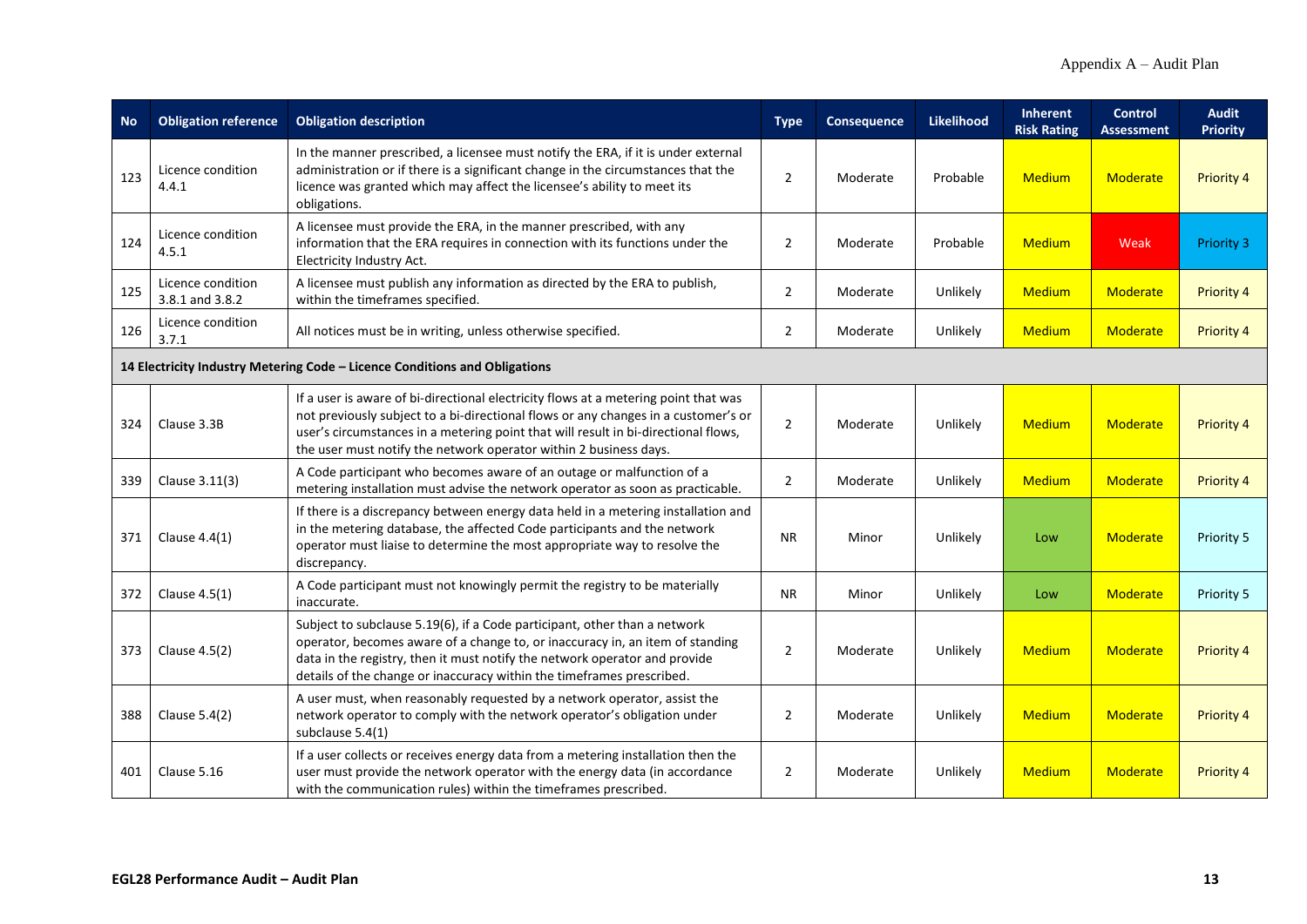| <b>No</b> | <b>Obligation reference</b> | <b>Obligation description</b>                                                                                                                                                                                                                                                                                                                                  | <b>Type</b>    | <b>Consequence</b> | Likelihood | <b>Inherent</b><br><b>Risk Rating</b> | <b>Control</b><br><b>Assessment</b> | <b>Audit</b><br><b>Priority</b> |
|-----------|-----------------------------|----------------------------------------------------------------------------------------------------------------------------------------------------------------------------------------------------------------------------------------------------------------------------------------------------------------------------------------------------------------|----------------|--------------------|------------|---------------------------------------|-------------------------------------|---------------------------------|
| 402       | Clause 5.17(1)              | A user must provide standing data and validated, and where necessary<br>substituted or estimated, energy data to the user's customer to which that<br>information relates where the user is required by an enactment or an<br>agreement to do so for billing purposes or for the purpose of providing<br>metering services to the customer.                    | $\overline{2}$ | Moderate           | Unlikely   | <b>Medium</b>                         | <b>Moderate</b>                     | <b>Priority 4</b>               |
| 405       | Clause 5.18                 | If a user collects or receives information regarding a change in the energisation<br>status of a metering point then the user must provide the network operator<br>with the prescribed information, including the stated attributes, within the<br>timeframes prescribed.                                                                                      | $\overline{2}$ | Moderate           | Unlikely   | <b>Medium</b>                         | <b>Moderate</b>                     | <b>Priority 4</b>               |
| 406       | Clause 5.19(1)              | A user must, when requested by the network operator acting in accordance<br>with good electricity industry practice, use reasonable endeavours to collect<br>information from customers, if any, that assists the network operator in<br>meeting its obligations described in the Code and elsewhere, and provide that<br>information to the network operator. | <b>NR</b>      | Minor              | Probable   | Low                                   | <b>Moderate</b>                     | Priority 5                      |
| 407       | Clause 5.19(2)              | A user must, to the extent that it is able, collect and maintain a record of the<br>prescribed information in relation to the site of each connection point with<br>which the user is associated.                                                                                                                                                              | <b>NR</b>      | Minor              | Probable   | Low                                   | Moderate                            | Priority 5                      |
| 408       | Clause 5.19(3)              | Subject to subclauses 5.19(3A) and 5.19(6), the user must, within 1 business day<br>after becoming aware of any change in an attribute described in subclause<br>5.19(2), notify the network operator of the change.                                                                                                                                           | $\overline{2}$ | Moderate           | Probable   | <b>Medium</b>                         | <b>Moderate</b>                     | <b>Priority 4</b>               |
| 410       | Clause 5.19(6)              | The user must use reasonable endeavours to ensure that it does not notify the<br>network operator of a change in an attribute described in subclause 5.19(2) that<br>results from the provision of standing data by the network operator to the user.                                                                                                          | <b>NR</b>      | Minor              | Probable   | Low                                   | <b>Moderate</b>                     | Priority 5                      |
| 416       | Clause 5.21(5)              | A Code participant must not request a test or audit under subclause 5.21(1)<br>unless the Code participant is a user and the test or audit relates to a time or<br>times at which the user was the current user or the Code participant is the IMO.                                                                                                            | 2              | Moderate           | Unlikely   | <b>Medium</b>                         | <b>Moderate</b>                     | <b>Priority 4</b>               |
| 417       | Clause 5.21(6)              | A Code participant must not make a request under subclause 5.21(1) that is<br>inconsistent with any access arrangement or agreement.                                                                                                                                                                                                                           | $\overline{2}$ | Moderate           | Unlikely   | <b>Medium</b>                         | <b>Moderate</b>                     | Priority 4                      |
| 435       | Clause 5.27                 | Upon request from a network operator, the current user for a connection point<br>must provide the network operator with customer attribute information that it<br>reasonably believes are missing or incorrect within the timeframes prescribed.                                                                                                               | $\overline{2}$ | Moderate           | Unlikely   | <b>Medium</b>                         | <b>Moderate</b>                     | Priority 4                      |
| 448       | Clause $6.1(2)$             | A user must, in relation to a network on which it has an access contract, comply<br>with the rules, procedures, agreements and criteria prescribed.                                                                                                                                                                                                            | $\overline{2}$ | Moderate           | Probable   | <b>Medium</b>                         | <b>Moderate</b>                     | <b>Priority 4</b>               |
| 451       | Clause $7.2(1)$             | Code participants must use reasonable endeavours to ensure that they can send<br>and receive a notice by post, facsimile and electronic communication and must<br>notify the network operator of a telephone number for voice communication in<br>connection with the Code.                                                                                    | <b>NR</b>      | Minor              | Probable   | Low                                   | <b>Moderate</b>                     | Priority 5                      |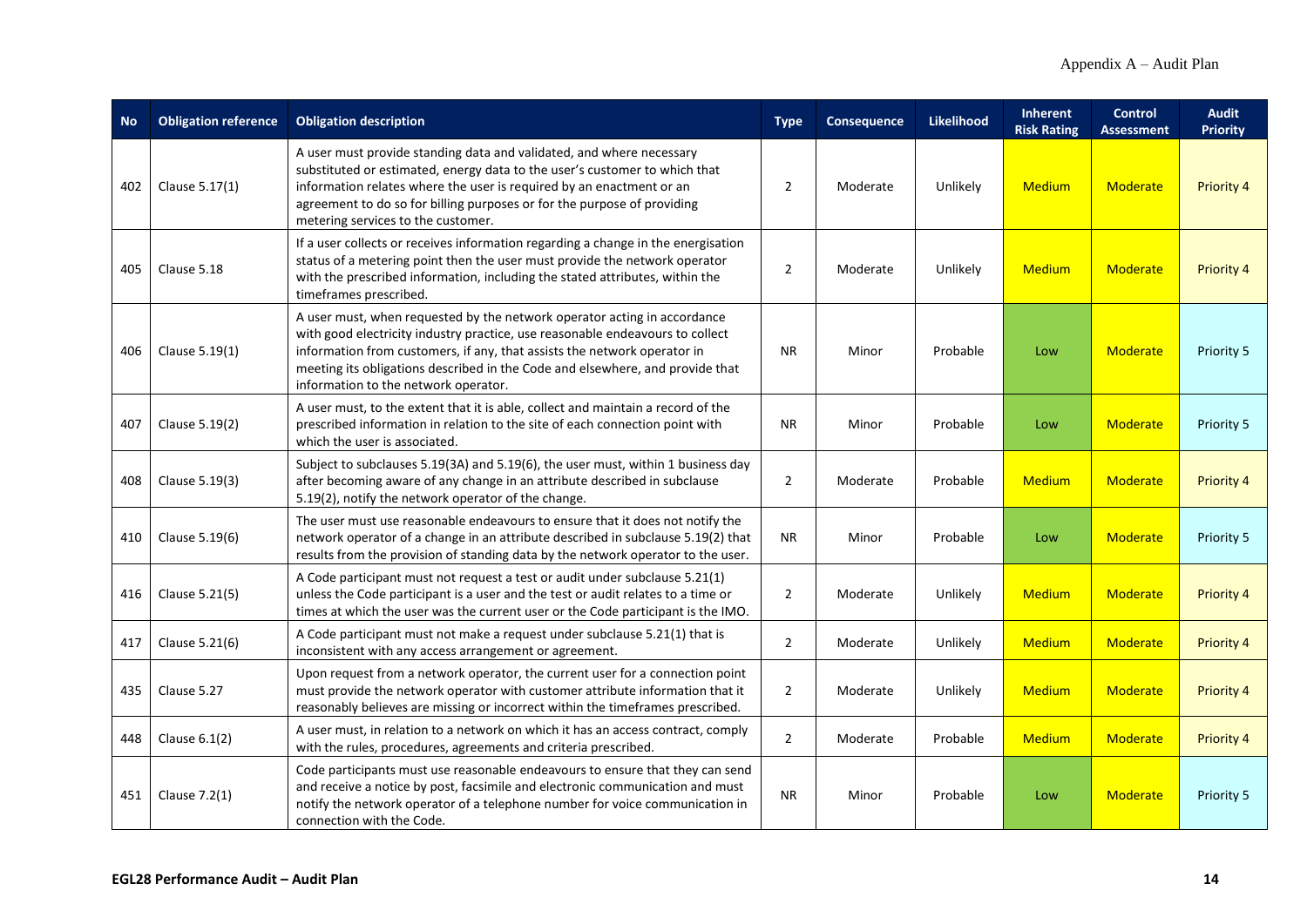| <b>No</b> | <b>Obligation reference</b> | <b>Obligation description</b>                                                                                                                                                                                                                                                                                                                 | <b>Type</b>    | Consequence | <b>Likelihood</b> | <b>Inherent</b><br><b>Risk Rating</b> | <b>Control</b><br><b>Assessment</b> | <b>Audit</b><br><b>Priority</b> |
|-----------|-----------------------------|-----------------------------------------------------------------------------------------------------------------------------------------------------------------------------------------------------------------------------------------------------------------------------------------------------------------------------------------------|----------------|-------------|-------------------|---------------------------------------|-------------------------------------|---------------------------------|
| 453       | Clause 7.2(4)               | If requested by a network operator with whom it has entered into an access<br>contract, the Code participant must notify its contact details to a network<br>operator within 3 business days after the request.                                                                                                                               | $\overline{2}$ | Moderate    | Probable          | <b>Medium</b>                         | Moderate                            | Priority 4                      |
| 454       | Clause 7.2(5)               | A Code participant must notify any affected network operator of any change to<br>the contact details it notified to the network operator under subclause 7.2(4) at<br>least 3 business days before the change takes effect.                                                                                                                   | $\overline{2}$ | Moderate    | Probable          | <b>Medium</b>                         | Moderate                            | Priority 4                      |
| 455       | Clause 7.5                  | A Code participant must subject to subclauses 5.17A and 7.6 not disclose, or<br>permit the disclosure of, confidential information provided to it under or in<br>connection with the Code and may only use or reproduce confidential<br>information for the purpose for which it was disclosed or another purpose<br>contemplated by the Code | 2              | Moderate    | Unlikely          | <b>Medium</b>                         | Moderate                            | <b>Priority 4</b>               |
| 456       | Clause $7.6(1)$             | A Code participant must disclose or permit the disclosure of confidential<br>information that is required to be disclosed by the Code.                                                                                                                                                                                                        | $\overline{2}$ | Moderate    | Unlikely          | <b>Medium</b>                         | Moderate                            | Priority 4                      |
| 457       | Clause $8.1(1)$             | If any dispute arises between any Code participants then (subject to subclause<br>8.2(3)) representatives of disputing parties must meet within 5 business days<br>after a notice given by a disputing party to the other disputing parties and<br>attempt to resolve the dispute by negotiations in good faith.                              | <b>NR</b>      | Minor       | Unlikely          | Low                                   | Moderate                            | Priority 5                      |
| 458       | Clause $8.1(2)$             | If a dispute is not resolved within 10 business days after the dispute is referred<br>to representative negotiations, the disputing parties must refer the dispute to a<br>senior management officer of each disputing party who must meet and attempt<br>to resolve the dispute by negotiations in good faith.                               | <b>NR</b>      | Minor       | Unlikely          | Low                                   | Moderate                            | Priority 5                      |
| 459       | Clause 8.1(3)               | If the dispute is not resolved within 10 business days after the dispute is<br>referred to senior management negotiations, the disputing parties must refer<br>the dispute to the senior executive officer of each disputing party who must<br>meet and attempt to resolve the dispute by negotiations in good faith.                         | <b>NR</b>      | Minor       | Unlikely          | Low                                   | Moderate                            | Priority 5                      |
| 460       | Clause $8.1(4)$             | If the dispute is resolved by representative negotiations, senior management<br>negotiations or CEO negotiations, the disputing parties must prepare a written<br>and signed record of the resolution and adhere to the resolution.                                                                                                           | $\overline{2}$ | Moderate    | Unlikely          | <b>Medium</b>                         | Moderate                            | <b>Priority 4</b>               |
| 461       | Clause $8.3(2)$             | The disputing parties must at all times conduct themselves in a manner which is<br>directed towards achieving the objective in subclause 8.3(1).                                                                                                                                                                                              | <b>NR</b>      | Minor       | Unlikely          | Low                                   | Moderate                            | Priority 5                      |